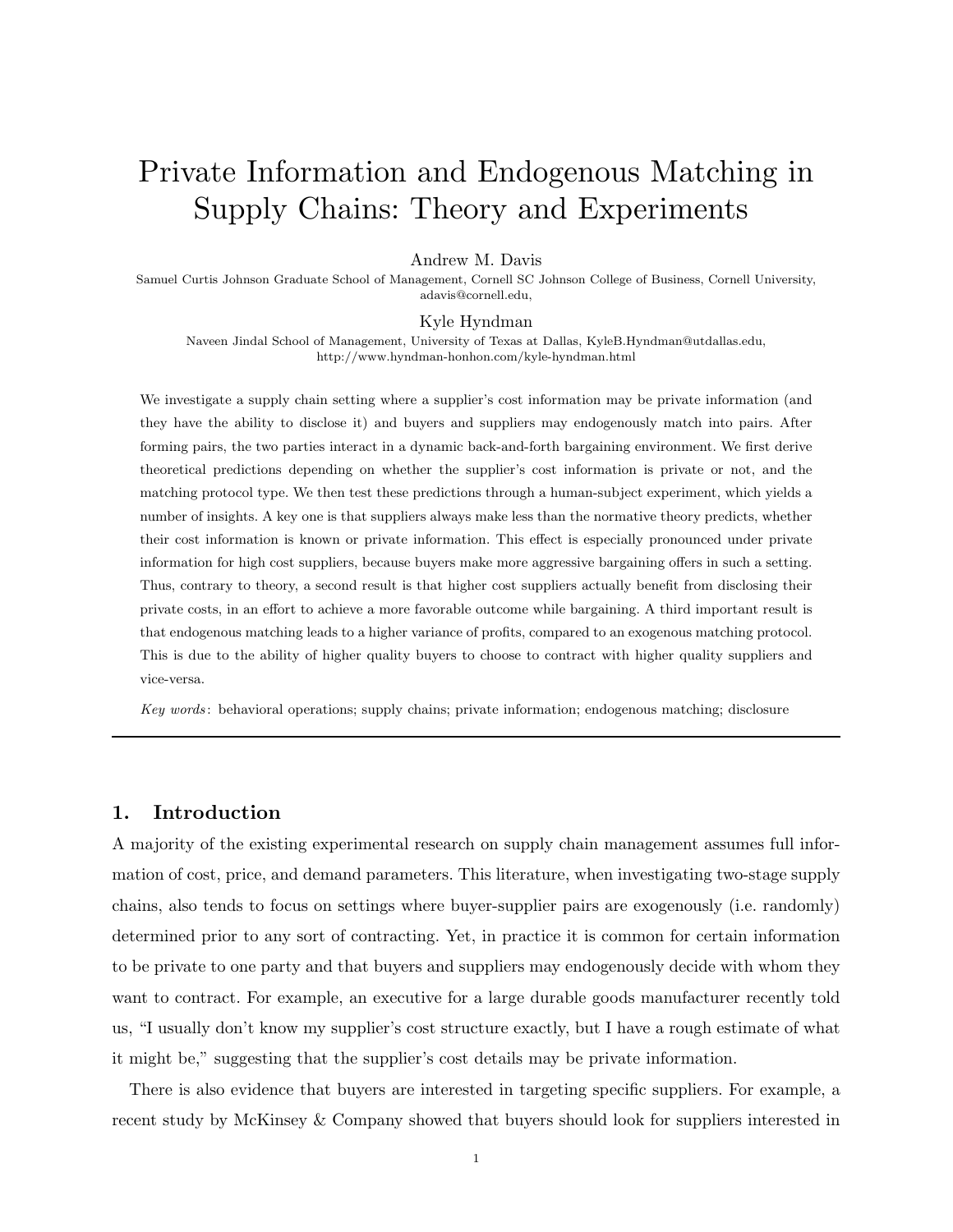collaborative relationships: buyers that collaborated with their suppliers achieved EBIT (earnings before interest and tax) growth rates that were double compared to those that did not (Noor et al. 2012). This same report also details how these collaborative efforts include "negotiations (which) are based on full transparency into costs." In our study, we investigate supply chain contracting in a dynamic bargaining environment where supplier costs may be private or full information, under endogenous and exogenous matching.

Industry is replete with examples of buyers wanting transparency from their suppliers. A famous one is Toyota. Its purchasing department encourages suppliers to share their cost details with them so that they can attempt to identify joint gains (Mishina 1995). Yet, suppliers may be reluctant to share this private information if they feel it will put them at a disadvantage in subsequent negotiations. This creates a tension between disclosing costs and being able to contract (or 'match' hereafter) with a higher quality buyer, versus having private information that may be advantageous in negotiations.

The literature on supply chain management, combined with these observations in practice, brings us to our main research questions. What is the effect of private supplier cost information on supply chain outcomes (e.g., contract terms and distribution of profits) and bargaining dynamics? How are supply chain outcomes affected when buyers and suppliers can endogenously choose with whom to contract? When is it in a supplier's best interest to disclose their private cost information?

We address these questions in an unstructured bargaining environment with random demand. In particular, we deviate from the classical one-shot ultimatum setting and allow for both parties to make multiple offers and send limited feedback. Thus, we study our main research questions in a setting where two parties engage in a more natural bargaining process, and both parties have relatively equal bargaining power. We also focus exclusively on wholesale price contracts such that the two parties negotiate a wholesale price and stocking quantity simultaneously, and the supplier incurs the cost of any unsold inventory.<sup>1</sup>

We begin by deriving theoretical predictions under full and private information regarding the supplier's cost, under both exogenous and endogenous matching. We refer to any buying firm in a B2B relationship (e.g., manufacturers, retailers, distributors, assemblers, etc) as 'retailers' for simplicity. In order to provide heterogeneity amongst suppliers and retailers, we assume that 'higher quality' suppliers have lower per unit production costs, and 'higher quality' retailers have

<sup>&</sup>lt;sup>1</sup> This setting closely matches a dropshipping, vendor-managed inventory (Cachon and Fisher 1997), or e-commerce environment. Randall et al. (2006) estimate that between 23% and 33% of e-retailers use drop-shipping, and the U.S. Census estimates that sales by e-retailers totaled \$340.4 billion in 2015 (United States Census Bureau 2015).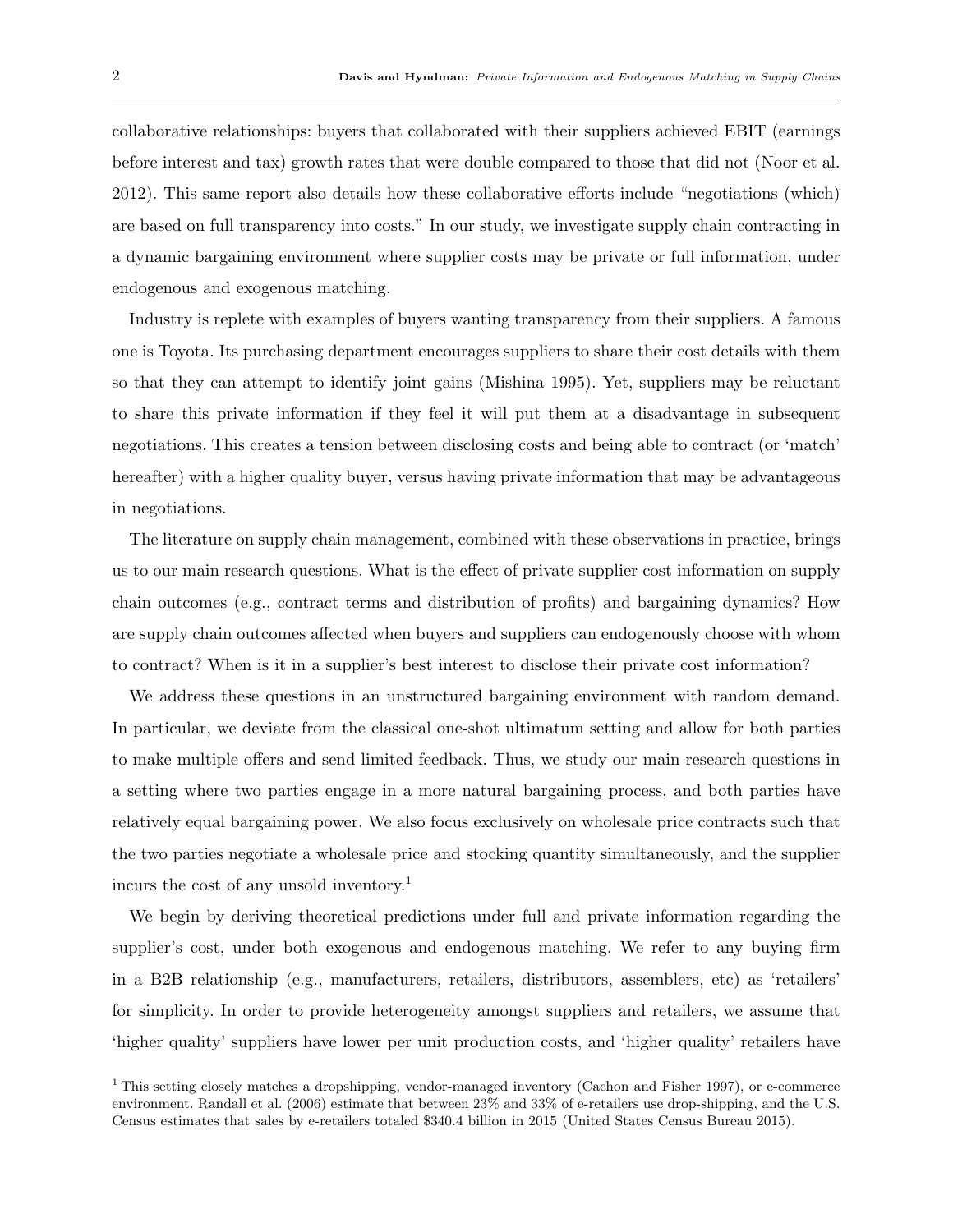higher selling prices. Regardless of the production cost or selling price, the quality of the product and demand distribution remain the same (i.e., a low production cost is not associated with low quality and a high selling price is not associated with low demand). Regarding the supplier's cost details, under full information we rely on the Nash bargaining solution (Nash 1950) to generate theoretical predictions, whereas under private information we adapt the solution concept from Myerson (1984), which seeks to generalize the full information Nash bargaining solution. With regards to matching, under exogenous matching we assume supplier-retailer pairs are randomly formed and immediately begin bargaining, whereas our endogenous setting assumes that there is an initial stage where retailers and suppliers can signal with whom they want to match. If two parties agree to match, then they form a pair and proceed to the bargaining stage.

In these settings, we generate point predictions including distribution of profits, efficiency, wholesale prices, and quantities. While the solution concepts employed are general, in some cases we derive results for the experimental parameters in order to derive clear, testable predictions. Some examples of the theoretical insights are as follows. First, while bargaining, all supplier types benefit from their cost information being private. This means that when a supplier's cost information is unknown to retailers, they can use this private information to their advantage while bargaining and always earn weakly higher (sometimes strictly) expected profits compared to the full information case. Second, endogenous matching under full information should lead to lower cost suppliers matching with higher priced retailers and vice versa, contributing to an increase in the variance of profits across parties. And third, in an environment where a supplier's cost information remains private while bargaining if they did not disclose it while matching, then either all or none of the suppliers should disclose their costs, depending on the specific cost and price parameters.

We formulate a number of hypotheses based on our theoretical predictions and test them through a controlled human-subjects experiment. We accomplish this through a  $2 \times 3 - 1$  design which manipulates two dimensions. For the first dimension we vary the matching protocol with two levels: exogenously matched pairs versus endogenously matched pairs (where retailers and suppliers can choose with whom to bargain with). For the second dimension we vary the availability of the supplier's cost information across three levels. In the first, all of the suppliers' costs are full information and known by retailers. In the second, suppliers' costs are private and they have the option of disclosing their costs to the other players. Regardless of whether they disclose their costs, once they are matched with a retailer their cost becomes known by the retailer they are matched with. In the third variant, suppliers' costs are private and they also have the option of disclosing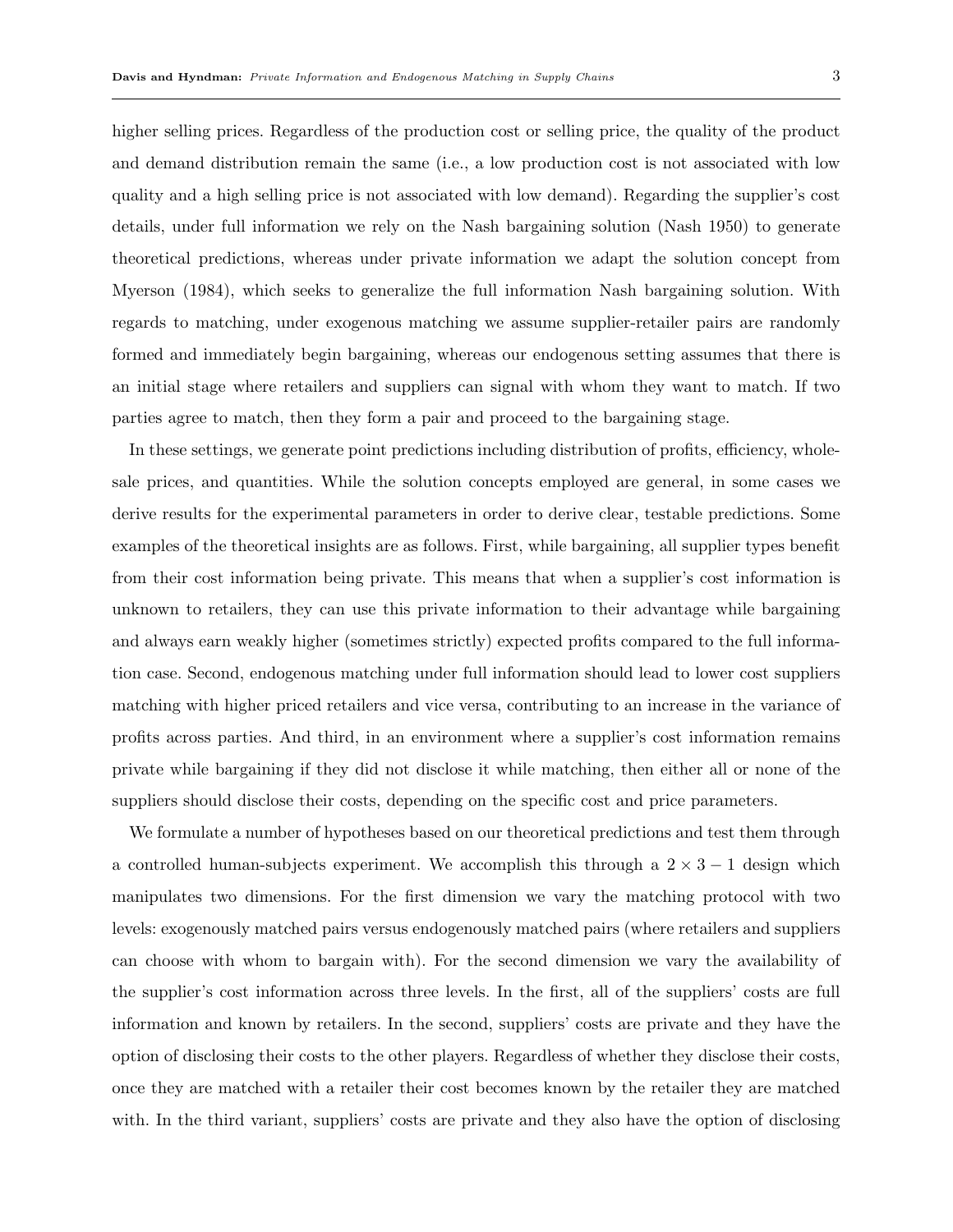their costs to the other players. However, if they do not choose to disclose their costs, then this information remains private while bargaining with their matched retailer.

Our experiments yield a number of insights. First, we reject nearly all of the theoretical predictions for the contract parameters. For example, agreed wholesale prices are less than the equilibrium predictions for every pairing of retailer price and supplier cost, and regardless of whether the supplier costs are private or full information. We also observe that agreed quantities systematically differ from the theoretical predictions. Second, contrary to the normative theory, supply chain efficiency is significantly below 100% under full information and, because wholesale prices are below the equilibrium predictions, suppliers earn considerably less than their retailer counterparts. Third, consistent with theory, endogenous matching between retailers and suppliers leads to a higher variance of profits, compared to the more common exogenous matching protocol. Fourth, under private information while bargaining, retailers make offers as if they assume the supplier has the lowest cost. As a consequence, high cost suppliers earn only a small fraction of the overall supply chain surplus under private information, between 13.99% and 21.95%, when the normative theory predicts that they should earn between 57.41% and 65.87%. Fifth, because high cost suppliers are unable to take advantage of their private cost information while bargaining, they actually benefit from disclosing their private costs to retailers. Lastly, we find that both parties are susceptible to 'superficial fairness' and anchoring when bargaining, even in our private information setting, which accounts for many of our results, such as suppliers earning less than their predicted shares of the supply chain surplus.

## 2. Related Literature

The literature most related to our work includes supply chain research that considers wholesale price contracts, dynamic bargaining processes, private information, and/or endogenous matching. In regards to contracting, there have been a number of theoretical and experimental studies. From a theoretical standpoint, Lariviere and Porteus (2001) consider wholesale price contracts in a two-stage supply chain and investigate how aspects like demand variability affect prices and the distribution of profits. Bernstein et al. (2006) identify how wholesale price contracts can coordinate a supply chain with a single supplier and multiple retailers. Taylor and Plambeck (2007) study how price-only (and price-and-quantity) contracts can induce investment in a product development setting between a supplier and buyer. For a summary of the theoretical features of supply chain contracts please see Cachon (2003).

Experimentally, some papers which investigate supply chain contracting include Ho and Zhang (2008), who study how framing a fixed fee can affect overall supply chain efficiency and Kalkanci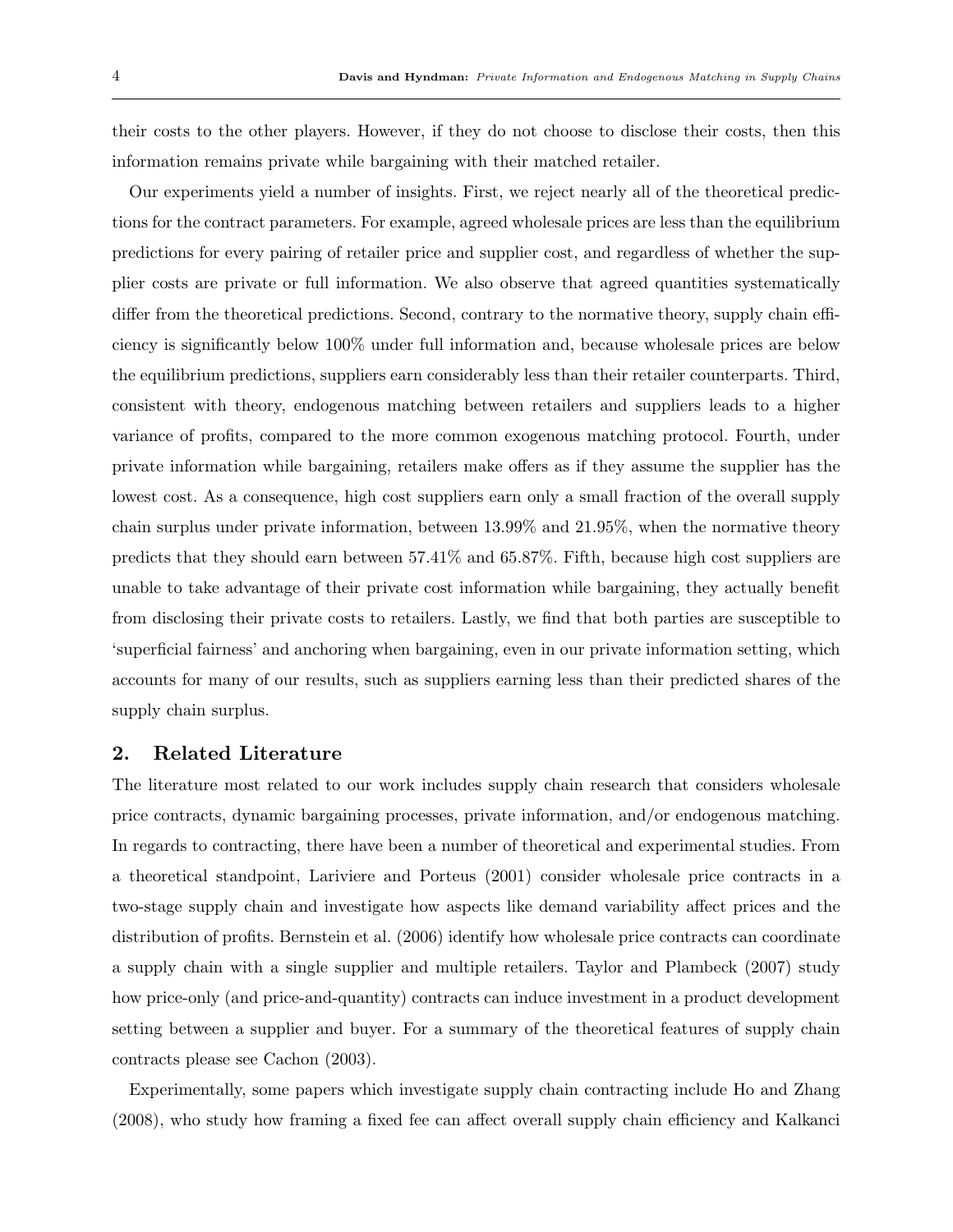et al. (2011), who demonstrate how simple price-only contracts can perform well in a setting where the retailer has accurate information regarding demand. Davis et al. (2014) investigate wholesale price contracts in three alternative inventory risk arrangements, while Zhang et al. (2015) compare buy-back and revenue-sharing contracts under alternative overage and underage costs with loss-averse suppliers. For a comprehensive summary of the experimental supply chain contracting literature we refer the interested reader to Chen and Wu (2018).

A vast majority of the works mentioned above assume that one party in the supply chain makes a one-shot ultimatum offer to the other party. Some studies have extended this setting by allowing for a more natural bargaining process. Theoretically, one key framework for solving these problems under full information is the Nash bargaining solution (Nash 1950). Experimentally, the only supply chain papers that we are aware of which deviate from one-shot offers are Haruvy et al. (2014), Leider and Lovejoy (2016), Davis and Leider (2017) and Davis and Hyndman (2017). Haruvy et al. (2014) extend the one-shot scenario by permitting only one party to make multiple offers. Leider and Lovejoy (2016) consider back-and-forth bargaining in a three-stage supply chain with chat box communication. Davis and Leider (2017) and Davis and Hyndman (2017) are similar to our work in that they allow for back-and-forth offers with the ability for players to send limited feedback over a limited time frame.

The supply chain literature frequently assumes full information of price, demand, and cost parameters (e.g., Cachon (2004)). There have been certainly some deviations from this, especially in a shot-shot offer setting. For example, some studies have examined a setting where the retailer may have private knowledge about consumer demand. Thus the issue of sharing forecast information is relevant (e.g., Cachon and Lariviere (2001) from a theoretical perspective and Ozer et al. (2011) from an experimental perspective). There are also studies which investigate how a supplier can obtain information about a buyer's cost structure (Corbett et al. 2004). More relevant to our work are those papers in supply chain management which consider private information combined with a more natural bargaining interaction between two parties. Theoretically, one paper which satisfies this is Feng et al. (2015), who investigate multiple alternating offers where both parties are impatient and the buyer has private information about their type. There is also work in economics pertaining to bargaining with private information (for a summary please see Muthoo (1999)). From an experimental perspective, Rapoport et al. (1995) investigate a setting where there is private information on one side with regards to a buyer's reservation price, and a seller can make multiple offers of price, where each offer is discounted in a way that makes delay costly.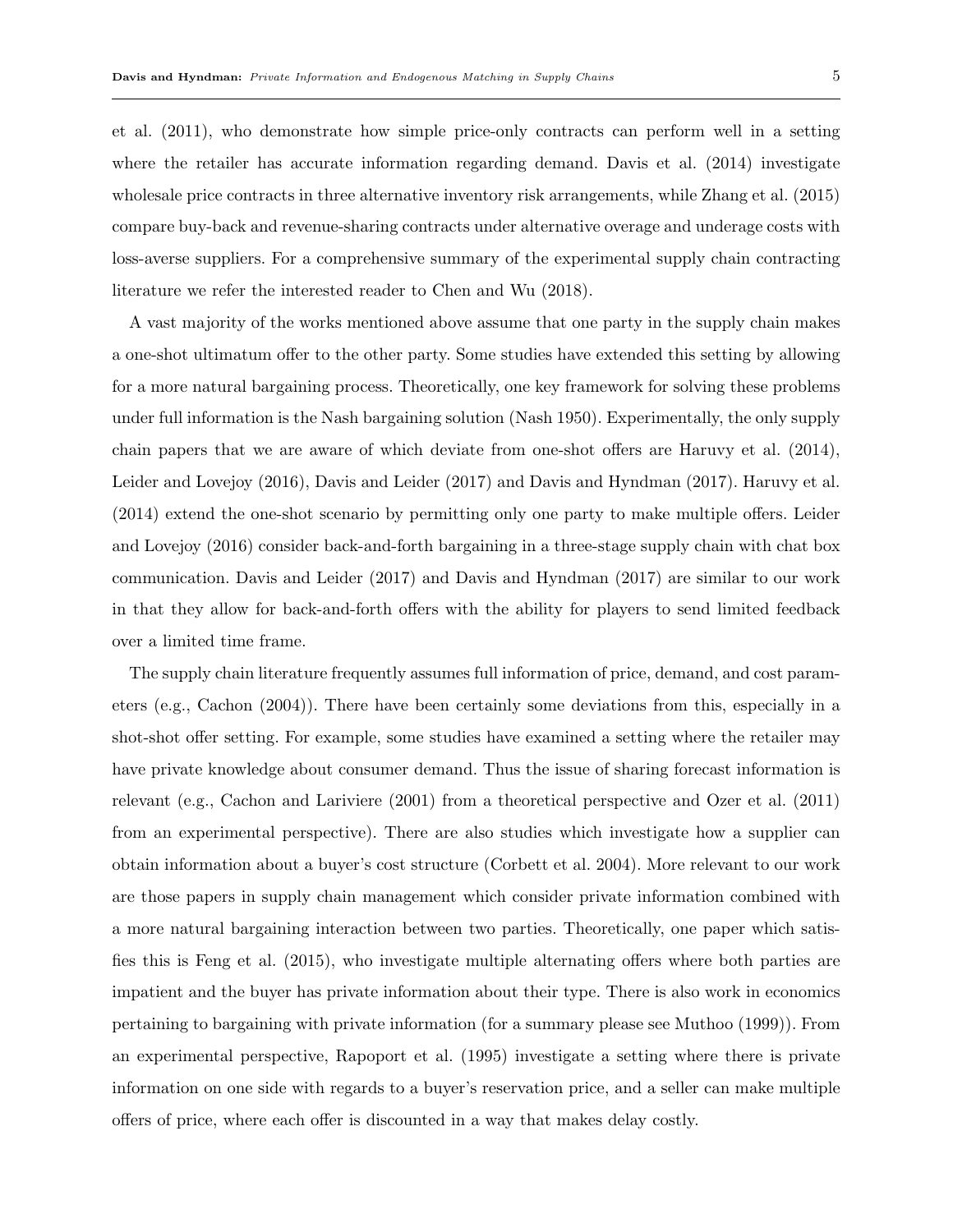Lastly, many experimental supply chain studies exogenously match suppliers and retailers into pairs. Exceptions to this include Beer et al. (2017), Fan et al. (2018), Hyndman and Honhon (2017) and Honhon and Hyndman (2017), though the latter two do not allow people to choose new partners, only to terminate existing partnerships. Fan et al. (2018) look at entry into a costly-tojoin group and as such players cannot veto others from joining the group. Only Beer et al. (2017) involves mutual consent to enter into a contractual relationship.

Overall, we believe our work extends the existing literature in three important dimensions: (1) we consider a more natural back-and-forth bargaining process between retailers and suppliers which allows for multiple offers and limited feedback, (2) we evaluate private versus full information with respect to the supplier's cost, and (3) we compare endogenous matching with exogenous matching between groups of retailers and suppliers. In addition, we investigate these issues from both a theoretical and experimental perspective.

# 3. Theoretical Background

In this section we provide a theoretical analysis for the bargaining and matching institutions that we will test in the lab. The basic framework consists of a set of retailers indexed by their retail price,  $p_1 > p_2 > \ldots > p_n$  and a set of suppliers indexed by their per-unit cost of production,  $c_1 <$  $c_2 < \ldots < c_n < p_n$ . We assume that the set of possible costs for suppliers and prices for retailers is common knowledge. We consider several settings depending on whether: supplier costs are private or full information, matching is exogenous (i.e., random) or endogenous, and, under endogenous matching with private costs, suppliers can truthfully disclose their private cost information during the matching phase. For the full information case we provide a more general analysis, while for private information we present a general approach to solving the problem but generate predictions based on the parameters in our experiments.<sup>2</sup> Since, under endogenous matching, it matters what subjects expect to happen in the bargaining stage, we first provide results for bargaining and subsequently discuss endogenous matching.

#### 3.1. Bargaining with Full Information

We implemented an unstructured bargaining protocol in which a retailer – with selling price  $p$ negotiates a wholesale price, w, and order quantity, q, with a supplier – with unit cost  $c < p$ . We assume that the supplier bears the risk of unsold inventory.<sup>3</sup> We assume that both c and p are

<sup>&</sup>lt;sup>2</sup> In particular, we considered markets of three retailers and three suppliers. The possible selling prices were 10, 11 or 12 and exactly one retailer had each selling price. Similarly, the possible per-unit costs for suppliers were 3, 4 or 5 and exactly one supplier had each unit cost.

<sup>&</sup>lt;sup>3</sup> We opted for the supplier to incur the inventory risk because, unlike when the retailer incurs the risk, both parties face random demand. For instance, when the retailer incurs the inventory risk, the supplier can produce exactly what the retailer orders, and avoid both inventory and demand risk.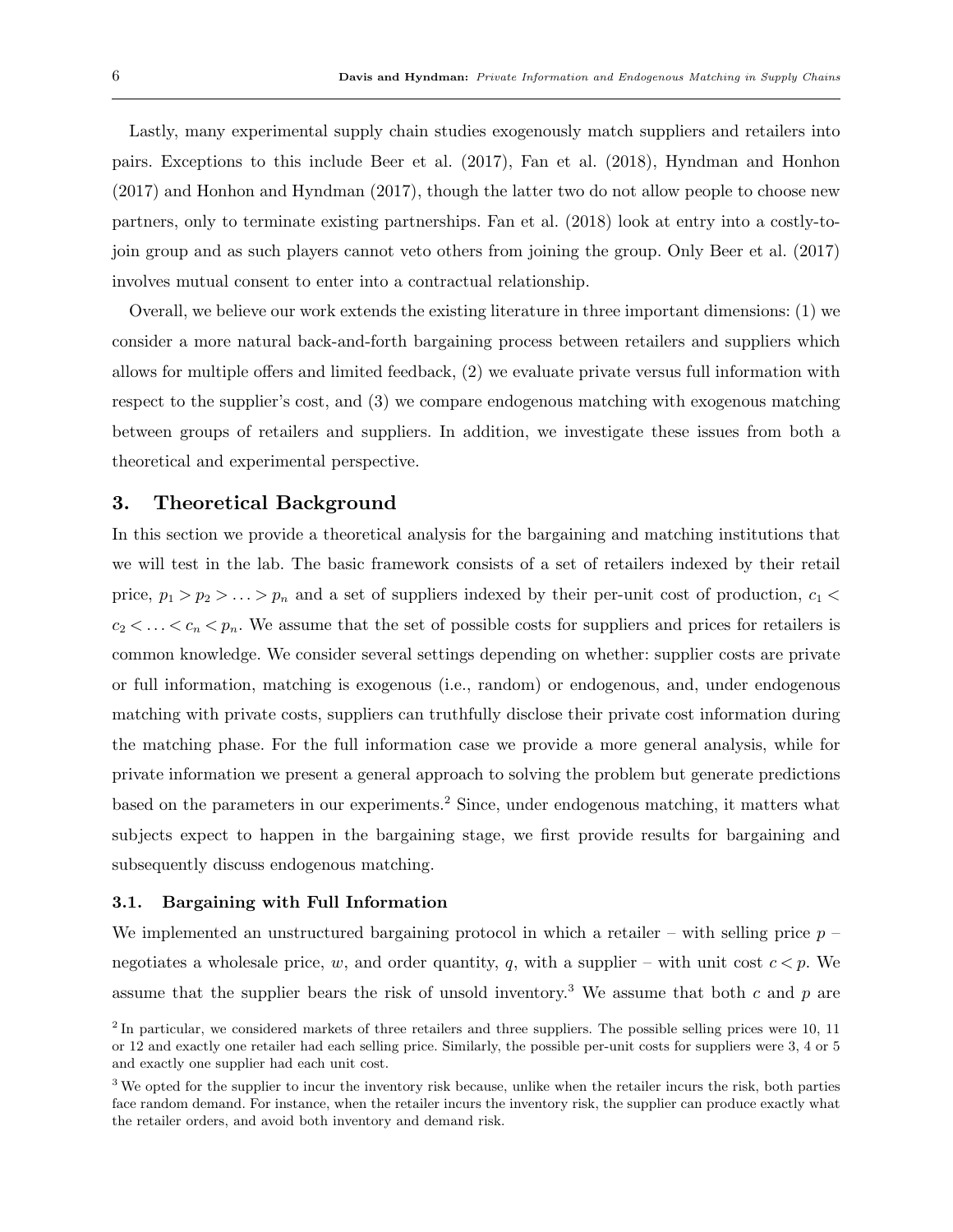common knowledge. In all cases, the underlying demand, D, is drawn uniformly from [a, b] where  $0 \leq a < b < \infty$ , but the actual realization of demand is unknown at the time of bargaining.

Because of our unstructured bargaining protocol, the relevant theoretical lens for the full information case (i.e., the supplier's cost is known) is the Nash bargaining solution (see, Camerer (2003, Ch. 4.1) as well as Davis and Hyndman (2017)). Denote by  $\pi_i(w, q)$  the expected profits for firm  $i \in \{r(etailer), s(upplier)\}\$ , from an agreement with wholesale price, w, and order quantity, q. The expected profits can be expressed as:

$$
\pi_r(w,q) = \frac{p-w}{b-a} \int_a^b \min\{q, x\} dx; \qquad \pi_s(w,q) = \frac{w}{b-a} \int_a^b \min\{q, x\} dx - cq. \tag{1}
$$

The disagreement payoff is 0 for both players. The Nash bargaining solution is the solution to:

$$
\max_{w,q} \pi_r(w,q) \cdot \pi_s(w,q)
$$
  
s.t.  $c \le w \le p$  and  $a \le q \le b$ .

Since the full information bargaining environment is identical to Davis and Hyndman (2017), we state without proof the following result:

PROPOSITION 1. The Nash bargaining solution has the following properties: (i)  $q^* = a + (b - b)^2$  $a)^{(p-c)}/p$ , which means that the supply chain is coordinated; (ii) expected payoffs for the retailer and supplier are equalized; and (iii)  $w^* = \frac{p(3ac^2 + ap^2 - 3bc^2 + 2bcp + bp^2)}{2(a^2 + a^2 + b^2 + b^2)}$  $\frac{ac^2+ap^2-3bc^2+2bcp+bp^2)}{2(ac^2+ap^2-bc^2+bp^2)} > \frac{p+c}{2}$  $\frac{+c}{2}$  .

Because it will play a role in our empirical analysis, we emphasize that the agreed wholesale price,  $w^*$ , is strictly greater than the mid-point between c and p (i.e.,  $(p+c)/2$ ). This follows because the supplier bears the inventory risk. Therefore, to equalize the expected payoffs of the retailer and supplier, the wholesale price must increase beyond the midpoint between the retailer's price and the supplier's cost.

#### 3.2. Bargaining with Private Information

When supplier costs are private information, we need a suitable generalization of the Nash bargaining solution. Using insights from mechanism design, Myerson (1984) provides such a generalization. The general approach is to find contract terms that maximize a weighted sum of the retailer's and supplier's expected profits subject to incentive compatibility constraints (i.e., that the supplier wants to reveal her cost type) and so-called *warrant conditions*, which are the minimum amounts that each player type "warrants" in a fair division. In addition to the warrant conditions, the other extra complication is that the weights must also be derived as part of the solution. Specifically, let  $\pi_s(w, q, c_i)$  denote the expected profits of supplier type  $c_i$  when faced with the contract  $(w, q)$ .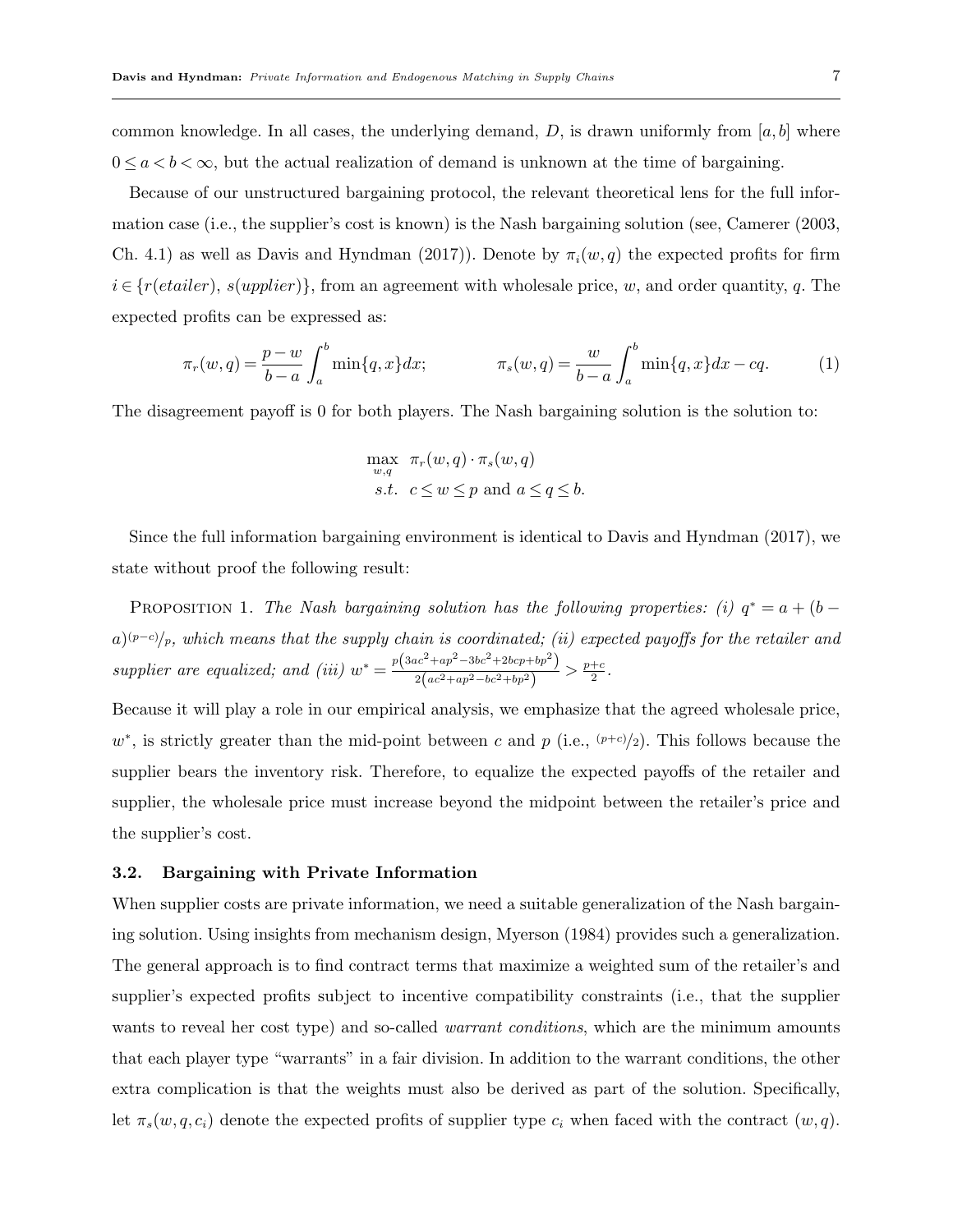Similarly, let  $\pi_r(w, q, p)$  denote the expected profits of a retailer with selling price p facing the contract  $(w, q)$ . Then we must solve:

$$
\max_{\lambda_i, q_i, w_i \ge 0} \sum_{i=1}^3 \lambda_i \pi_s(w_i, q_i, c_i) + \frac{1}{3} \sum_{i=1}^3 \pi_r(w_i, q_i, p)
$$
  
s.t.  $\pi_s(w_i, q_i, c_i) \ge \pi_s(w_{i+1}, q_{i+1}, c_i), \ i = 1, 2.$ 

The inequalities state that supplier type  $c_i$  prefers to report her cost type, rather than the cost type  $c_{i+1}$ , which would lead to contract  $(w_{i+1}, q_{i+1})$ . Without loss of generality, we can take  $\lambda_3 =$  $1 - \lambda_1 - \lambda_2$ . Letting  $\alpha_i$  denote the Lagrange multiplier on supplier type i's incentive compatibility constraint and substituting in the expressions for expected profits, the Lagrangean can be written as:

$$
\mathcal{L} = \frac{1}{3} \left( 3(\lambda_1 + \alpha_1) \left( \frac{w_1}{200} \left( 200q_1 - q_1^2 \right) - c_1 q_1 \right) + \frac{p - w_1}{200} \left( 200q_1 - q_1^2 \right) \right) \n+ \frac{1}{3} \left( 3(\lambda_2 + \alpha_2) \left( \frac{w_2}{200} \left( 200q_2 - q_2^2 \right) - c_2 q_2 \right) - 3\alpha_1 \left( \frac{w_2}{200} \left( 200q_2 - q_2^2 \right) - c_1 q_2 \right) + \frac{p - w_2}{200} \left( 200q_2 - q_2^2 \right) \right) \n+ \frac{1}{3} \left( 3(1 - \lambda_1 - \lambda_2) \left( \frac{w_3}{200} \left( 200q_3 - q_3^2 \right) - c_3 q_3 \right) - 3\alpha_2 \left( \frac{w_3}{200} \left( 200q_3 - q_3^2 \right) - c_2 q_3 \right) + \frac{p - w_3}{200} \left( 200q_3 - q_3^2 \right) \right)
$$

Observe that the wholesale price is effectively a linear transfer between the retailer and the supplier. Therefore, we can impose the constraints that  $\lambda_1 + \alpha_1 = 1/3$  and  $\lambda_2 + \alpha_2 - \alpha_1 = 1/3$ . This temporarily obviates the need to solve for  $w_i$  in the optimization problem and allows us to focus on  $q_i$ . We will return to solve for the wholesale prices in the last step of the problem. Notice also that each line of the above equation represents the total *virtual* surplus if supplier type  $c_i$  interacts with the retailer.

We provide more details in Appendix A; here, we outline the steps to obtain the solution. In the first step, we find the optimal quantities for each supplier cost type as a function of the  $\lambda$ 's and α's. In the second step, using the expressions for  $q_i$  and also the relationship between  $\lambda$  and  $\alpha$ , we can write the Lagrangean as a function of  $c_i$ ,  $p$  and the  $\lambda$ 's. Doing so yields:

$$
\mathcal{L} = \frac{50}{3} \left( \frac{(p - c_1)^2}{p} + \frac{(p + c_1 - 3\lambda_1 c_1 + c_2 (3\lambda_1 - 2))^2}{p} + \frac{(p + c_2 (2 - 3\lambda_1 - 3\lambda_2) - 3c_3 (1 - \lambda_1 - \lambda_2))^2}{p} \right)
$$

where again, each of the three terms represents the total surplus assuming that given supplier cost type is drawn.

The next step is to solve the warrant conditions, which provides a virtual utility that each supplier type warrants – akin to the standard Nash bargaining solution, half the total virtual surplus generated by the interaction between the retailer and the particular supplier cost type. In particular, according to Myerson (1984), we must solve:

$$
(\lambda_1 + \alpha_1)W_1 = \frac{1}{2} \frac{50}{3} \left( \frac{(p - c_1)^2}{p} \right)
$$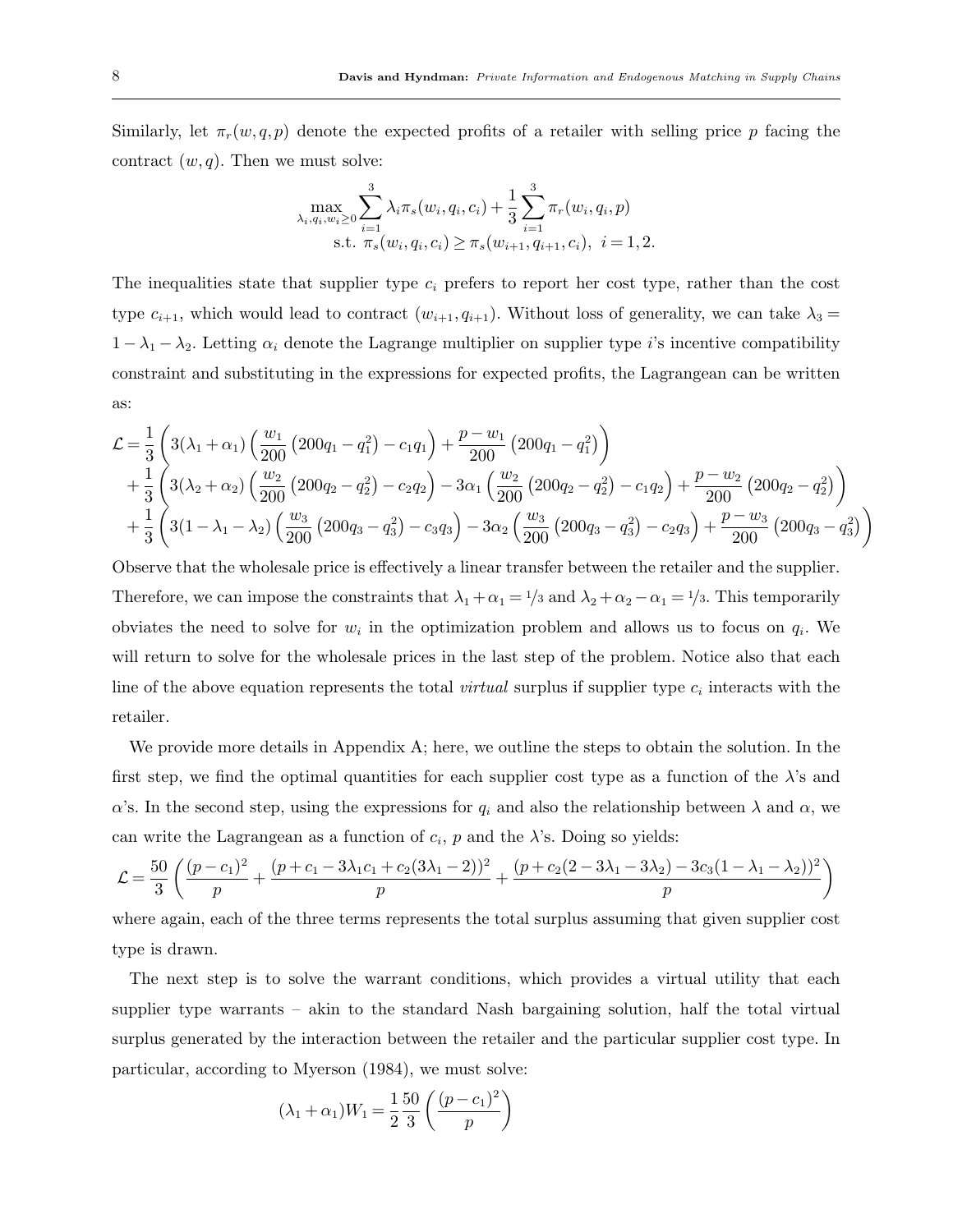$$
(\lambda_2 + \alpha_2)W_2 - \alpha_1 W_1 = \frac{1}{2} \frac{50}{3} \left( \frac{(p+c_1 - 3\lambda_1 c_1 + c_2(3\lambda_1 - 2))^2}{p} \right)
$$
  

$$
(1 - \lambda_1 - \lambda_2)W_3 - \alpha_2 W_2 = \frac{1}{2} \frac{50}{3} \left( \frac{(p+c_2(2 - 3\lambda_1 - 3\lambda_2) - 3c_3(1 - \lambda_1 - \lambda_2))^2}{p} \right)
$$

for  $W_i^*, i = 1, 2, 3$ .

The final step is to find values of  $\lambda_i$  and  $w_i$  such that:

$$
\pi_s(w_i, q_i, c_i) \ge W_i^*,
$$
 with equality if  $\lambda_i > 0$ ,  

$$
\pi_s(w_i, q_i, c_i) \ge \pi_s(w_{i+1}, q_{i+1}, c_i)
$$
, for  $i = 1, 2$  and with equality if  $\alpha_i > 0$ .

With three supplier cost types and two incentive compatibility constraints this is, potentially, a system of five equations in five unknown variables:  $(w_1, w_2, w_3, \lambda_1, \lambda_2)$ . Moreover, one must check boundary conditions on the  $\lambda$ 's and  $\alpha$ 's, making it necessary to consider seven different systems of equations to find the valid solution. Given the parameters of our experiment, it turns out that the bargaining solution involves  $\lambda_1 = \lambda_2 = 0$ , and the incentive constraints on the  $c_1$  and  $c_2$ supplier types are binding (the equilibrium contract parameters are provided in Table 2b and will be discussed when we review our experimental design). We can summarize the result as:

PROPOSITION 2. Based on the parameters of the experiment,  $(i)$  all supplier cost types benefit from their cost being private information; (ii) The supply chain is coordinated only for the lowest cost supplier  $(c_1)$ , with inefficiency for the other supplier types  $(c_2 \text{ and } c_3)$ ; and (iii) the wholesale price increases in supplier cost but less steeply than under full information.

#### 3.3. Endogenous Matching with Full Information

We now generate predictions about how a group of  $n$  retailers and  $n$  suppliers would form matches if given the chance to do so, in contrast to the case in which retailers and suppliers are exogenously matched into pairs.

We first consider the case in which suppliers' costs are full information at the time of matching. Therefore, in the bargaining phase, each retailer-supplier pair will maximize the supply chain surplus, with each party receiving an equal share. Given our assumptions on demand, and further specializing to the case of  $a = 0$  and  $b = 100$ , the first-best supply chain surplus is:

$$
\pi(p, c) = 50 \frac{(p - c)^2}{p}.
$$

Notice that this expression is increasing in p and decreasing in c. Therefore,  $\pi(p_1, c_1)$  yields the highest supply chain surplus of all the possible matchings. Moreover,  $\pi(p_i, c_i) > \pi(p_i, c_j)$  for any  $j > i$ . Similarly,  $\pi(p_i, c_i) > \pi(p_k, c_i)$  for any  $k > i$ .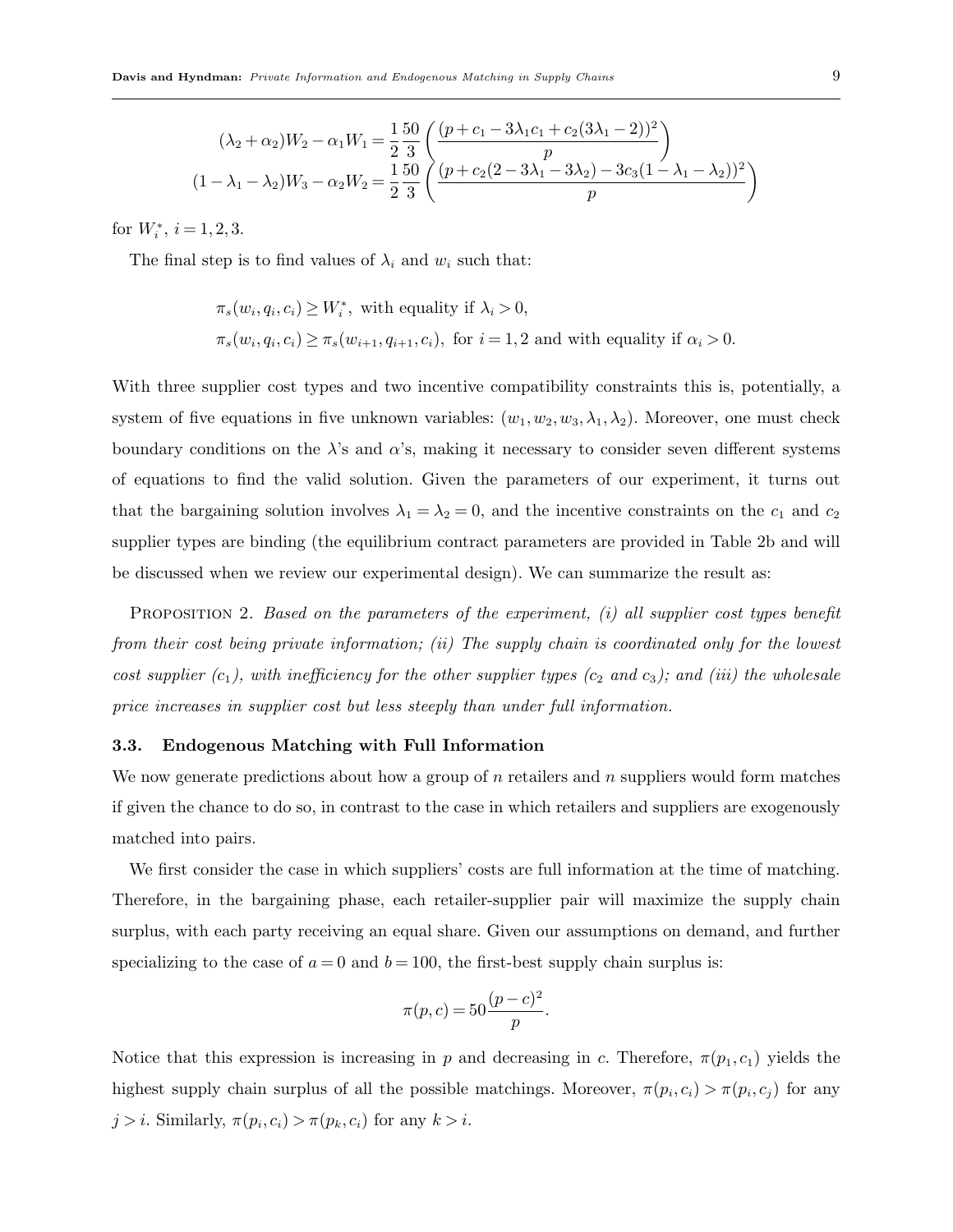We define a matching, M, as a relation from  $\{p_1,\ldots,p_n\}$  to  $\{c_1,\ldots,c_n\}$  and we say that a retailer  $p_i$  and supplier  $c_j$  are matched if  $(p_i, c_j) \in \mathcal{M}$ . Let  $\pi_r(p_i, c_j)$  denote retailer  $p_i$ 's profit when matched with supplier  $c_j$ . Similarly, let  $\pi_s(p_i, c_j)$  denote supplier  $c_j$ 's profit when matched with retailer  $p_i$ , assuming that they will bargain as in §3.1.

A matching, M, is stable if there does not exist a retailer  $p_k$  and a supplier  $c_j$  such that  $(p_k, c'_j) \in$ M and  $(p'_k, c_j) \in \mathcal{M}$  for which  $u_r(p_k, c_j) > u_r(p_k, c_j)$  and  $u_s(p_k, c_j) > u_s(p'_k, c_j)$ . That is, retailer  $p_k$ and supplier  $c_i$  both prefer to be matched with each other rather than remain matched with their respective partners under the matching M.

PROPOSITION 3. Under full information about supplier costs and retailer prices, the unique stable matching must be assortative. That is  $\mathcal{M}^* = \{(p_i, c_i)|i = 1, 2, \ldots, n\}.$ 

*Proof.* Let M denote a stable matching. We first show that  $(p_1, c_1) \in M$ . Suppose that this is not the case. Then there exists  $j, k > 1$  such that  $(p_1, c_j) \in \mathcal{M}$  and  $(p_k, c_1) \in \mathcal{M}$ . Then retailer  $p_1$ can expect profits of  $0.5\pi(p_1, c_j)$  and supplier  $c_1$  can expect profits of  $0.5\pi(p_k, c_1)$ . However, if they broke their matches to match together, then they would each earn  $0.5\pi(p_1, c_1)$ , which is strictly larger. This contradicts that M was stable. Having shown that  $(p_1, c_1)$  must be part of any stable matching, we can proceed iteratively and show that  $(p_2, c_2), (p_3, c_3), \ldots$  must be part of any stable matching. Q.E.D.

## 3.4. Endogenous Matching with Private Information

The next case we consider is one in which, during matching, supplier costs are private information but suppliers have the ability to truthfully disclose their costs. Moreover, in this case we assume that regardless of whether or not a supplier discloses during matching, in the bargaining stage, the supplier's cost becomes full information for the retailer. Under these assumptions, we can show the following:

PROPOSITION 4. When suppliers have the option to disclose their costs, all suppliers, except possibly the highest cost supplier, disclose and the unique stable matching is assortative. That is,  $\mathcal{M}^* = \{ (p_i, c_i) | i = 1, 2, \dots, n \}.$ 

*Proof.* First, observe that supplier  $c_1$  will certainly disclose as this ensures that he will match with retailer  $p_1$  and earn  $0.5\pi(p_1, c_1)$ . If he did not disclose then there is a strictly positive probability that he will not be matched with retailer  $p_1$ , which means his expected earnings would be strictly less than  $0.5\pi(p_1, c_1)$ . Thus, supplier  $c_1$  discloses. Similar arguments show that supplier  $c_2$  will disclose and be matched with retailer  $p_2$ , and so on. The last supplier  $c_n$  need not disclose but since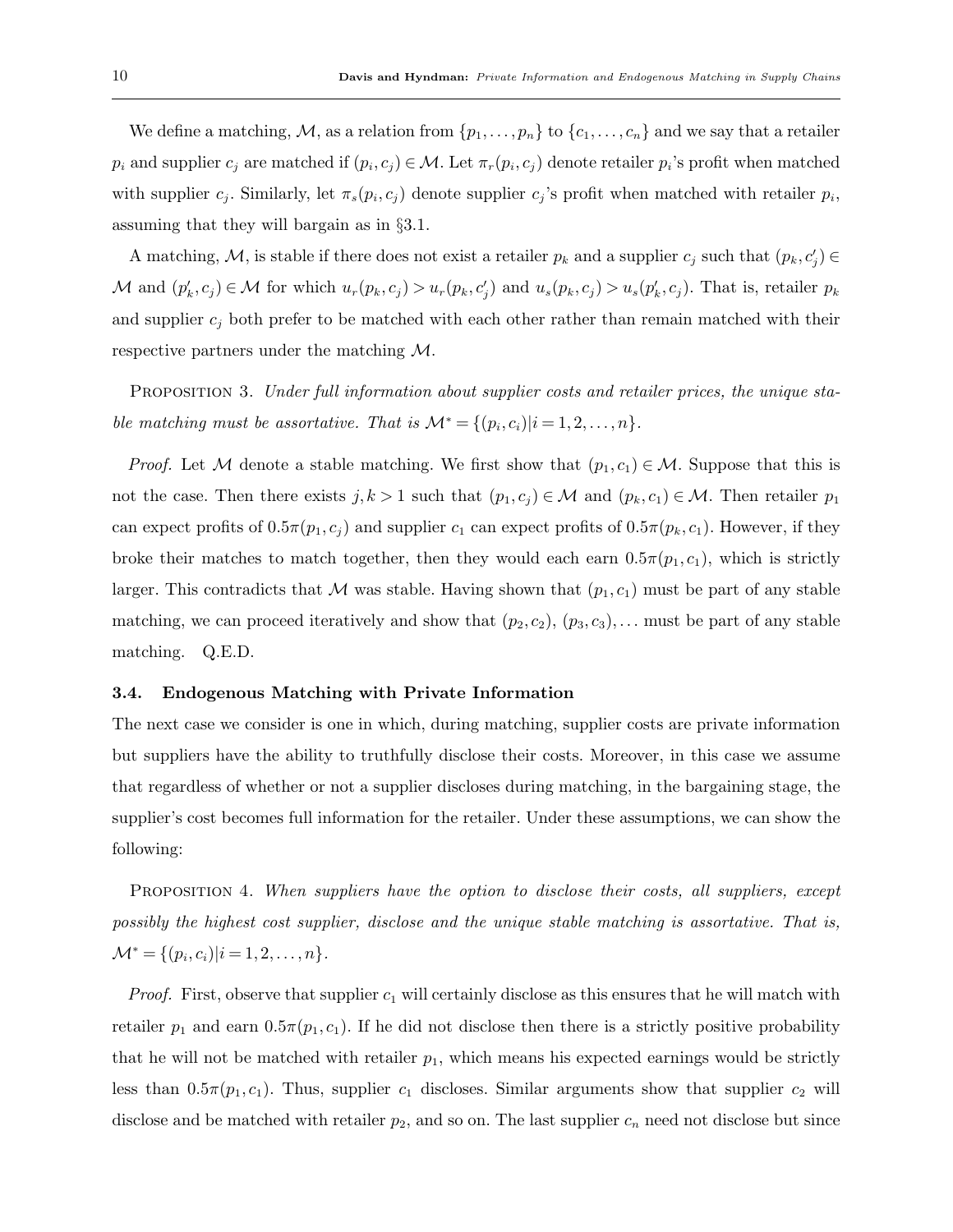all other suppliers strictly prefer to disclose, his cost will be correctly inferred to be the highest, which will lead to a matching of  $(p_n, c_n)$ . Thus, all suppliers except possibly  $c_n$  disclose and the matching is assortative, denoted by  $\mathcal{M}^*$ . . Q.E.D.

Finally, we consider the case in which, during matching, suppliers' costs are private information. We still permit suppliers to truthfully disclose their cost to the other parties; however, if they do not disclose, then their cost will remain private information during the bargaining phase. In this case, there is a tension. As Proposition 4 shows, disclosure facilitates assortative matching, which is beneficial for the lowest cost supplier. However, Proposition 2 showed that, for the parameters of our experiment, all supplier types benefit from private information. Thus whether disclosure happens depends on whether the benefits from disclosing to improve one's match outweigh the resulting cost (in terms of bargaining surplus) from disclosing.

Restricting attention to the parameters used in our experiment ( $c \in \{3, 4, 5\}$  and  $p \in \{10, 11, 12\}$ ), all supplier types are strictly better off not disclosing their private cost (which effectively leads to random matching and bargaining with private information) rather than disclosing costs and being assortatively matched. For example, using the numbers in Table 2b (which illustrate the predictions for our experiment), if the supplier with lowest cost  $c = 3$  discloses, she will be matched with the highest priced retailer  $p = 12$  and can expect to earn 168.75. On the other hand, if she does not disclose her cost, then she has an equal chance to be matched with any retailer, leading to expected earnings of  $(1/3)(149.17 + 178.79 + 207.64) = 178.53 > 168.75$ . Therefore, the  $c = 3$  supplier would not choose to disclose.

We can go further and show that there is no disclosure in equilibrium. First, observe that even if the supplier with highest cost  $c = 5$  disclosed and the other two types did not, no retailer would choose to match with this supplier, preferring to take their chances with one of the other lower cost suppliers. Therefore, this supplier cannot disclose her information in the hope of being matched with a better retailer. Thus there can be no equilibrium in which only the  $c = 5$  type discloses.

Last consider the case in which the  $c = 4$  supplier disclosed. In the absence of any further disclosure, the  $p = 12$  retailer would strictly prefer to match with the  $c = 4$  supplier who disclosed. However, this cannot be stable because the  $c = 3$  supplier would be strictly better off by immediately disclosing in order to initiate a match with the  $p = 12$  supplier, which the  $p = 12$  retailer would prefer. Therefore, the  $c = 4$  type will not unilaterally disclose because it would set off a chain of disclosure which would end with assortative matching. For the  $c = 4$  supplier, this assortative outcome is worse than not disclosing, being matched with a random retailer, and bargaining with private cost information.

Thus, given the parameters of our experiment, we have: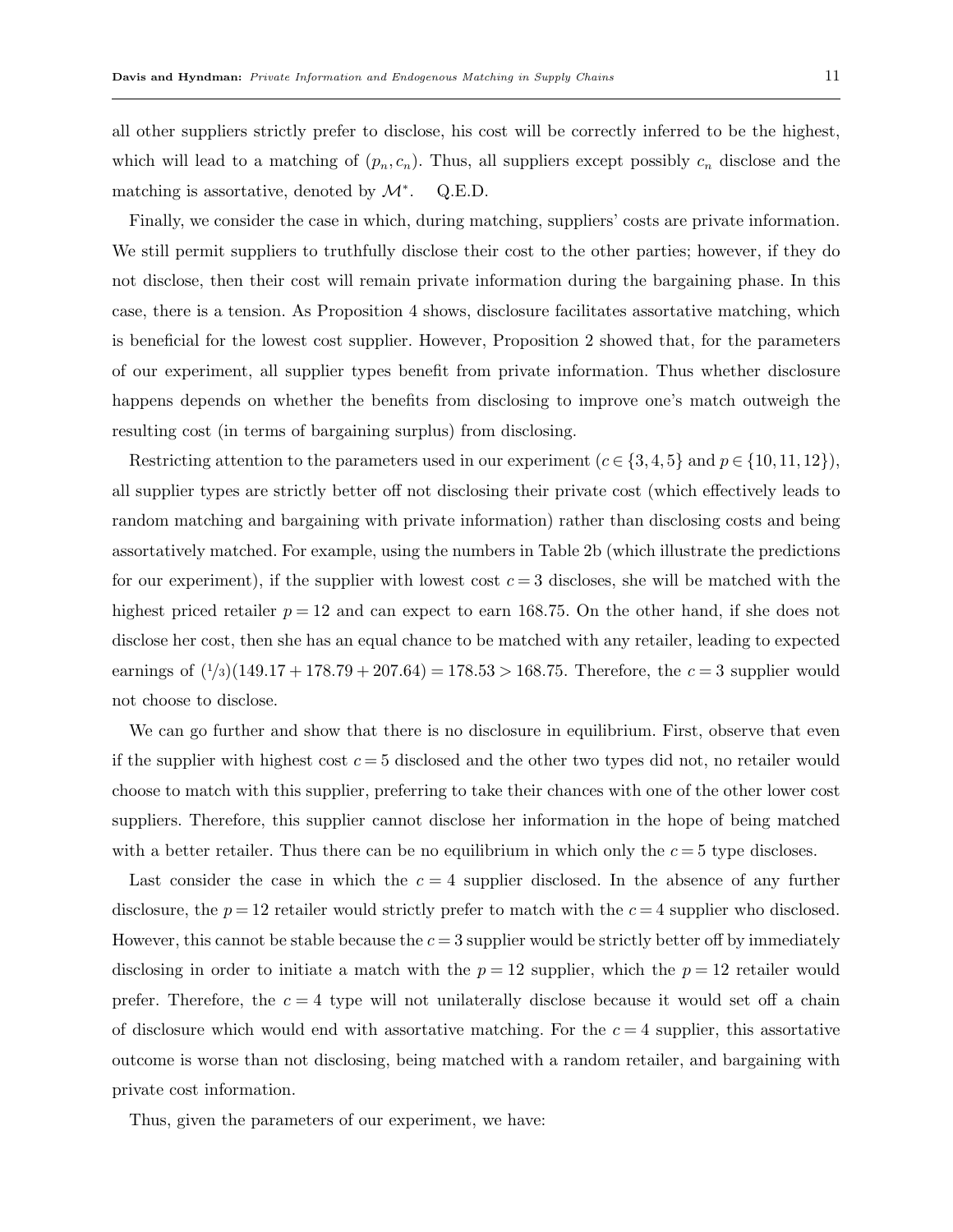PROPOSITION 5. If supplier cost information remains private during bargaining unless previously disclosed, no supplier types disclose their cost, leading to random matching between suppliers and retailers.

REMARK 1. To be sure, this result depends on the parameters of the experiment. We can construct examples in which the lowest cost supplier prefers to disclose her private information. This occurs when, in the solution to the bargaining problem,  $\lambda_1$  (the weight given to the lowest cost supplier in the optimization problem) is strictly greater than zero. In this case, the supplier does not earn any information rents from private information. Therefore, she would choose to disclose in order to improve the quality of her match. One such set of parameters is  $p \in \{10, 11, 12\}$  and  $c \in \{3, 6.5, 8.5\}$ . However, this generates implausibly large variation in supplier costs, which is why we did not implement such a setting.

# 4. Experimental Design

In our experiment, participants were assigned a role of supplier or retailer and placed into a matching group of six, three retailers and three suppliers. Both roles and matching groups remained fixed for the duration of the experiment. In every round, each retailer was randomly assigned a selling price per unit,  $p \in \{10, 11, 12\}$  where each retailer had a unique price (i.e., one retailer had  $p = 10$ , another  $p = 11$ , and the third  $p = 12$ ). Similarly, in every round each supplier was randomly assigned a production cost per unit,  $c \in \{3, 4, 5\}$ , where each supplier had a unique cost. The possible prices and costs were common knowledge to both parties.

Each round consisted of up to two stages, a matching stage and a bargaining stage. In the matching stage participants would form retailer-supplier pairs and then, in the bargaining stage, they would bargain over contract terms for a product with uncertain demand (more details of each stage to follow). Regardless of the retailer's selling price and supplier's production cost, demand for the product was always a random draw from the discrete uniform distribution on  $\{1, 2, \ldots, 100\}$ . If the two parties came to an agreement while bargaining, demand would be realized, and retailers would satisfy demand by sourcing product directly from the supplier, such that the supplier incurred the cost of any unsold inventory.

Our overall experimental design manipulated two dimensions: the matching protocol in which retailer-supplier pairs were formed and the availability of the suppliers' cost information. For the matching protocol, we implemented two levels. The first, 'Exo(genous),' randomly matched retailers and suppliers into pairs such that each round began with the bargaining stage. The second, 'End(ogenous),' began with a matching stage where retailers and suppliers could signal as to with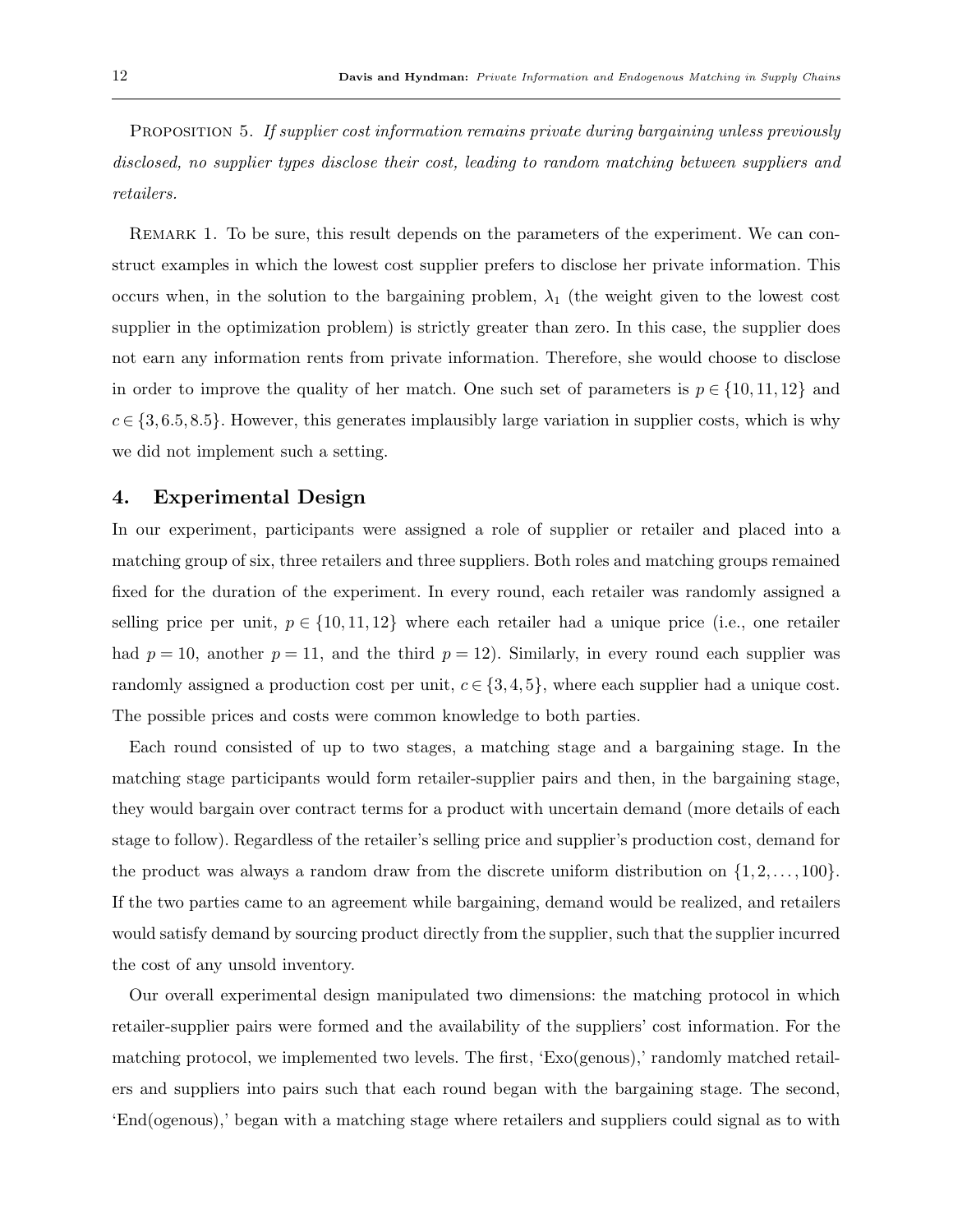|                  |                        |    | Matching Protocol            |
|------------------|------------------------|----|------------------------------|
|                  | Match-Barg             |    | $Exo(genous)$ $End(ogenous)$ |
|                  | $F(ull) - F(ull)$      |    | 54                           |
| Cost Information | $D(isc)$ - $F(ull)$    |    | 54                           |
|                  | $D(isc)$ - $P(rivate)$ | 48 | 54                           |

Table 1 Experimental Design and Number of Participating Subjects

Note: 'Match' represents cost information during the matching stage (for the endogenous treatments), 'Barg' represents cost information during the bargaining stage, and 'Disc' represents a scenario when the supplier had the ability to disclose their private cost while matching. Note that 'Private' cost information, during the bargaining stage under endogenous matching (End-D-P), represents that if a supplier did not disclose their cost while matching, then this cost information would remain private while bargaining.

whom they wanted to be matched. In these latter treatments, if a retailer and supplier both agreed to be matched together, then they would be paired for the subsequent bargaining stage. Any subjects who remained unmatched at the end of the matching stage would be randomly matched from within the group of unmatched subjects into pairs.

Regarding the suppliers' cost information, we evaluated two levels for the exogenous treatments and three levels for the endogenous treatments. The two levels for the exogenous treatments varied as to whether the suppliers' cost information was available, 'Exo-F(ull),' or not, 'Exo-P(rivate),' to retailers while bargaining (since there was no formal matching stage in these treatments). Turning to the endogenous treatments, in the first of the three levels, 'End-F(ull)- $F(ull)$ ,' each supplier's cost was known to the other suppliers and retailers in the matching stage and the bargaining stage. In the next two levels, each supplier's cost was private information in the matching stage. Specifically, in the second level, 'End-D(isc)-F(ull),' each supplier knew her own private cost information while matching, but had the option of disclosing this information to the other players. If a supplier chose to disclose her cost, the other suppliers and retailers would see this information. Then, while bargaining, regardless of the supplier's disclosure decision, the supplier's cost information would be known by the retailer. Lastly, in the third variant, 'End- $D(isc)$ -P(rivate),' once again, each supplier knew her own private cost information while matching and had the option of disclosing this cost information to the other players. However, if they did not choose to disclose this information while matching, then in the bargaining stage it remained as private information and was thus unknown to the retailer. Overall, the experiment consisted of a  $(2 \times 3)-1$  between-subjects design with 258 total participants, outlined in Table 1.

For details pertaining to the matching stage in the endogenous treatments, we gave participants two and a half minutes to form pairs. During this time, any retailer or supplier could 'propose' to be matched with a player of the opposite role, and they could propose to more than one player at a time. We also allowed players to 'rescind' a proposal that had not been accepted. If a player received a formal proposal and chose to accept it, then those two players formed a matched pair,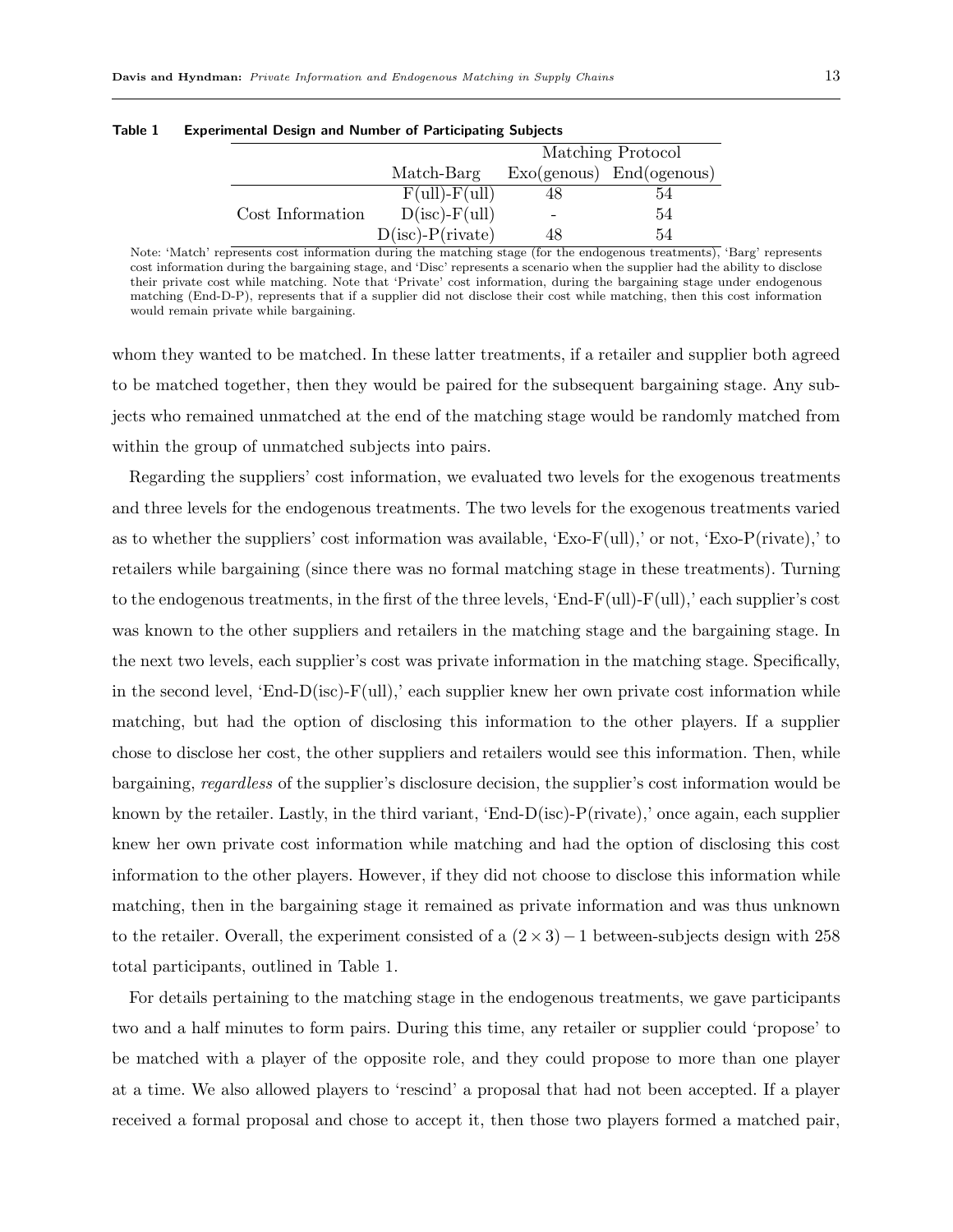were removed from the screen, and unavailable for matching with the other participants. Also, in the two treatments where the supplier's cost information was private, we allowed each supplier to disclose it to the other players by clicking a button. We provide a screenshot of the matching stage with this disclosure option in Appendix B. Lastly, as mentioned previously, in the exogenous treatments retailer-supplier pairings were randomly assigned at the beginning of each round such that they skipped the matching stage and began directly in the bargaining stage.

After any potential matching, participants proceeded to the bargaining stage. In this stage, each retailer-supplier pair was given five minutes to negotiate a contract which consisted of two terms, a wholesale price,  $w$ , and a quantity,  $q$ . During this time, retailers and suppliers were permitted to make offers at any point and to make as many offers as they desired. If a pair was unable to reach an agreement after five minutes then both players would receive a payoff of zero. If the pair reached an agreement (which occurred when one player accepted the other player's most recent offer) then demand would be realized and players would receive feedback that included realized profits.

While bargaining, we allowed participants to provide feedback about the most recent offer received. In particular, they could 'reject' any of the proposed terms through a button for each contract term, which they could click at any time for the most recent offer received. This feedback would then be displayed on the proposer's screen. Note that a participant could later accept the offer even if they signaled disapproval with it, so long as a more recent offer was not received. We opted for this type of feedback to simulate a more natural bargaining process, while also allowing us to monitor offers and feedback. Lastly, offers were not required to improve upon a previous offer and only the most recent offer could be accepted. We chose the former because we did not want to inform subjects what constitutes a better offer, while the latter keeps bargaining straightforward.

To reduce complexity throughout the experiment, in both the matching stage (if applicable) and the bargaining stage, we provided participants with a decision support tool. In this tool they could enter hypothetical values for w and  $q$ , which would generate a graph showing the profit for both players as a function of demand. This is also seen in the screenshot available in Appendix B.

Overall, subjects participated in six rounds. For each of the five treatments we ran three sessions, each of which had 12 or 18 subjects.<sup>4</sup> The experimental software was programmed in z-Tree (Fischbacher 2007), and all sessions took place in the experimental laboratory at a large northeast university. Sessions took between 60 and 75 minutes, with average earnings of \$37, a maximum of \$90, and a minimum of \$7. Subjects were compensated for all rounds of decisions. Sample instructions and additional screenshots are available upon request.

<sup>4</sup> For the End-D-F treatment, we also had a fourth session of six subjects to balance all endogenous treatments at 54 participants.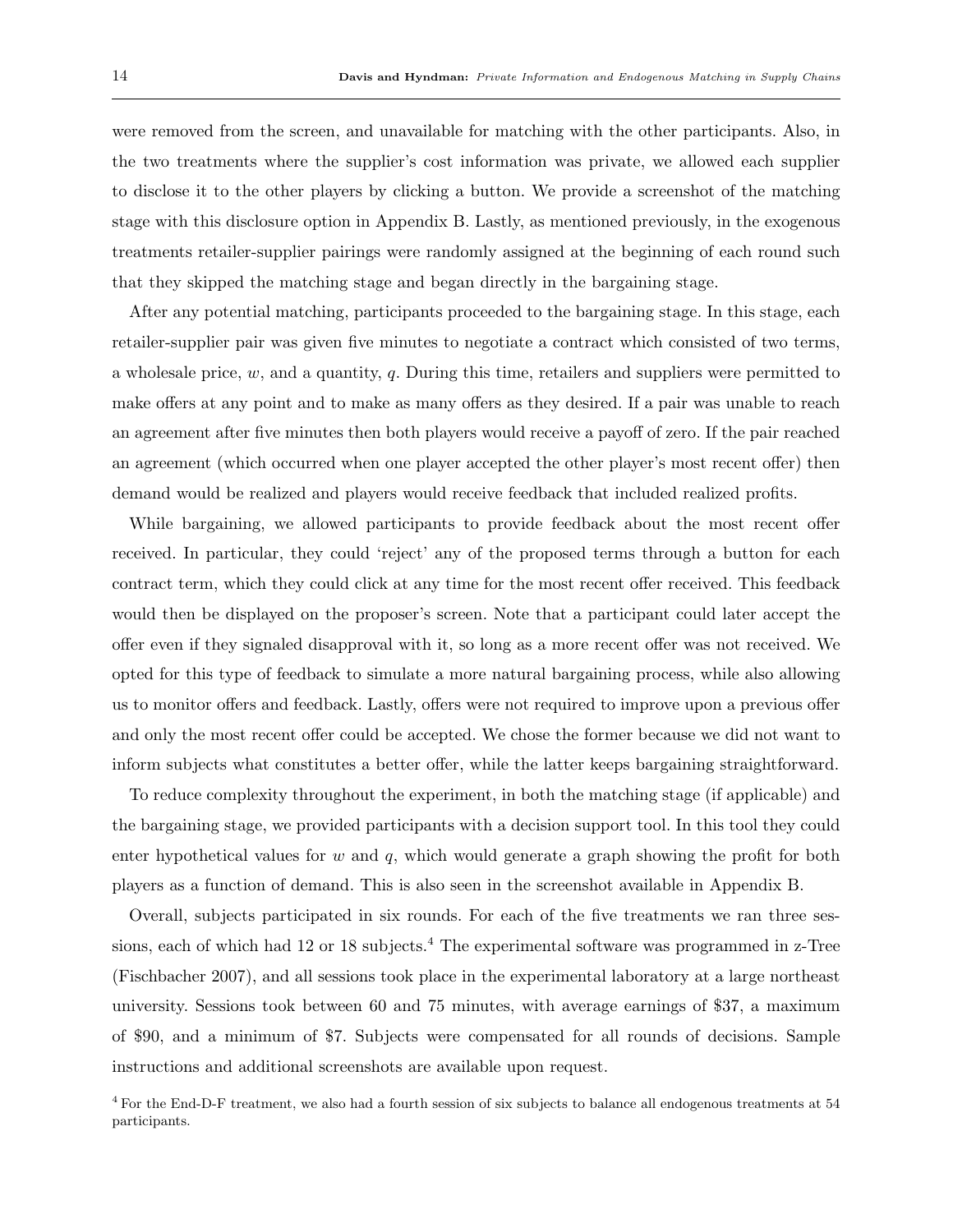| (a) Full Information (Exo-F, End-F-F, End-D-F) |  |                                                                |                                            |  |  |      |             |       |       |
|------------------------------------------------|--|----------------------------------------------------------------|--------------------------------------------|--|--|------|-------------|-------|-------|
|                                                |  | Retailer/Supplier Profit Wholesale Price $(w)$ Quantity $(q)$  |                                            |  |  |      |             |       |       |
|                                                |  | $p=10$ $p=11$ $p=12$ $p=10$ $p=11$ $p=12$ $p=10$ $p=11$ $p=12$ |                                            |  |  |      |             |       |       |
|                                                |  | $c=3$ 122.50 145.45 168.75 7.31 7.86                           |                                            |  |  | 8.40 | 70.00       | 72.73 | 75.00 |
|                                                |  | $c=4$ 90.00 111.36 133.33 7.86 8.43 9.00 60.00 63.64 66.67     |                                            |  |  |      |             |       |       |
|                                                |  | $c=5$ 62.50 81.82 102.08 8.33 8.94 9.53 50.00 54.55 58.33      |                                            |  |  |      |             |       |       |
|                                                |  |                                                                | (b) Private Information $(Exo-P, End-D-P)$ |  |  |      |             |       |       |
|                                                |  | Supplier Profit Wholesale Price $(w)$ Quantity $(q)$           |                                            |  |  |      |             |       |       |
|                                                |  | $p=10$ $p=11$ $p=12$ $p=10$ $p=11$ $p=12$ $p=10$ $p=11$ $p=12$ |                                            |  |  |      |             |       |       |
|                                                |  | $c=3$ 149.17 178.79 207.64 7.89 8.58 9.23                      |                                            |  |  |      | 70.00 72.73 |       | 75.00 |
|                                                |  | $c=4$ 99.17 124.24 149.31 7.98 8.63 9.26 50.00 54.55 58.35     |                                            |  |  |      |             |       |       |

Table 2 Experimental Predictions

Note: The ex ante expected profits of the retailer under private information (i.e., before learning, via the bargaining mechanism, which cost supplier the retailer is bargaining with) coincide with the highest cost type supplier.

 $c = 5$  69.17 87.88 107.64 8.59 9.06 9.58 30.00 36.36 41.67

## 4.1. Predictions and Hypotheses

In Tables 2a and 2b we provide point predictions based on our previous theoretical analysis and experimental parameters. Table 2a depicts the point predictions when the suppliers's costs are full information while bargaining (Exo-F, End-F-F, End-D-F), whereas Table 2b illustrates the point predictions when the suppliers' costs should be private information while bargaining (Exo-P, End-D-P). A combination of these metrics and our propositions in §3 lead us to the following experimental hypotheses:

HYPOTHESIS 1. Under full information,  $100\%$  efficiency is achieved for every  $(p, c)$  combination, and retailers and suppliers earn 50%/50% splits of total supply chain expected profit.

Hypothesis 2. Under private information:

- (i) 100% efficiency is only achieved for the pair with the lowest cost supplier.
- (ii) Suppliers earn at least 50% of the total supply chain expected profit.
- (iii) The agreed wholesale price is always higher compared to when there is full information.

Hypothesis 3. Under endogenous matching and suppliers have the option to disclose their costs, but their costs will be known during bargaining (End-D-F), the two lowest cost suppliers should disclose their costs.

Hypothesis 4. When there is endogenous matching and suppliers' costs may remain private while bargaining (End-D-P), no supplier type should disclose her cost.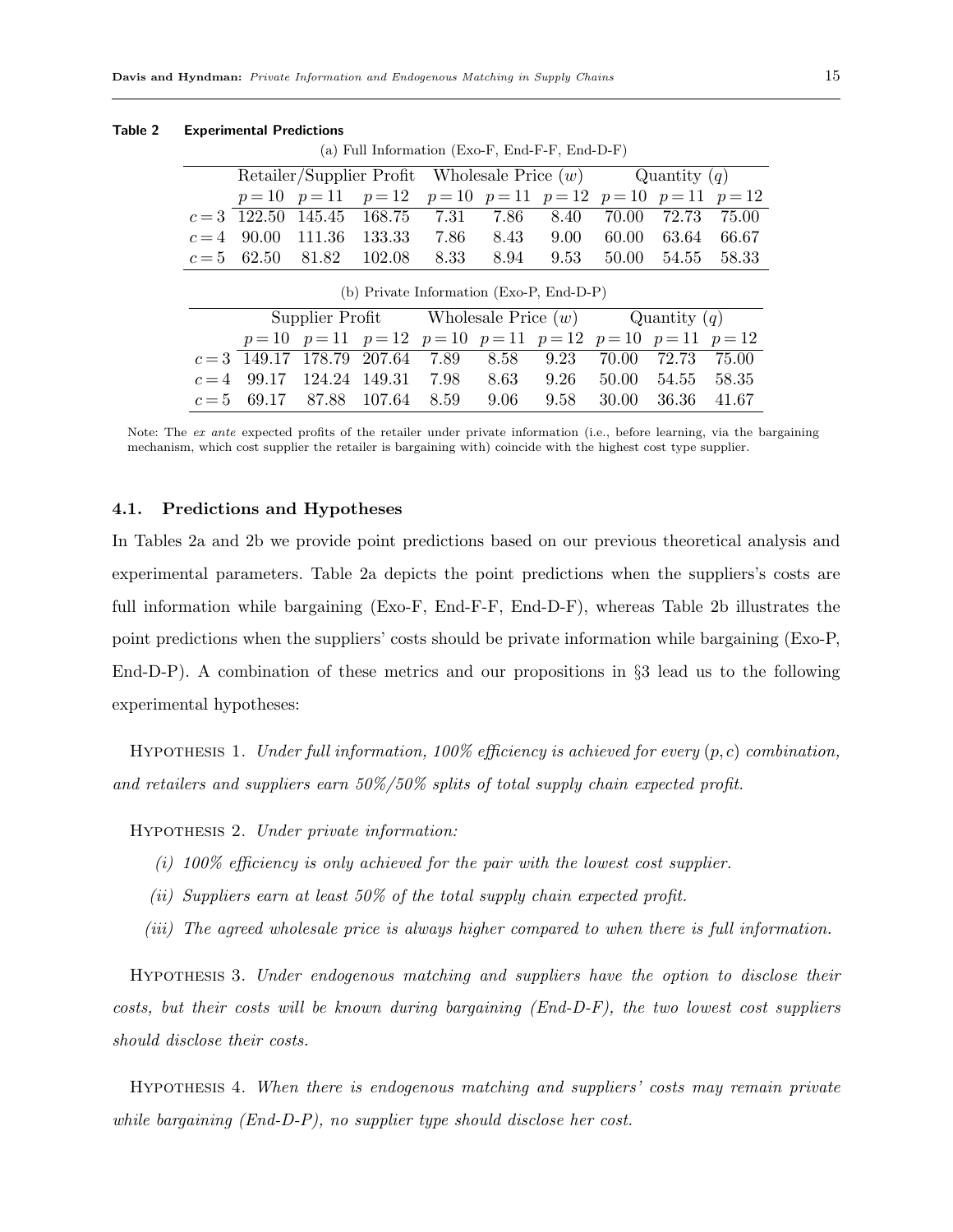# 5. Results

We present our experimental results in three subsections. In §5.1 we investigate how our data compares to the experimental predictions and hypotheses from §4.1. In §5.2, because the bargaining solutions do not provide details pertaining to the process itself, we analyze the bargaining dynamics in our data. In §5.3 we investigate detailed behavior during the matching stage. For all hypothesis tests we use a matching group of six as an independent observation, and run all regressions with random effects and clustered standard errors at the matching group level.

Before proceeding to our detailed results, we provide a snapshot of some key insights. First, we reject nearly all of the normative point predictions for the contract parameters in Tables 2a and 2b. For example, wholesale prices are consistently below the equilibrium values, in both full and private information, and quantities tend to gravitate towards mean demand. Second, supply chain efficiency is roughly 90% in all treatments, whereas it should always be 100% under full information and 100% for  $(c=3)$  under private information. Third, suppliers earn significantly less than the predicted 50% (or more) of the expected supply chain profit, in both full and private information. This is especially true for high cost suppliers under private information, where they only earn between 13.99% and 21.95% of total profits. Fourth, under endogenous matching, matching is partially assortative, with higher (resp. lower) priced retailers frequently matching with lower (resp. higher) cost suppliers. This increases the variance in earnings, with high quality retailers and suppliers earning more and low quality retailers and suppliers earning less under endogenous matching than under exogenous matching. Fifth, under private information, high-cost suppliers earnings are much lower than predicted by theory – so much so that that it is actually advantageous for them to disclose their cost during matching to be able to credibly demand a higher wholesale price. Sixth, when supplier costs may remain private while bargaining, a substantial portion of suppliers choose to disclose their costs while matching. As just stated, this is actually empirically optimal for higher-cost suppliers but is (weakly) disadvantageous for the lowest-cost supplier. Seventh, regardless of whether supplier costs are full or private information, subjects are susceptible to 'superficial fairness' and anchoring biases during bargaining. This is consistent with past studies, which documented such biases under full information.

## 5.1. Comparison to Predictions and Hypotheses

The average agreement rates while bargaining in the five experimental treatments were similar to one another: 93.06% in Exo-P, 90.28% in Exo-F, 88.89% in End-F-F, 90.12% in End-D-F, and 90.12% in End-D-P. As a consequence, we will report all summary statistics conditional on agreement in this section.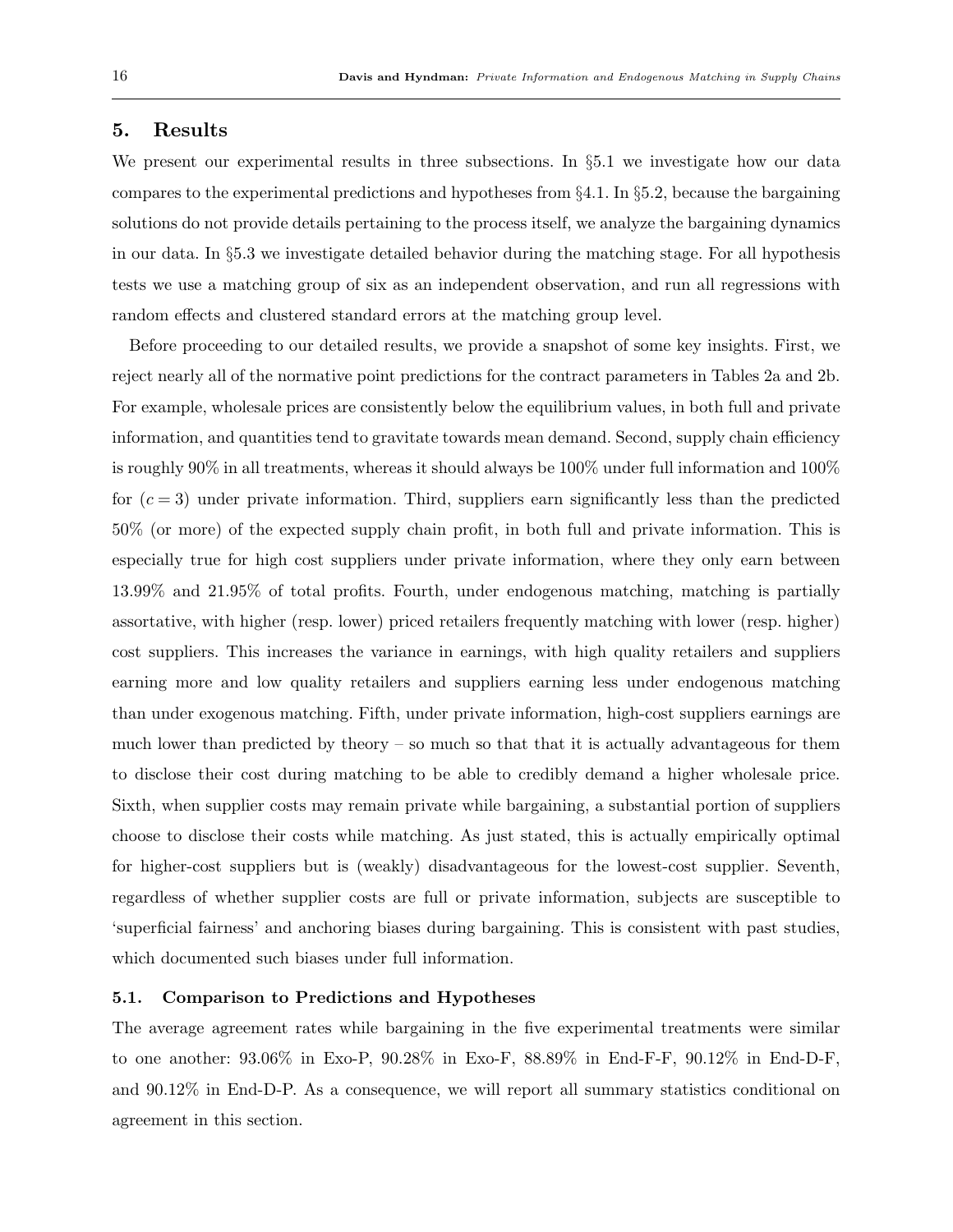5.1.1. Contract Parameters We first compare the agreed upon contract parameters to the predictions in Tables 2a and 2b. To this end, Tables 3a and 3b depict the average wholesale prices and quantities in the full information treatments (Exo-F, End-F-F, and End-D-F) and private information treatments (Exo-P and End-D-P), for each combination of  $c$  and  $p$ . One can recognize that there are deviations between the actual contract terms and the normative predictions. Regarding wholesale prices, for every combination of c and  $p$ , the wholesale price is significantly different – and lower – than the normative predictions under both full and private information  $(t$ -tests, all  $p$  < 0.01). Moreover, contrary to Hypothesis 2(iii), which states that the wholesale price is always higher under private information versus full information, there is no difference in wholesale prices between full and private information. In fact, for only one of the nine combinations of  $(p, c)$ ,  $(p = 10, c = 3)$ , is the difference statistically significant in the direction predicted by theory  $(p < 0.05)$ .

Theory also predicts that the agreed wholesale price should increase in the suppliers' costs. The data are supportive of this prediction, but the magnitude is less than theory. For example, if  $p = 10$ , and c increases from  $c = 3$  to  $c = 5$ , then predicted wholesale prices should increase by 0.70 ( $w = 7.89$ ) to  $w = 8.59$ ). Yet for our data in this scenario, the change in wholesale prices is only 0.46 ( $w = 7.17$ ) to  $w = 7.63$ ). The fact that wholesale prices are not higher under private information, suggests that suppliers earn less than theory, while this result implies that the difference is particularly large for the highest-cost suppliers.

Continuing with the agreed upon quantities in Tables 3a and 3b, one can also discern a number of deviations with respect to the predictions in Tables 2a and 2b. In general, compared to the normative benchmarks, the observed quantities are often closer to the mean demand of 50. We will explore anchoring in both wholesale prices and order quantities in more detail later. Overall, these results lead to the following:

Result 1 Under both full and private information wholesale prices are significantly lower than the normative predictions. Also contrary to theory, there is no difference in average wholesale prices between full and private information. Under private information, increases in wholesale prices are flatter than predicted with respect to increases in supplier costs. Regarding quantities, under both full and private information, there is bias towards the mean demand of 50.

5.1.2. Efficiency and Distribution of Profits We now focus on Hypotheses 1–2, which pertain to supply chain efficiency and distribution of expected profits under full and private information. In both the full and private information conditions, observed channel efficiency is nearly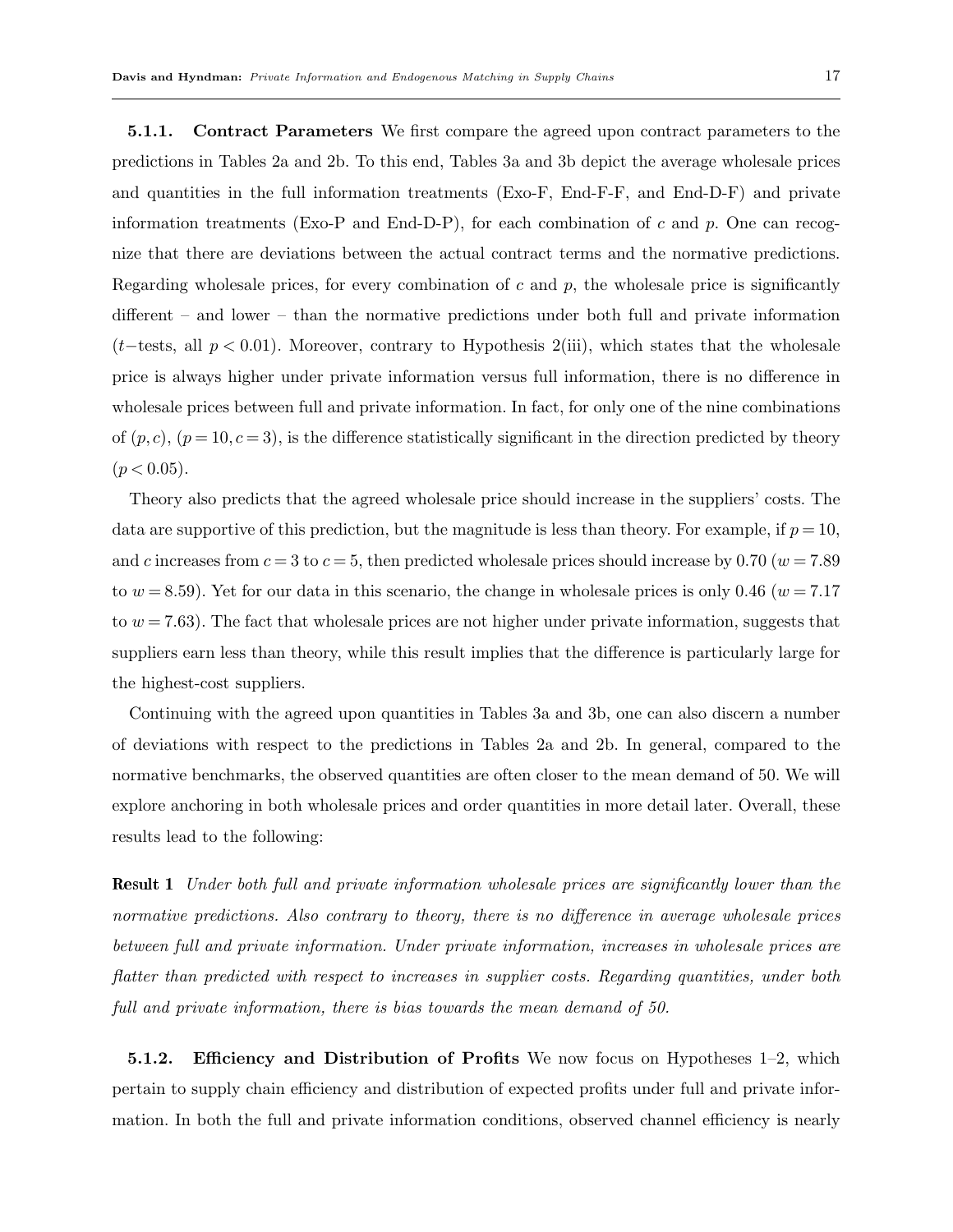| (a) Full Info |                      |                       |                                           |         |                |                                                                                                  | (b) Private Info      |                   |                   |                                           |                                       |                   |
|---------------|----------------------|-----------------------|-------------------------------------------|---------|----------------|--------------------------------------------------------------------------------------------------|-----------------------|-------------------|-------------------|-------------------------------------------|---------------------------------------|-------------------|
|               |                      | Wholesale Price $(w)$ |                                           |         | Quantity $(q)$ |                                                                                                  | Wholesale Price $(w)$ |                   |                   | Quantity $(q)$                            |                                       |                   |
|               |                      |                       | $p=10$ $p=11$ $p=12$ $p=10$ $p=11$ $p=12$ |         |                |                                                                                                  |                       |                   |                   | $p=10$ $p=11$ $p=12$ $p=10$ $p=11$ $p=12$ |                                       |                   |
| $c=3$         | $6.72^{\frac{1}{4}}$ | $7.25^{\ddagger}$     | $7.82^{\ddagger}$                         |         |                | $57.72^{\ddagger}$ 56.66 <sup><math>\ddagger</math></sup> 58.90 <sup><math>\ddagger</math></sup> | $7.17^{\ddagger}$     | $7.41^{\ddagger}$ | $7.53^{\ddagger}$ | $53.67^{\ddagger}$                        | $53.67^{\ddagger}$ 57.37 <sup>‡</sup> |                   |
|               | (.47)                | (.50)                 | (.68)                                     | (15.64) | (13.13)        | (12.88)                                                                                          | (.74)                 | (.62)             | (.65)             | (10.79)                                   | (11.78)                               | (9.60)            |
| $c=4$         | $7.18$ <sup>T</sup>  | $7.66*$               | $8.23^{\ddagger}$                         | 55.78   |                | $58.08^*$ 54.96 <sup>‡</sup>                                                                     | $7.31^{\ddagger}$     | $7.72^{\ddagger}$ | $7.89^{\ddagger}$ | 53.62                                     | 53.82                                 | 55.84             |
|               | (.50)                | (.69)                 | (.68)                                     | (14.08) | (14.51)        | (10.27)                                                                                          | (.87)                 | (.61)             | (.98)             | (17.41)                                   | (16.20)                               | (13.44)           |
| $c=5$         | $7.69^{\ddagger}$    | $8.27^{\ddagger}$     | $8.61*$                                   | 53.46   | 50.55          | 52.27                                                                                            | $7.63^{\ddagger}$     | $7.76^{\ddagger}$ | $8.38^{\ddagger}$ | $53.50^{\ddagger}$                        | $54.43^{\ddagger}$                    | $52.58^{\dagger}$ |
|               | (.52)                | (.45)                 | (0.60)                                    | (14.64) | (11.52)        | (15.83)                                                                                          | (.71)                 | (.60)             | (.56)             | (10.68)                                   | (12.85)                               | (15.40)           |

| Table 3<br><b>Wholesale Prices and Quantities, Conditional on Agreement</b> |  |
|-----------------------------------------------------------------------------|--|
|-----------------------------------------------------------------------------|--|

Note: Standard deviations (based on matching group averages) are reported in parentheses below each mean. Significance of t-tests versus the normative theory given by  $\frac{1}{7}$  p < 0.01,  $\frac{1}{7}$  p < 0.05, and  $*$  p < 0.10.

90%, with a minimum of 88.97% and a maximum of 93.09% across all eighteen (information, c,  $p$ ) scenarios. In all instances where efficiency is predicted to be 100% (all full information scenarios and  $c = 3$  under private information), we strongly reject the theoretical prediction (t-tests, all  $p < 0.01$ ). For the private information case, when  $c = 4$ , the observed channel efficiencies are also significantly less than the normative prediction ( $p < 0.01$  for  $p = 10$ ;  $p < 0.05$  for  $p = 11$ ; and  $p < 0.10$  for  $p = 12$ ). As we have mentioned, and will discuss in greater detail below, these results appear to be driven by an anchoring bias in order quantities.

For the distribution of profits, the normative theory predicts a 50-50 split between the two parties in the full information treatments. In Figure 1a, which depicts the supplier's share of total supply chain expected profit, we observe that suppliers earn significantly less than 50%, with a minimum share of 23.06% and a maximum share of 45.43% (eight t−tests,  $p < 0.01$ , and one t−test,  $p < 0.05$ ). Combined with the above-mentioned results on efficiency we can reject Hypothesis 1. Turning to private information, depicted in Figure 1b, the normative prediction is that suppliers should earn more than 50% of the total supply chain expected profit. Yet the differences between the actual supplier share of profits versus the predictions are even more stark than the full information scenario. Thus we reject Hypothesis  $2(i)$ –(ii).

One can also discern, in both Figures 1a and 1b, that as c increases, suppliers earn a disproportionately low split of the supply chain expected profits (e.g., supplier share is between 13.99% and 29.78% when  $c = 5$ ). In fact, when supplier's costs are private information, high cost suppliers only earn between 13.99% and 21.95% of the total supply chain expected profit. This extremely low share is driven by two previously noted results. First, under private information, suppliers do not receive the predicted higher wholesale price than under full information. Second, the increase in agreed wholesale price as supplier cost increases is flatter than predicted. We will further explore the driver of these wholesale prices when we investigate the bargaining data.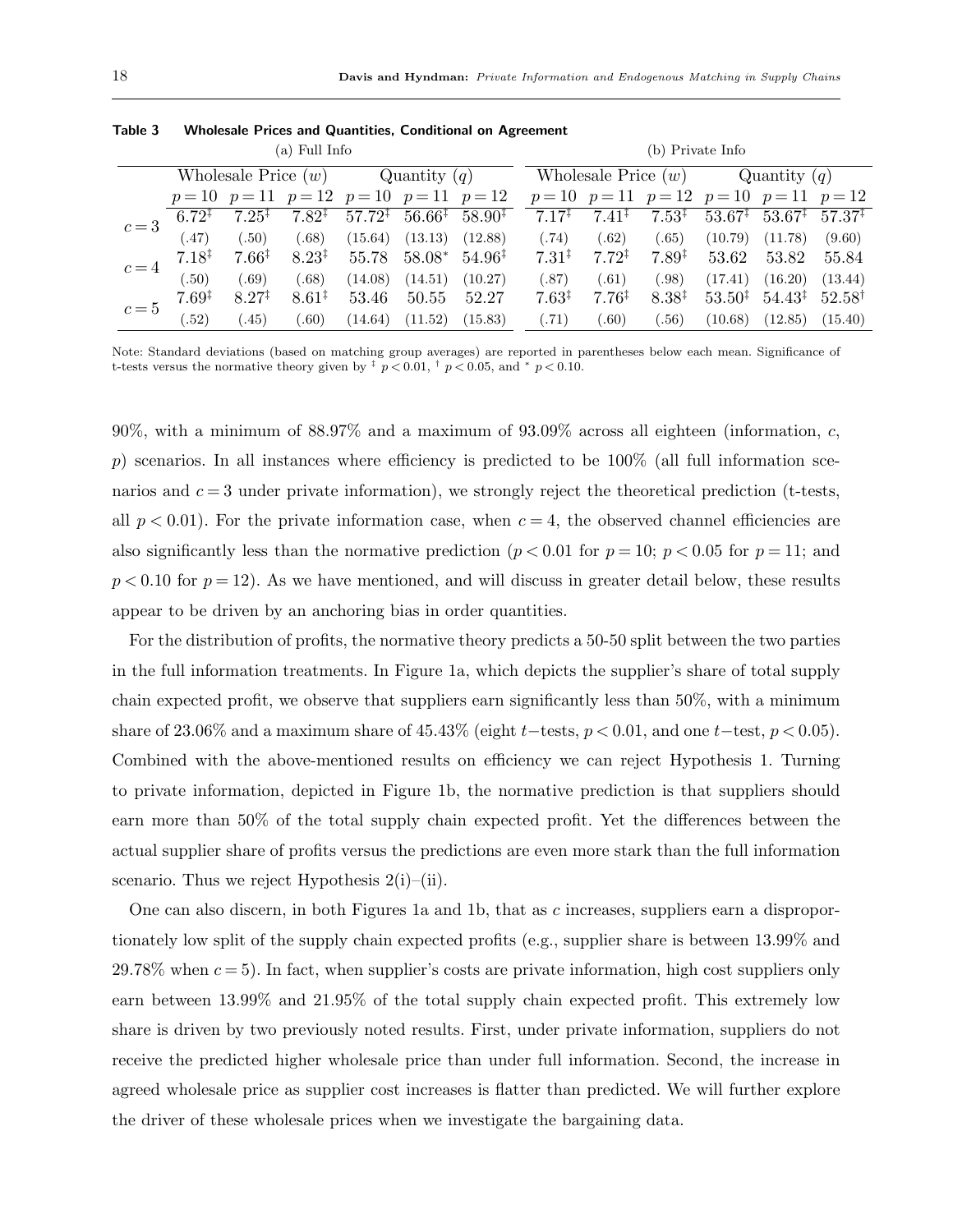

Figure 1 Supplier Share (%) of Supply Chain Expected Profit, Conditional on Agreement

We can summarize these results as follows:

Result 2 We reject Hypotheses 1 and 2. Under both the full and private information channel efficiency is generally less than predicted. Also, because of unfavorable wholesale prices suppliers earn less – especially higher cost suppliers – than their predicted split of supply chain profits, whereas retailers earn more. In addition, high cost suppliers under private information earn the lowest split of supply chain profits.

5.1.3. Disclosure and Endogenous Matching We now turn our attention to Hypotheses 3–4, which concern cost information disclosure by suppliers and endogenous matching. Figure 2(a) provides the frequency of disclosure by each cost type, and shows that decisions do not perfectly conform to the predictions in the End-D-F or End-D-P treatments. In particular, in End-D-F a supplier with  $c = 3$  discloses 46.30% of the time and  $c = 4$  discloses 31.48% of the time, which is non-negligible but less than the prediction of 100%. On the other hand, in End-D-P, we see that all suppliers disclose more than theoretical prediction of 0%. This latter result could be because suppliers do not anticipate that the bargaining advantage of private information should out-weigh the matching benefits of disclosure (at least for low-cost suppliers). Indeed, our earlier results for suppliers' share of profits under private information suggest that this may not be an irrational strategy, particularly for higher cost suppliers, as they seem to earn lower profits when their costs are private. Lastly, in Figure 2(b) we observe that the lowest cost suppliers are the first to disclose: roughly 80% of the time in both the End-D-F and End-D-P settings. Thus we have the following result: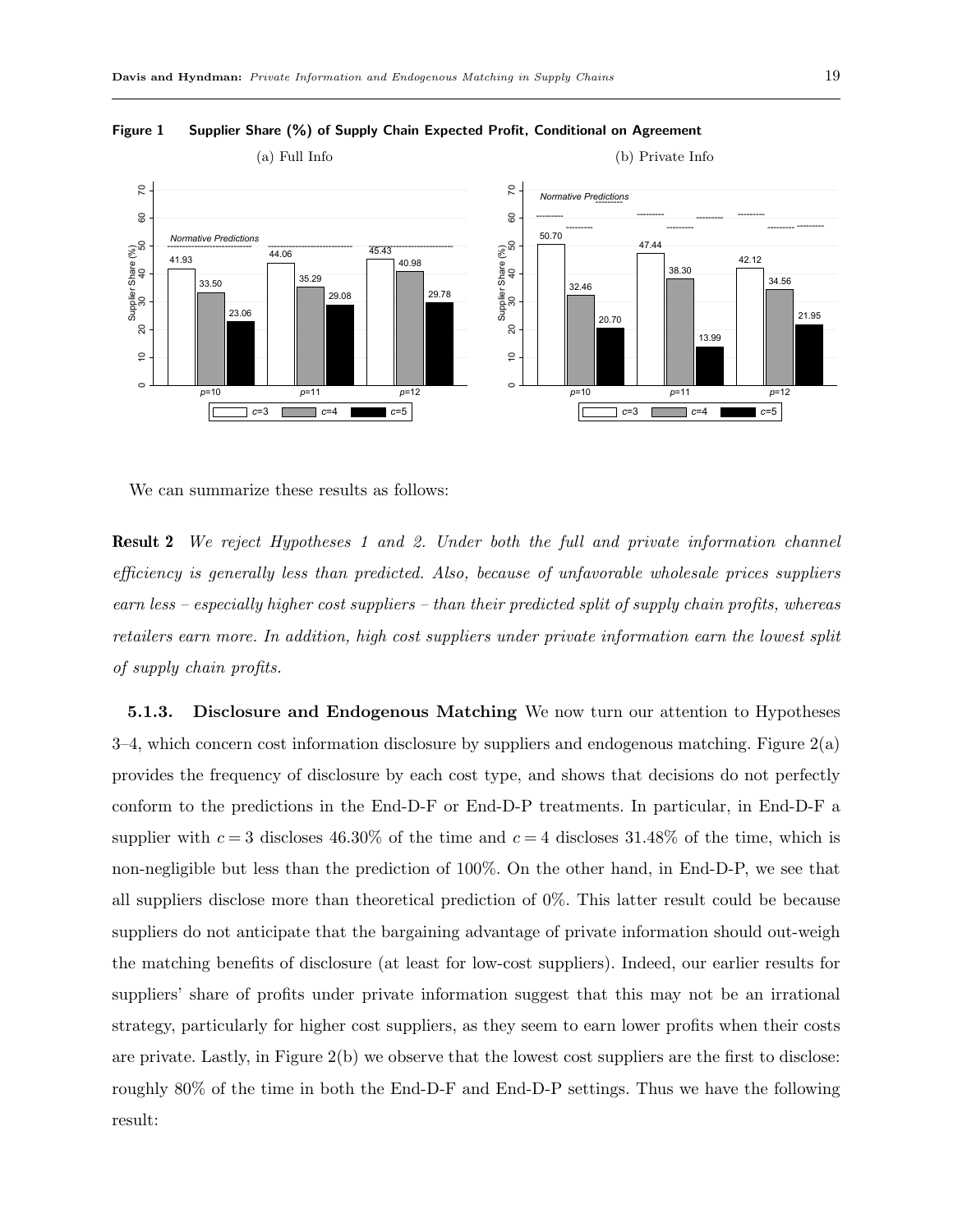Result 3 We reject Hypotheses 3 and 4. Suppliers disclose between 20.37% - 46.30% in the End-D-F and End-D-P treatments, where theory predicts the two lower cost suppliers should disclose 100% in End-D-F, and no supplier should ever disclose in End-D-P (i.e., 0%). Low cost suppliers disclose most frequently and are most likely to be the first to disclose.



Figure 2 Frequency of Disclosure Overall and Frequency of Disclosing First by Cost Type

Note: We count a subject as having disclosed if the other two suppliers disclosed their cost, thereby automatically revealing the remaining player's cost. As predicted by the theory, with one exception, this affects only the highest cost supplier.

Next we consider the realized impact of disclosure on supplier expected profits. Our theoretical predictions were derived assuming that matching and bargaining would conform to the equilibrium. However, we have already seen clear deviations from the normative theory such that suppliers' disclosure decisions might be empirically rational. Table 4 examines the impact of disclosure for different supplier cost types, where supplier expected profit is the dependent variable in a random effects regression. As can be seen, for the  $c = 3$  supplier, disclosure is weakly profitable under full information (i.e., End-D-F) while it is quite harmful for the  $c = 4$  and  $c = 5$  suppliers. In contrast, under private information, disclosure harms the  $c = 3$  supplier (but not significantly so) and is beneficial for both the  $c = 4$  and  $c = 5$  suppliers. Although this contradicts the theory for our parameterization, it is consistent with our experimental result that high cost suppliers earn a disproportionately low split of total supply chain profits under private information. That is, under private information, the high cost supplier may wish to disclose her cost to credibly convey her "need" for a relatively high wholesale price.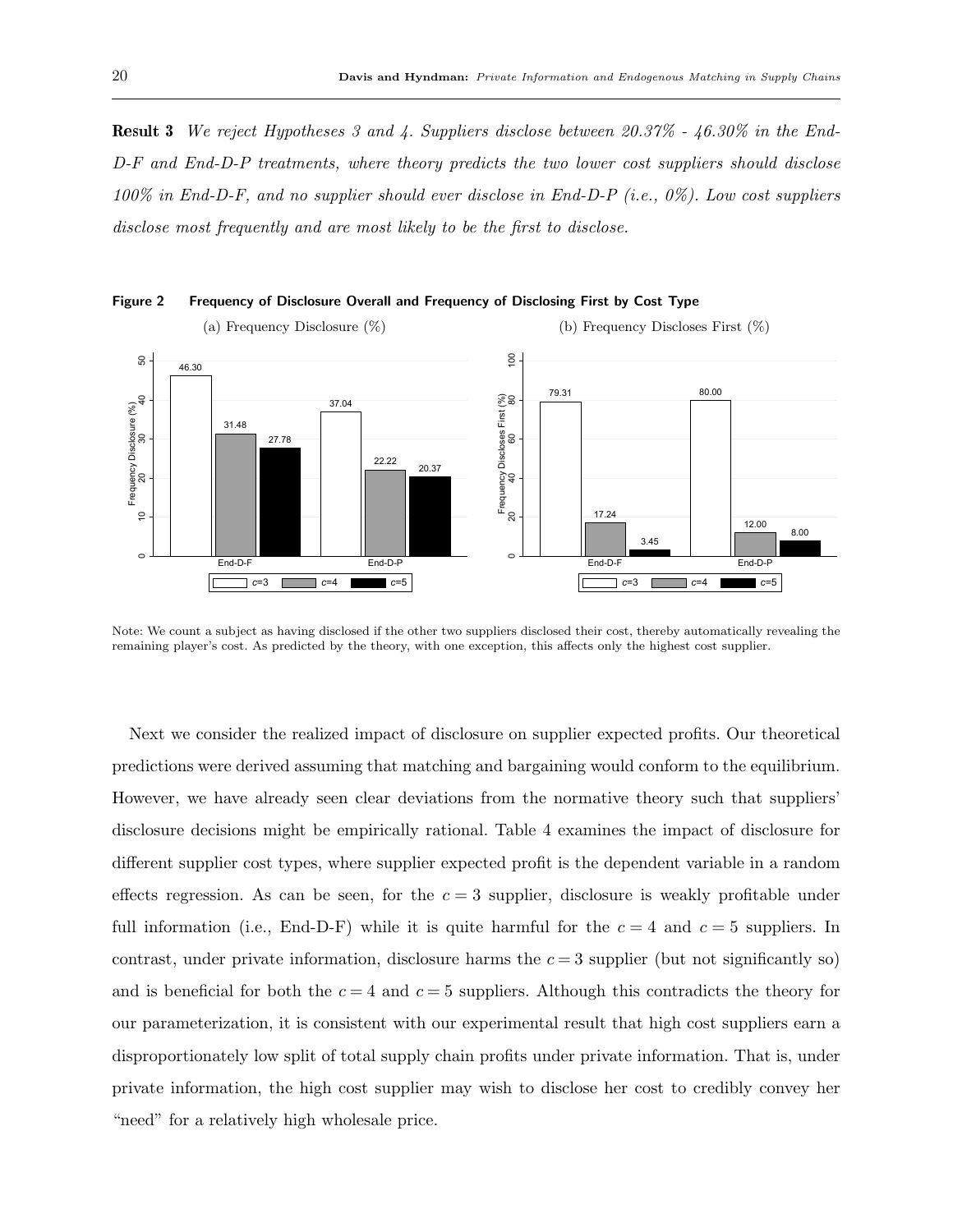|                                                | $c=3$               |          | $c=4$               |          | $c=5$               |          |
|------------------------------------------------|---------------------|----------|---------------------|----------|---------------------|----------|
| <b>Disclosed</b>                               | $13.249^{\ddagger}$ | (7.522)  | $-31.055^{\dagger}$ | (12.956) | $-97.921^{\dagger}$ | (39.930) |
| Private Treatment                              | 9.529               | (6.516)  | $-7.282$            | (13.204) | $-10.496$           | (7.649)  |
| Disclosed $\times$ Private Treatment $-21.341$ |                     | (17.993) | $58.046^{\dagger}$  | (27.930) | $89.767^{\dagger}$  | (45.480) |
| End-F-F Treatment                              | 2.299               | (8.525)  | 8.161               | (8.322)  | 4.929               | (8.177)  |
| Constant                                       | $118.833*$          | (4.555)  | $77.634^{\ddagger}$ | (7.109)  | $42.764^{\ddagger}$ | (4.818)  |
| $R^2$                                          | 0.016               |          | 0.033               |          | 0.148               |          |
| N                                              | 238                 |          | 233                 |          | 229                 |          |
| .<br>.                                         |                     | - - -    |                     |          |                     |          |

Table 4 Effects on Supplier Expected Profits: Private Information, Disclosure, Endogenous Matching

Note: Significance given by  $\frac{1}{r} p \lt 0.01$ ,  $\frac{1}{r} p \lt 0.05$ , and  $\frac{1}{r} p \lt 0.10$ .

#### Table 5 Assortative Matching Details

| Matching of Subjects |                          |                          |                         |                          |                         |                         |            |
|----------------------|--------------------------|--------------------------|-------------------------|--------------------------|-------------------------|-------------------------|------------|
|                      |                          |                          |                         |                          |                         |                         |            |
|                      | 1(3,12), (4,11), (5,10)+ | 1(3,12), (4,20), (5,11)7 | 1(3,1), (4,12), (5,10)} | 1(3,11), (4,20), (5,12), | (3,10), (4,12), (5,11), | (3,10), (4,11), (5,12)+ |            |
|                      |                          |                          |                         |                          |                         |                         |            |
| Treatment            |                          |                          |                         |                          |                         |                         | $p$ -value |
| End-F-F              | 40.74                    | 9.26                     | 22.22                   | 1.85                     | 9.26                    | 16.67                   | 0.030      |
| $End-D-F$            | 20.37                    | 22.22                    | 20.37                   | 14.81                    | 11.11                   | 11.11                   | 0.249      |
| $End-D-P$            | 27.78                    | 25.93                    | 16.67                   | 7.41                     | 12.96                   | 9.26                    | 0.000      |

Note 1: The p−value is from a joint test that all coefficients in a regression of frequency on indicator variables for each matching (where we cluster at the matching group level). Under random matching, all frequencies would be equal and equal to  $\frac{1}{6}$ . Note 2: The highlighted column indicates fully assortative matching.

Result 4 Under full information, disclosure is beneficial for the lowest cost supplier and detrimental to the higher cost suppliers. Under private information, the effects are reversed such that higher cost suppliers benefit from disclosing their costs.

We now turn our attention to endogenous matching. Table 5 shows the frequency that subjects were matched assortatively (first column) as well as the frequency of all other combinations (columns 2–6). The frequency of fully assortative matching is significantly higher than the  $(1/6)$ random chance of occurring in the End-F-F treatment. Thus, endogenous matching, by itself, facilitates assortative matching, though the rates of assortative matching are well below 100%. For the two disclosure treatments, neither rates of assortative matching are significantly different from random chance, though for the End-D-P treatment, we strongly reject that matching is random. These insights lead to the following result:

Result 5 Matching is partially assortative in the End-F-F treatment, but below 100%. In addition, the rates of fully assortative matching in both disclosure treatments (End-D-F and End-D-P) are not significantly different from random chance.

Table 6 reports a series of random effects regressions where the dependent variable is the retailer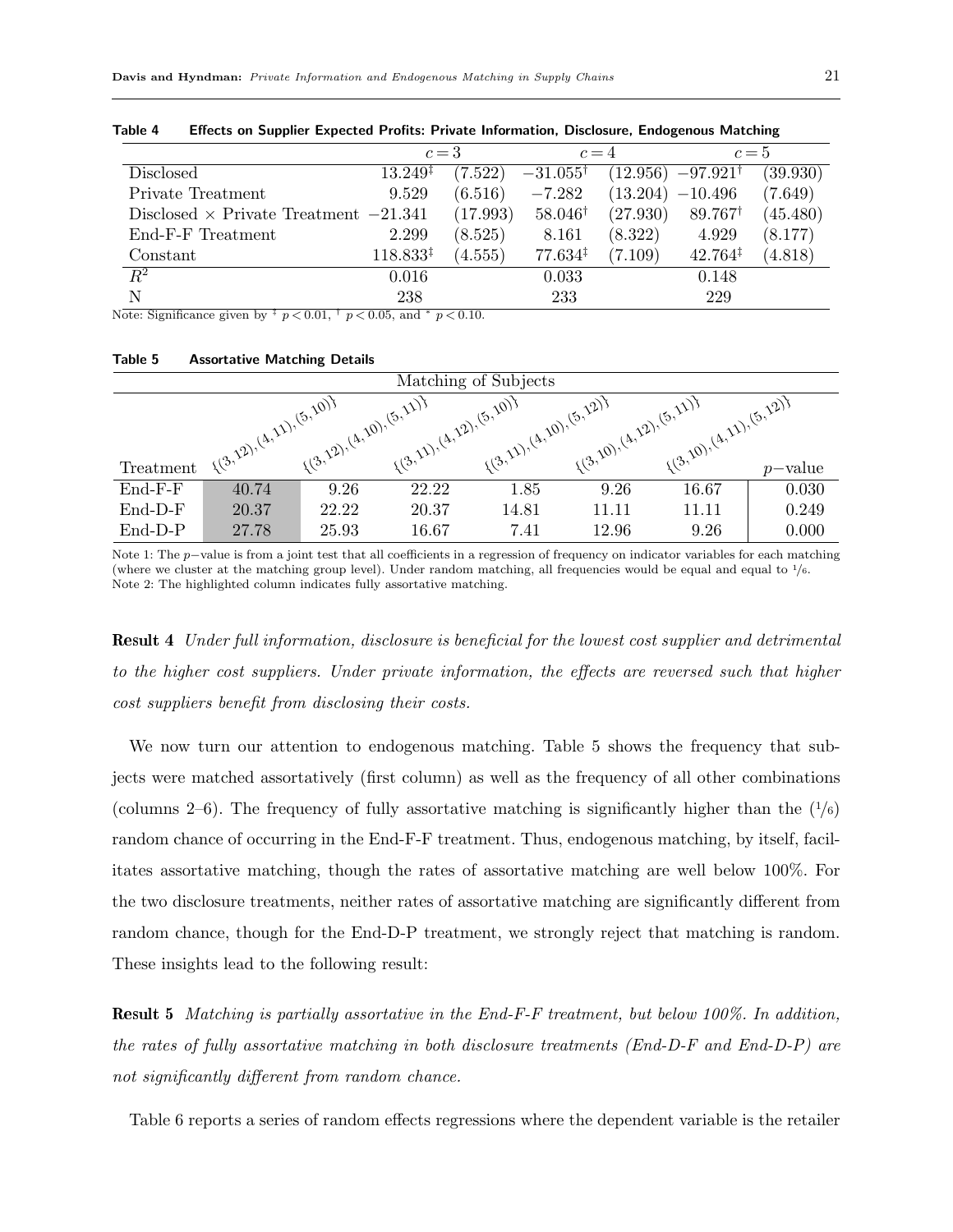price that each supplier type is matched with, and the explanatory variables are indicators for whether each supplier type disclosed. Disclosure by the  $c = 3$  supplier significantly increases the quality of retailer that she is matched with (i.e., higher retailer  $p$ ) and significantly decreases the quality of retailer that the other two supplier types are matched with. Disclosure by any other supplier type does not significantly influence match quality.

|                            | $c=3$               |         | $c=4$               |         | $c=5$               |         |
|----------------------------|---------------------|---------|---------------------|---------|---------------------|---------|
| $c=3$ Disclosed            | $0.686^{\ddagger}$  | (0.150) | $-0.409^{\dagger}$  | (0.187) | $-0.332^{4}$        | (0.122) |
| $c = 4$ Disclosed $-0.125$ |                     | (0.193) | 0.248               | (0.287) | $-0.036$            | (0.204) |
| $c = 5$ Disclosed          | $-0.084$            | (0.277) | $-0.004$            | (0.233) | 0.037               | (0.190) |
| Constant                   | $11.038^{\ddagger}$ | (0.101) | $11.056^{\ddagger}$ | (0.101) | $10.925^{\ddagger}$ | (0.131) |
| $R^2$                      | 0.157               |         | 0.050               |         | 0.042               |         |
| N                          | 108                 |         | 108                 |         | 108                 |         |

Table 6 Effects on Matching with Better Retailers: Supplier Disclosure

Finally, we consider more global consequences of endogenous matching and disclosure. Since endogenous matching facilitates best-with-best and worst-with-worst matching, and since there complementarities from such matching, a final prediction of our theory on matching is that the variance of earnings should be higher under endogenous matching. In line with this prediction, Figure 3 shows that the average profits were virtually identical between the exogenous and endogenous treatments (103.84 versus 103.85), but the variance increases from 16.12 to 42.33 when allowing retailers and suppliers to endogenously match (one-sided test based on matching group averages,  $p = 0.025$ . Thus we have:

Result 6 As predicted by theory, endogenous matching does not change the average earnings but does significantly increase the variance of earnings.

5.1.4. Superficial Fairness and Anchoring Previous research has shown that when a retailer and supplier engage in a more natural back-and-forth bargaining process, subjects tend to anchor on a superficially fair wholesale price and insufficiently adjust to account for asymmetries in exposure to risk (Davis and Hyndman (2017) and Davis and Leider (2017)). However, these studies are somewhat limited because they each consider only one  $(p, c)$  combination and assume full information, whereas our study has nine such combinations and also considers both full and private cost information. We can also better test for anchoring the order quantity on mean demand; in our private information treatments there are cases where the optimal order quantity is less than

Note: Dependent variable is the price of the retailer that supplier gets matched with. Significance given by  $\frac{1}{r} p < 0.01$ ,  $\frac{1}{r} p < 0.05$ , and  $*$   $p < 0.10$ .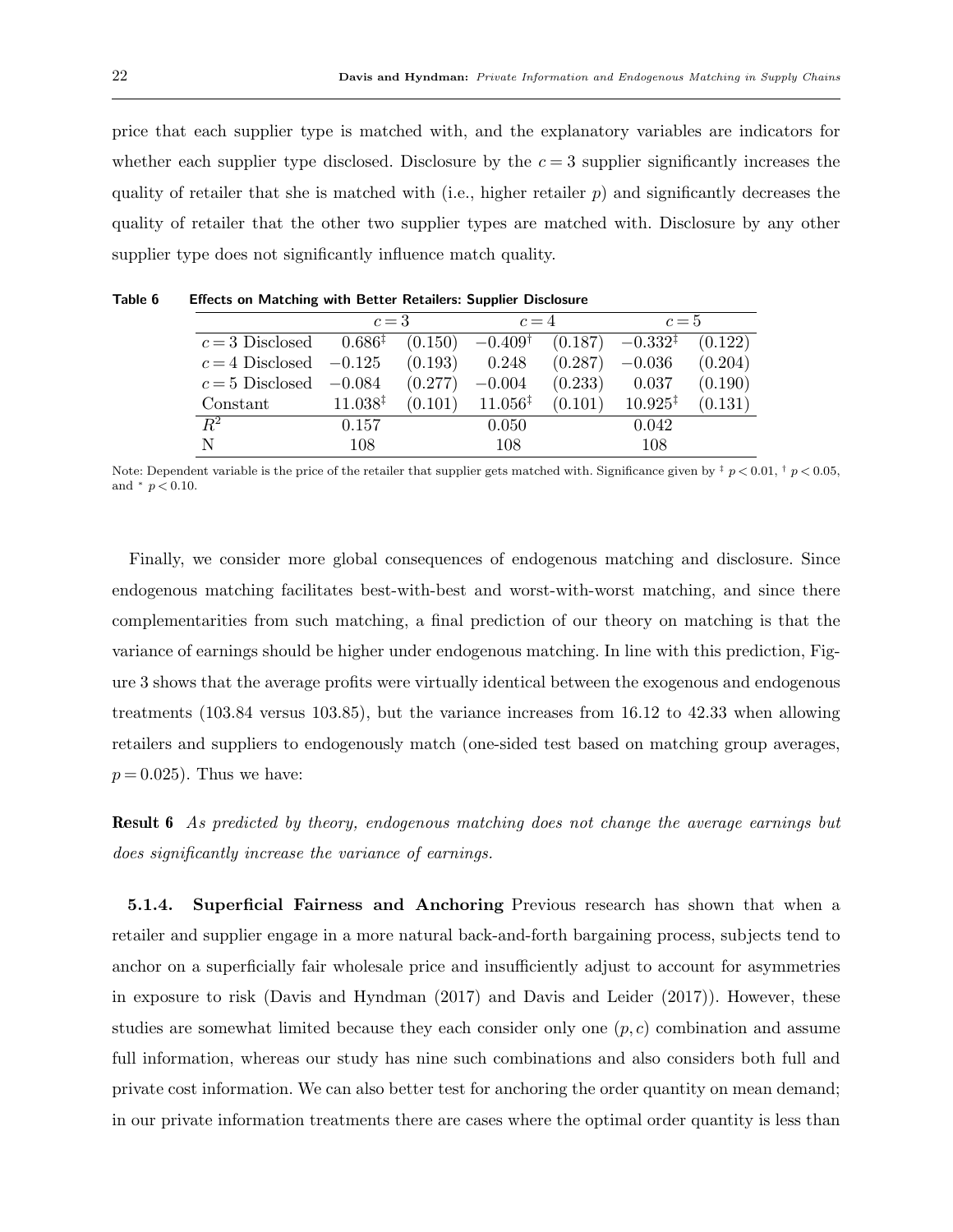

Figure 3 Average and Variance of Profits for Exogenous and Endogenous Settings, Conditional on Agreement

50. The next result demonstrates anchoring on both superficially fair wholesale prices and the mean demand in our study.

Result 7 There is evidence of anchoring for both wholesale prices – with anchoring on the superficially fair price of  $(p+c)/2$  – and order quantities, with anchoring on mean demand of 50.

Support for this result can be seen in Figure 4, with panel (a) showing agreed wholesale prices, normalized so that 0 is the superficially fair wholesale price of  $(p+c)/2$  and 100 is the equilibrium price. If the theoretical prediction was correct, then we would expect the distribution to be centered around 100. However, the data clearly show that this prediction is not born out. Fully 25% of agreed wholesale prices are exactly at  $(p+c)/2$ , and 62.57% are in the superficially fair inclusive region between  $(p+c)/2$  and w<sup>\*</sup>. Furthermore, another 25% of agreements actually have wholesale prices less than  $(p+c)/2$ , which would give suppliers less than half the surplus *even in the absence of* risk. A t−test that the mean is equal to 100 is rejected at  $p < 0.01$ .

To show anchoring in order quantities, we define the variable:

$$
\Delta Q^A = \begin{cases} Q - Q_{br}, Q_{br} \leq 50 \\ Q_{br} - Q, Q_{br} > 50 \end{cases}
$$

where  $Q_{br}$  represents the supplier's optimal quantity given the agreed wholesale price.<sup>5</sup> If anchoring is not present, then we would expect the distribution depicted in panel (b) to be centered on 0, while evidence of mean anchoring would manifest as a rightward shift of the distribution. As one can see, such a rightward shift is present and the mean is 8.05. Moreover, a t–test that  $\Delta Q^A$  equals zero is rejected at  $p < 0.01$ .

<sup>5</sup> Strictly speaking, in the bargaining solution, the order quantity need not be a best response to the wholesale price. For example, in the full information case, the order quantity is set to maximize channel surplus, which is different from the quantity that would maximize the supplier's expected profits given the agreed wholesale price. A similar figure, based upon the theoretical predictions is qualitatively similar.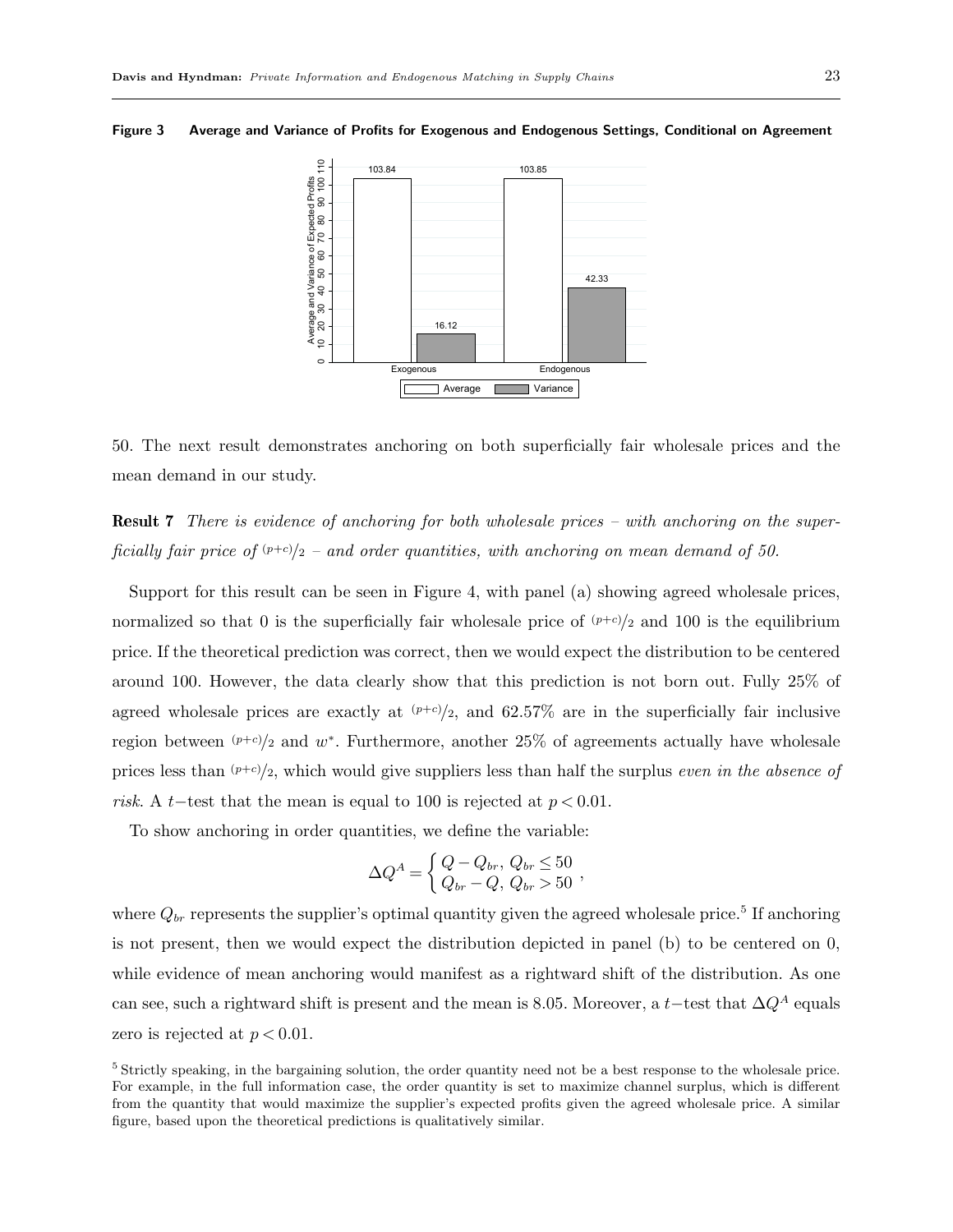

#### Figure 4 Superficial Fairness in Wholesale Prices and Mean Anchoring in Quantities, Conditional on Agreement

While order quantities are closer to the mean demand, the mechanism is not necessarily the same as in traditional newsvendor experiments. Since the retailer is not exposed to inventory risk, her expected profits are strictly increasing in the order quantity. Therefore, when negotiating, she should try to push the agreement to higher order quantities. Indeed, if we consider separately those cases where  $Q_{br} < 50$  and  $Q_{br} > 50$ , then we see very strong evidence of anchoring in the former case, but almost no evidence in the latter case. This suggests that the retailer is able to exacerbate any anchoring bias that the supplier may have for low optimal order quantities and to mitigate the bias for high optimal order quantities.

## 5.2. Bargaining Dynamics

The previous subsection documented outcomes which suggest that anchoring biases might be present when bargaining. In an effort to better understand how these outcomes were achieved, we now turn our attention to bargaining dynamics. Specifically, providing results on bargaining duration, the anchoring effect of first offers, and the concession process over time.

## 5.2.1. Bargaining Duration Our first result is:

## Result 8 Bargaining takes longer when the supplier's cost is private information.

Support for this result is in Table 7 which shows the average time remaining when an agreement was reached. As one can see, agreements are reached with less time remaining when suppliers' costs are private information. This is true for both the Exo-P treatment and for the End-D-P treatment (for those suppliers who did not disclose). Both random-effects regressions and t−tests based on matching group averages indicate that the result is statistically significant  $(p < 0.01)$ .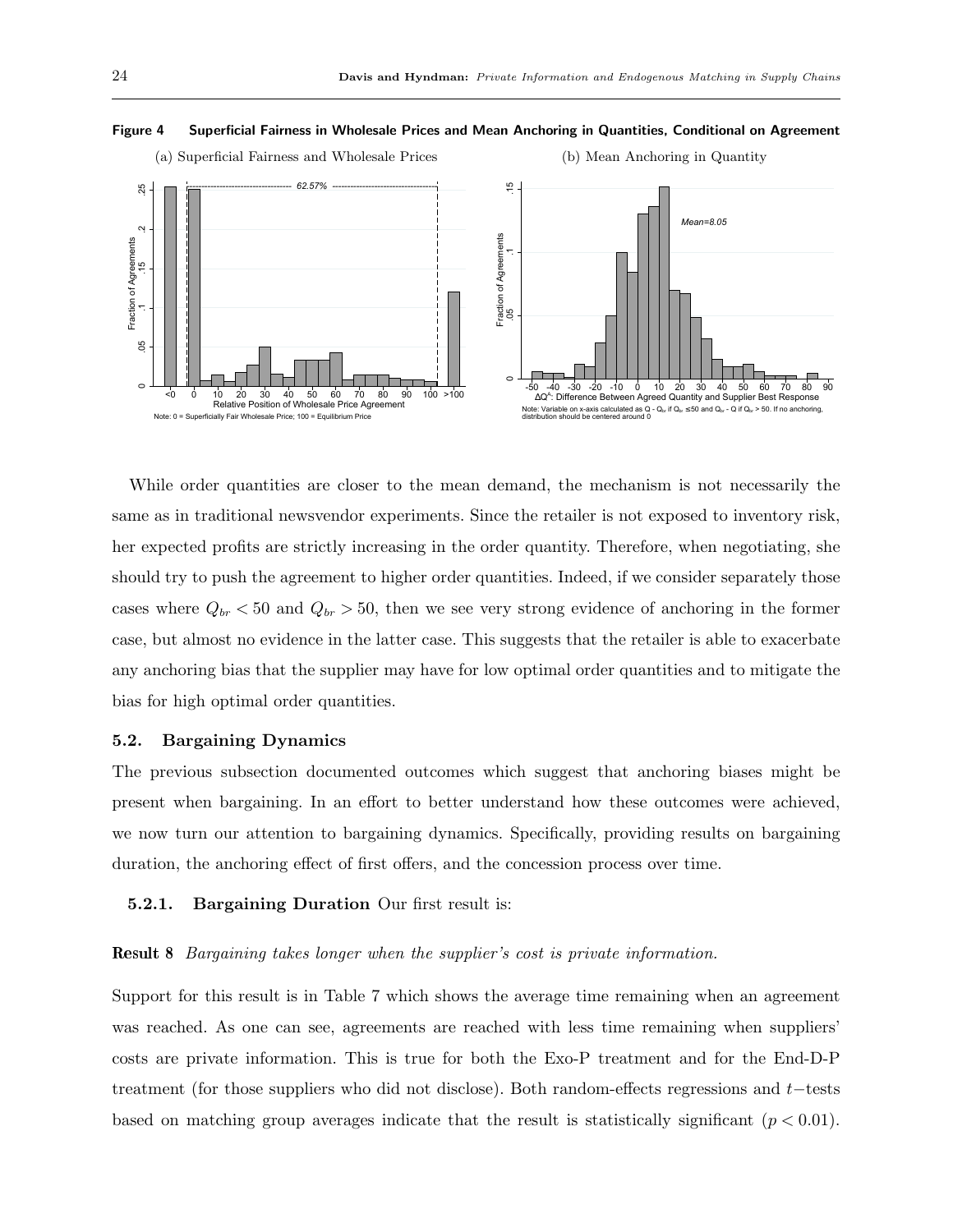Table 7 Time Remaining (in seconds) When Agreement is Reached

Thus, although the agreements do not differ substantially depending on whether the supplier's cost is known or not, it takes longer to reach an agreement. It is also interesting to note that bargaining duration does not appear to be influenced either by the retailer's price or the supplier's cost (results available upon request).

|           |        | Supplier's Cost |
|-----------|--------|-----------------|
| Treatment | Full   | Private         |
| $Exo-F$   | 93.65  |                 |
| $End-F-F$ | 88.81  |                 |
| $End-D-F$ | 86.84  |                 |
| End-D-P   | 124.59 | 55.94           |
| $Exo-P$   |        | 58.90           |
|           |        |                 |

5.2.2. First Offers and Anchoring Opening offers are of interest for two reasons. First, in the presence of private information, if different cost suppliers make different opening offers, it serves to partially reveal their private information to retailers. Second, first offers have been shown to have an anchoring effect on negotiations (Galinsky and Mussweiler 2001), ultimately influencing the final agrement that is reached. Table 8 depicts two random effects regressions with first offers for wholesale prices as the dependent variable for retailers and suppliers, and documents the following result:

Result 9 Suppliers' first offers for wholesale prices are the same whether their cost is full or private information, while retailers' first offers for wholesale prices become more aggressive under private information.

|                               | Suppliers          |         | Retailers           |         |
|-------------------------------|--------------------|---------|---------------------|---------|
| $c=4$                         | $0.361*$           | (0.102) | $0.554^{\ddagger}$  | (0.096) |
| $c=5$                         | $0.505^{\ddagger}$ | (0.083) | $1.001*$            | (0.070) |
| Private Cost                  | 0.116              | (0.186) | 0.102               | (0.183) |
| $(c=4) \times (Private Cost)$ | $-0.110$           | (0.151) | $-0.556^{\ddagger}$ | (0.140) |
| $(c=5)\times$ (Private Cost)  | 0.040              | (0.146) | $-0.914^{\ddagger}$ | (0.123) |
| $p = 11$                      | $0.673*$           | (0.070) | $0.267^{\ddagger}$  | (0.069) |
| $p = 12$                      | $1.183^{\ddagger}$ | (0.086) | $0.587^{\ddagger}$  | (0.105) |
| Constant                      | $7.544*$           | (0.096) | $5.860*$            | (0.102) |
| $R^2$                         | 0.180              |         | 0.115               |         |
| N                             | 753                |         | 756                 |         |
|                               |                    |         |                     |         |

Table 8 Effects on First Offers for Wholesale Prices by Role

Note: Significance given by  $\frac{1}{r} p \lt 0.01$ ,  $\frac{1}{r} p \lt 0.05$ , and  $\frac{1}{r} p \lt 0.10$ .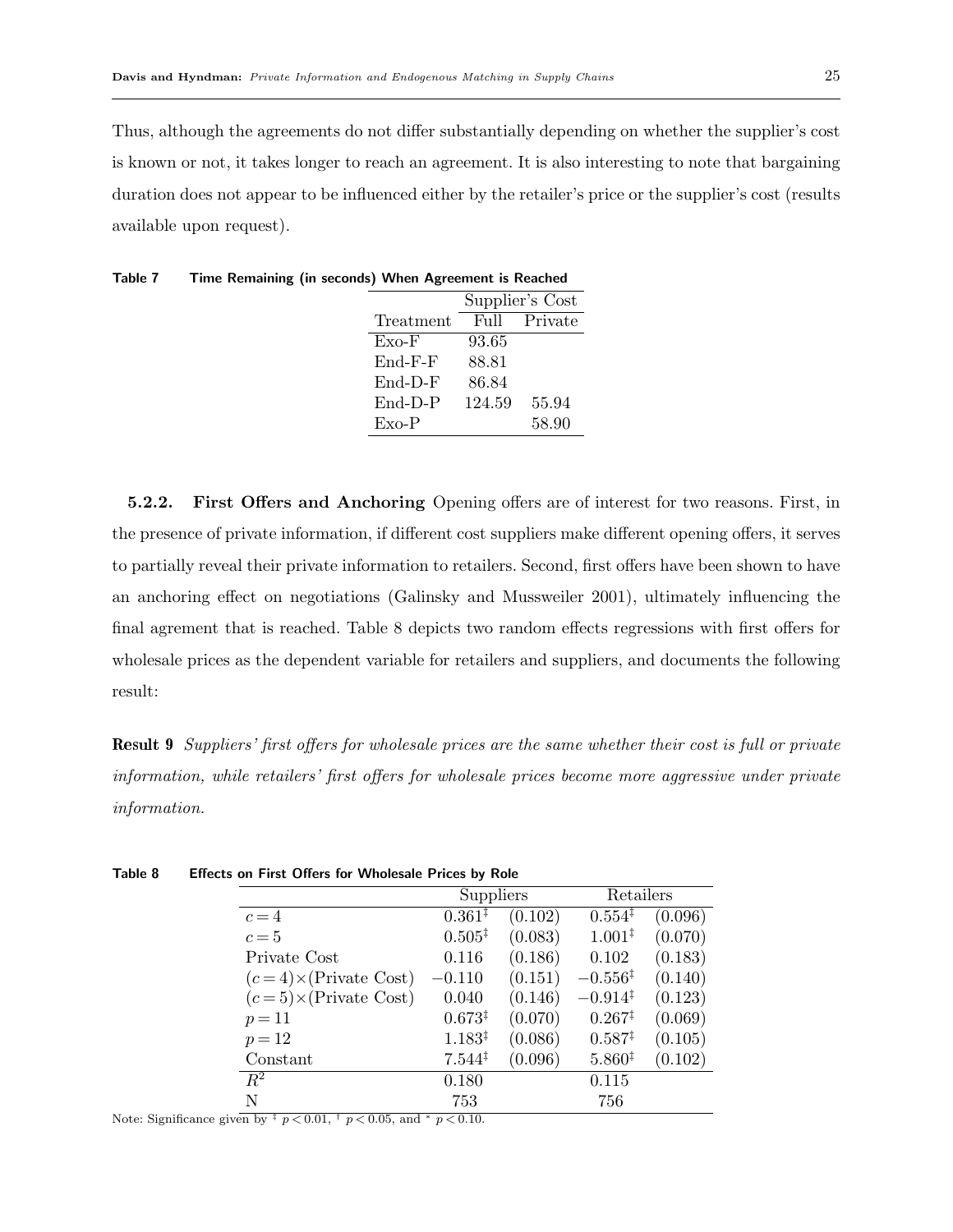In Table 8 for the full information case, both the suppliers' and retailers' first offers are increasing in both the supplier's cost and the retailer's price. Of course, suppliers' first offers are nearly 2 units higher than retailers, observed by comparing the intercept (Constant) term between suppliers and retailers. The main distinction between retailers and suppliers arises when we consider private information. Suppliers' first wholesale price offers under private information are statistically indistinguishable from those under full information (e.g., coefficients on the three Private Cost terms are insignificant for the supplier). The implication is that, upon observing the opening wholesale price, retailers can update their belief about the type of supplier they are matched with. In contrast, for retailers, their first offer under private information is always identical to the opening offer made to a  $c = 3$  supplier under full information. For instance, for retailers, the coefficient on  $c = 4$  is  $0.554$  and for  $c = 5$  it is 1.001 under full information. Under private information, the interaction terms (-0.556 for  $c = 4$  and -0.914 for  $c = 5$ ) completely wash away the effect. This, combined with our next result on the anchoring effect of first offers, goes a long way to explain why the high cost suppliers earn a disproportionately small share of the supply chain surplus, particularly under private information.

Table 9, which shows a series of random effects regressions with agreed upon contract terms as the dependent variable by supplier and retailer, documents the following result:

Result 10 Final agreements, for both the wholesale price and the order quantity, are significantly influenced by first offers.

|                  |                    | Wholesale Price |                    |           | Order Quantity      |           |                     |         |
|------------------|--------------------|-----------------|--------------------|-----------|---------------------|-----------|---------------------|---------|
|                  | Suppliers          |                 |                    | Retailers |                     | Suppliers | Retailers           |         |
| First $w$ Offer  | $0.367^{\ddagger}$ | (0.048)         | $0.307^{\ddagger}$ | (0.034)   |                     |           |                     |         |
| First $q$ Offer  |                    |                 |                    |           | $0.539^{*}$         | (0.043)   | $0.361*$            | (0.046) |
| $c=4$            | $0.142^{\dagger}$  | (0.062)         | $0.229^{†}$        | (0.050)   | $-0.374$            | (1.229)   | $-1.002$            | (1.286) |
| $c=5$            | $0.452^{\ddagger}$ | (0.070)         | $0.488^{\ddagger}$ | (0.064)   | $-1.568*$           | (0.936)   | $-2.273*$           | (1.358) |
| Private Cost     | $-0.137*$          | (0.079)         | 0.136              | (0.113)   | 0.274               | (1.317)   | $-2.377$            | (1.996) |
| $p = 11$         | $0.222^{\ddagger}$ | (0.051)         | $0.339^{*}$        | (0.059)   | 0.148               | (1.301)   | 0.786               | (1.223) |
| $p=12$           | $0.420^{1}$        | (0.082)         | $0.664*$           | (0.071)   | 0.488               | (1.331)   | 0.251               | (1.481) |
| Constant         | $4.211^{\ddagger}$ | (0.348)         | $5.060*$           | (0.224)   | $28.628^{\ddagger}$ | (2.328)   | $34.078^{\ddagger}$ | (2.783) |
| $\overline{R^2}$ | 0.498              |                 | 0.434              |           | 0.458               |           | 0.218               |         |
| N                | 680                |                 | 683                |           | 680                 |           | 683                 |         |

Table 9 Effects on Agreed Terms: Anchoring on First Offers

Note: The dependent variable is the agreed wholesale price for the first two regressions and the agreed order quantity for the last two regressions. Significance given by  $\frac{1}{r}$   $p < 0.01$ ,  $\frac{1}{r}$   $p < 0.05$ , and  $\frac{1}{r}$   $p < 0.10$ .

In Table 9, for both the wholesale price and order quantity, the final agreements are significantly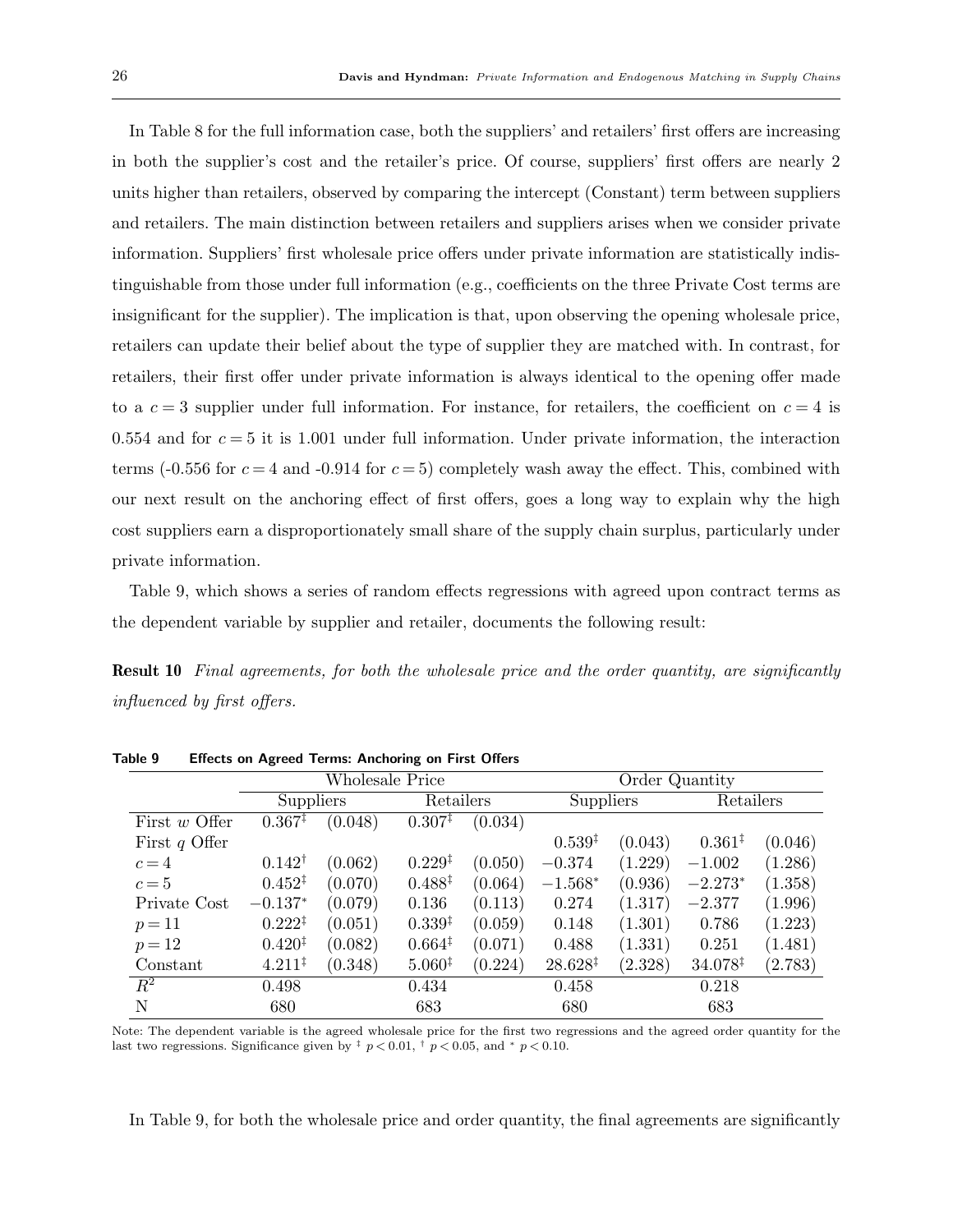and positively associated with each party's first offer. For both contract parameters, the coefficient on the first offer is larger for the supplier, which indicates that their first offer is more determinative of the final outcome, but this difference is only significant for the order quantity (wholesale price 0.367 versus 0.307,  $p = 0.15$ ; order quantity 0.539 versus 0.361,  $p < 0.01$ ). This is not surprising because, given that they are exposed to inventory risk and that they generally earn less than half of the surplus in our data, they have more to gain by sticking more closely to their initial demands.

It also speaks to the importance of making a "good" initial demand, which we now turn to.

Because players negotiate over both the wholesale price and order quantity, we can evaluate the expected profits of each offer to both players. Figure 5 depicts the suppliers' average share of the total supply chain profit by offer number for those negotiations in which a player made at least five offers and an agreement was eventually reached. We provide three plots, one for each supplier cost type.<sup>6</sup> As can be seen, for each supplier cost type, the retailer's first offer provides very little – in two cases even negative – expected profit for the supplier. In contrast, suppliers' first offer demands between 56% and 66% of the surplus. What is interesting to note is that for  $c = 4$  and  $c = 5$ , suppliers eventually concede, on average, more than half the surplus to the retailer. Remarkably, for the  $c = 5$  supplier this actually happens at the *second* offer. While retailers generally improve their offers, the average share of surplus to suppliers never exceeds  $40\%$  and for  $c = 5$ , it is not even 10%.

#### 5.3. Matching Dynamics

We now turn our attention to the process by which matchings were formed in our endogenous matching treatments. The process itself was unrestricted except that, after 150 seconds, any players unmatched would be randomly matched to a player of the opposite role who was also unmatched. Specifically, a retailer of type  $x \in \{10, 11, 12\}$  could propose to a supplier of type  $y \in \{3, 4, 5\}$ , denoted by  $x \to y$  and vice-versa, denoted by  $y \to x$ . In the two disclosure treatments, supplier type y could disclose, denoted by  $Dy, y \in \{3, 4, 5\}$ . Lastly, a proposed matching could be accepted, either by the retailer or supplier. This is denoted by  $A - (y, x)$ , where  $A \in \{R(etailer), S(upplier)\}$ .<sup>7</sup> We define each such proposal, disclosure decision, or matching, to be a 'matching event.'

In Figure 6 we plot the frequency of each type of matching event, restricting attention to the first three such events in each (matching group, period). Panel (a) provides the results for the End-F-F

<sup>&</sup>lt;sup>6</sup> We also generated plots for each of the nine  $(p, c)$  combinations but no additional insights arise so we omit them in the interest of space.

<sup>7</sup> We also allowed proposed matchings to be rescinded. These were relatively rare and so we omit them from our discussion to avoid clutter.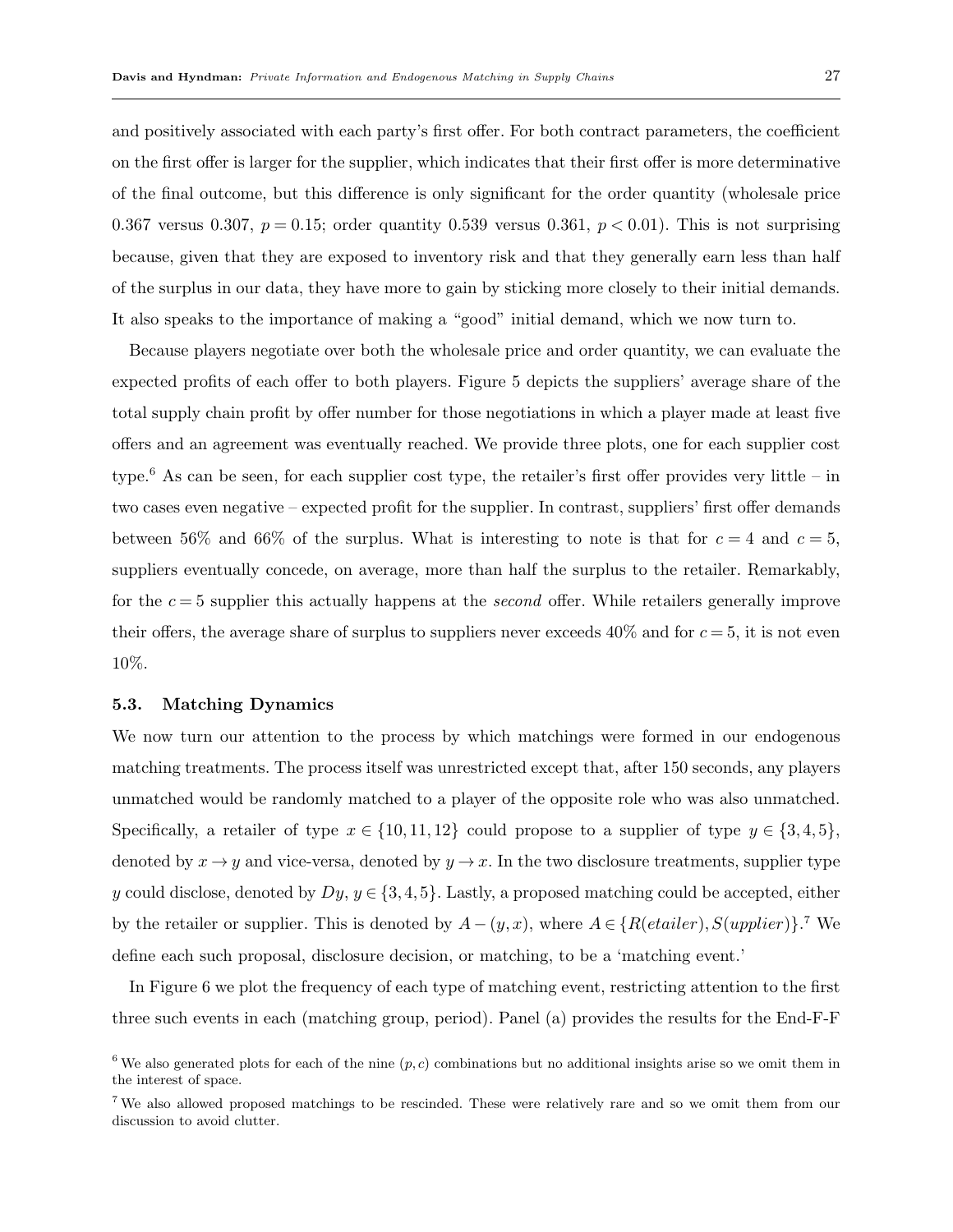

Figure 5 The Evolution of Surplus Division: Share of Supply Chain Expected Profit to Suppliers (%)





Note: Includes subject-periods in which 5 or more offers were made.

treatment. There are two interesting results: first, the process, at least at the start, is driven by retailers proposing to suppliers. Second, as one might expect, the modal proposal is to the lowest cost supplier. The latter result should not be too surprising since all retailer types benefit from being matched to a low cost supplier. It is also the case that the modal matching proposal by all supplier cost types is to the highest price retailer.

In the two disclosure treatments, we see an opposite pattern with matching proposals being driven by the suppliers, which makes sense because supplier costs are private information unless they choose to disclose. As before, we see that the modal supplier proposal is to the highest price retailer. Supporting earlier results, we also see that the lowest cost supplier has the greatest frequency of disclosure among suppliers over the first three matching events.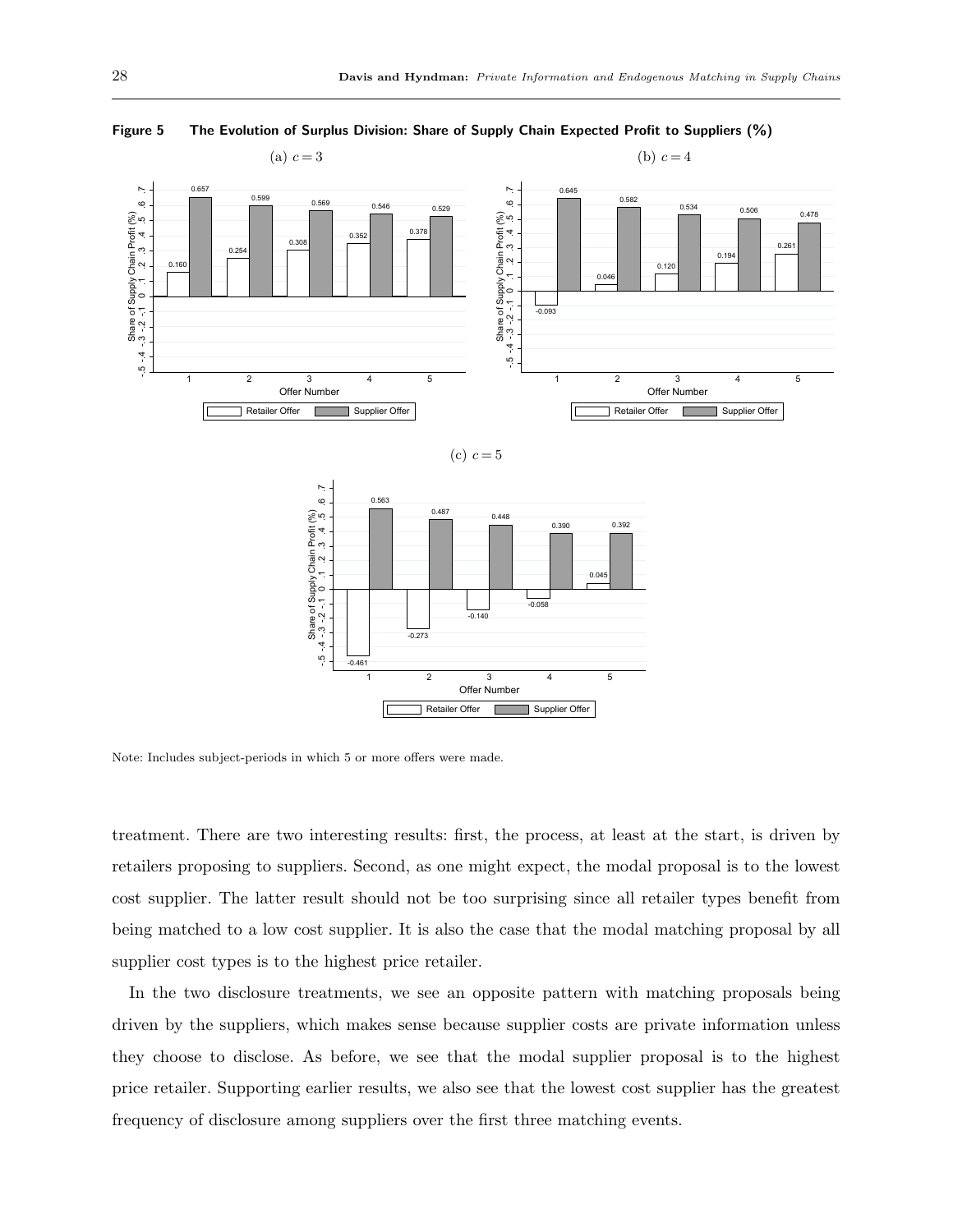

Figure 6 Distribution of Matching Events (First 3 Events, %)

In Figure 7, we focus only on proposals to match and we report the average number of proposals each player type made and received. There is a clear monotone relationship in all four possible comparisons. In particular, the "better" the player type (i.e., lower cost supplier or higher price retailer), the fewer proposals made but the more proposals received. Non-parametric trend tests easily reject that the average number of proposals made/received are the same across retailer and supplier types. Thus, the more desirable (in terms of supply chain surplus) of a match a player type is, the more flexibility he/she has to choose the partner that she wants to be matched with. Conversely, less desirable partners must make more proposals and are at the mercy of the other player role.

#### Figure 7 Average Number of Matching Offers Made and Received



Finally, in Table 10, we look at the timing at which the possible matchings form, reporting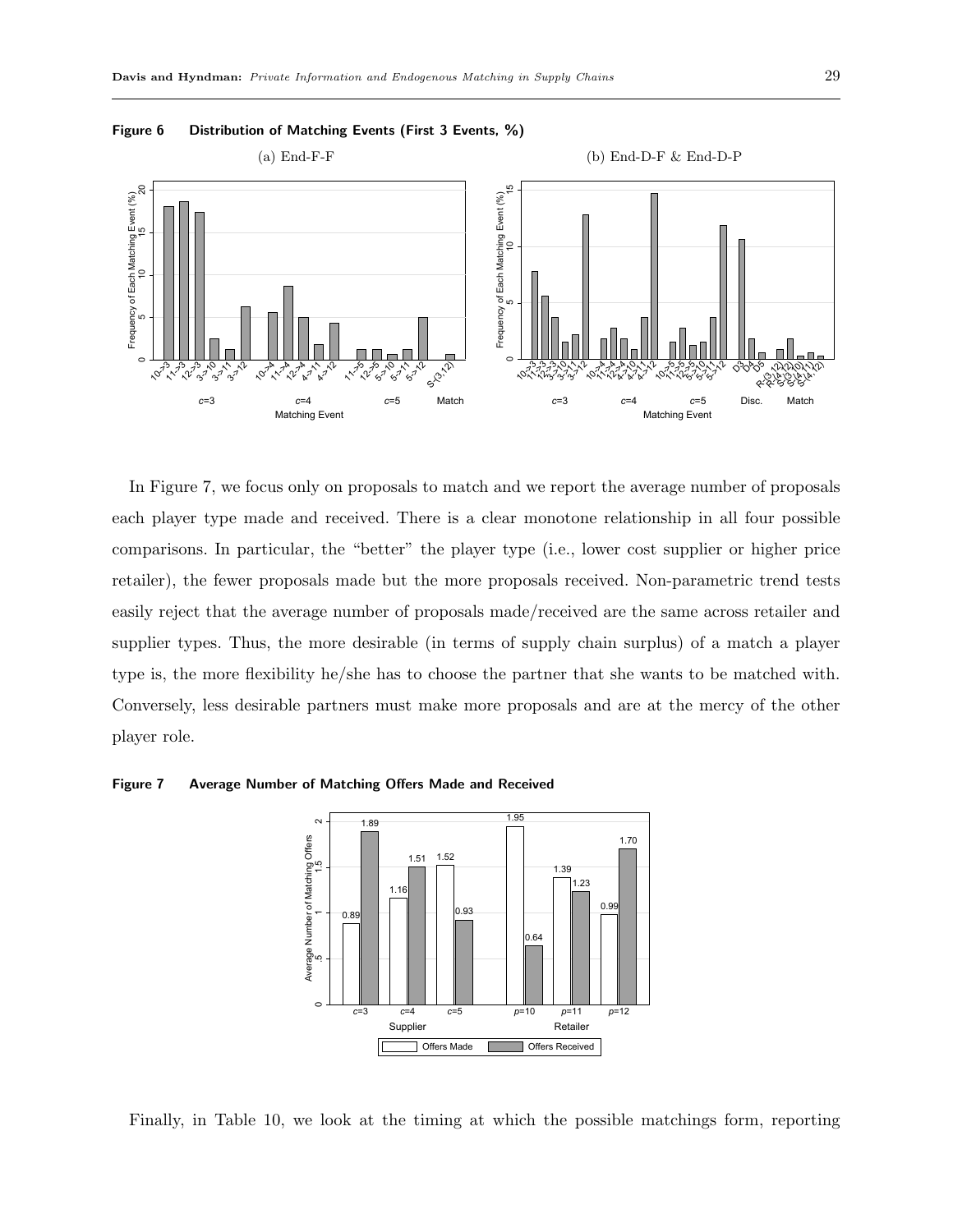both the average time remaining when each matching was formed and the frequency that each particular matching is the first to form in a (matching group, period). For the latter we report overall frequencies as well as the frequencies over the last half of the experiment. As can be seen, the best matching  $(3,12)$  – forms earliest on average and is the first matching to form nearly 40% overall and over 50% of the time in the last half of the experiment. The next earliest matching to form is (4, 11), which is next in the assortative matching chain, occurring approximately 2.5 seconds later, on average. Thus, it appears that the formation of the (3, 12) matching sets off a chain of events, frequently leading to assortative matching.<sup>8</sup> We summarize this discussion as:

Result 11 Retailers (resp. suppliers) are more likely to propose matching to the best quality supplier (resp. retailer). Assortative matches – in particular,  $(3,12)$ , form earlier on average, and are more likely to be the first matching to form. There is a tendency towards assortative matching over the last half of the experiment.

| $\sim$ 0.00. 0.100.000.000 |              |                          |           |
|----------------------------|--------------|--------------------------|-----------|
|                            | Average Time | Frequency First To Occur |           |
| Matching                   | Remaining    | Overall                  | Last Half |
| (3, 10)                    | 102.16       | 8.02                     | 8.64      |
| (3, 11)                    | 105.13       | 12.35                    | 12.35     |
| (3, 12)                    | 126.73       | 39.51                    | 51.85     |
| (4, 10)                    | 103.00       | 2.47                     | 0.00      |
| (4, 11)                    | 124.15       | 10.49                    | 9.88      |
| (4, 12)                    | 105.84       | 14.20                    | 4.94      |
| (5, 10)                    | 97.86        | 2.47                     | 1.23      |
| (5, 11)                    | 98.86        | 4.94                     | 6.17      |
| (5, 12)                    | 101.48       | 5.56                     | 4.94      |

Table 10 Time and Order of Matching

Note: The shaded cells are those matchings which are consistent with assortative matching.

# 6. Discussion and Concluding Remarks

In this study we investigate private cost information and endogenous matching in a two-stage supply chain with dynamic bargaining. In practice it is common for buyers in a B2B setting to have only a rough estimate of their supplier's cost. It is also natural that retailers and suppliers can choose with whom to contract with. Our study is unique in evaluating this setting, where suppliers also have the option to disclose their private cost information.

 $8$  Although not shown in the table,  $(4, 11)$  is most frequently the second matching to form.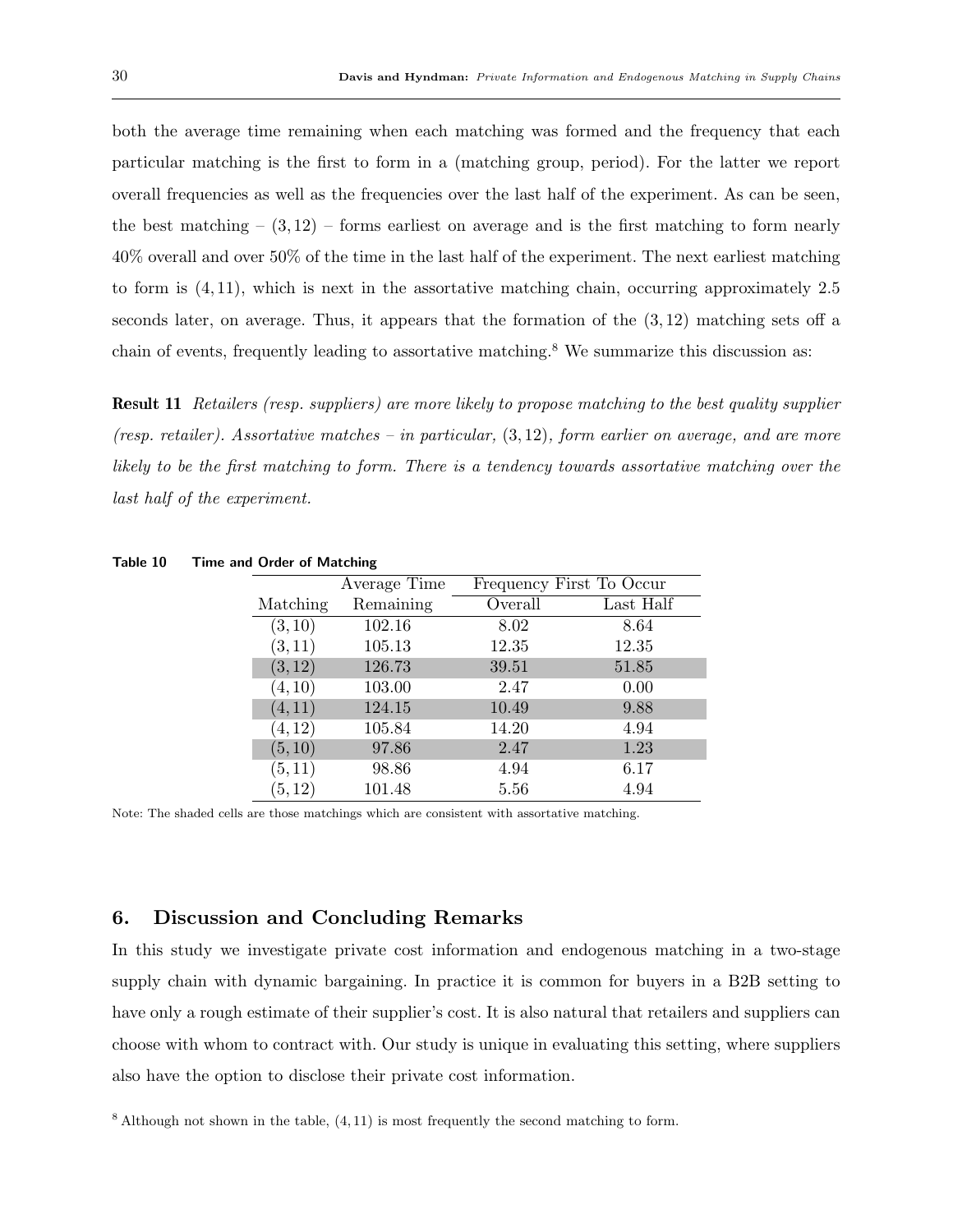We first examine this setting theoretically and find a number of predictions. For instance, given our experimental parameters, so long as costs remain private information while bargaining, suppliers should opt to keep their cost information private during matching because the informational rents from private information outweigh any gain from matching with a better partner due to disclosure. However, despite the vastly different predictions on disclosure depending on whether or not costs remain private information, disclosure patterns did not differ in these two treatments. At least part of this was likely due to important deviations from the theoretical predictions during bargaining, which saw suppliers earning a disproportionately small share of the surplus – particularly under private information and even more so for high-cost supplier types. Given these deviations, we showed that it was actually in higher-cost suppliers' best interest to disclose their costs and credibly convey the need for a more equitable wholesale price.

As previously mentioned, much of the existing experimental supply chain literature exogenously matches retailers and suppliers into pairs. Therefore, we consider our study an important methodological step in understanding the implications that endogenous matching has on overall supply chain efficiency and distribution of profits. One key result we observe relating to this is that endogenous matching does not lead to significant differences in average expected profits. However, in terms of second order effects, we find that endogenous matching leads to a higher variance in profits: lower cost (i.e., higher quality) suppliers often choose to contract with higher priced (i.e., higher quality) retailers, and vice versa. Although in our experiment, subject types were drawn independently each period, in reality supplier costs and retailer quality are likely persistent. Thus endogenous matching may have important long-run consequences in the overall market, with gains being concentrated amongst the very best. This is an interesting avenue for future research.

Aside from these main results, we also observed a number of other decisions and outcomes that differed from the normative theory. For instance, supply chain efficiency was below the predicted values, wholesale prices were consistently lower than the normative predictions, and quantities were anchored towards mean demand. One advantage of our experimental design is that we were able to track various proposals and feedback, in both the bargaining and matching stages. This allows us to better understand the mechanisms that lead to any outcomes. Our analyses of these data suggest that superficial fairness, defined as the tendency to anchor wholesale prices on the midpoint between the retailer's price and supplier's cost and the equilibrium prediction, exists in our full information treatments. More importantly, our study shows that superficial fairness persists even in the absence of a salient supplier cost value, i.e., when a supplier's cost is private information.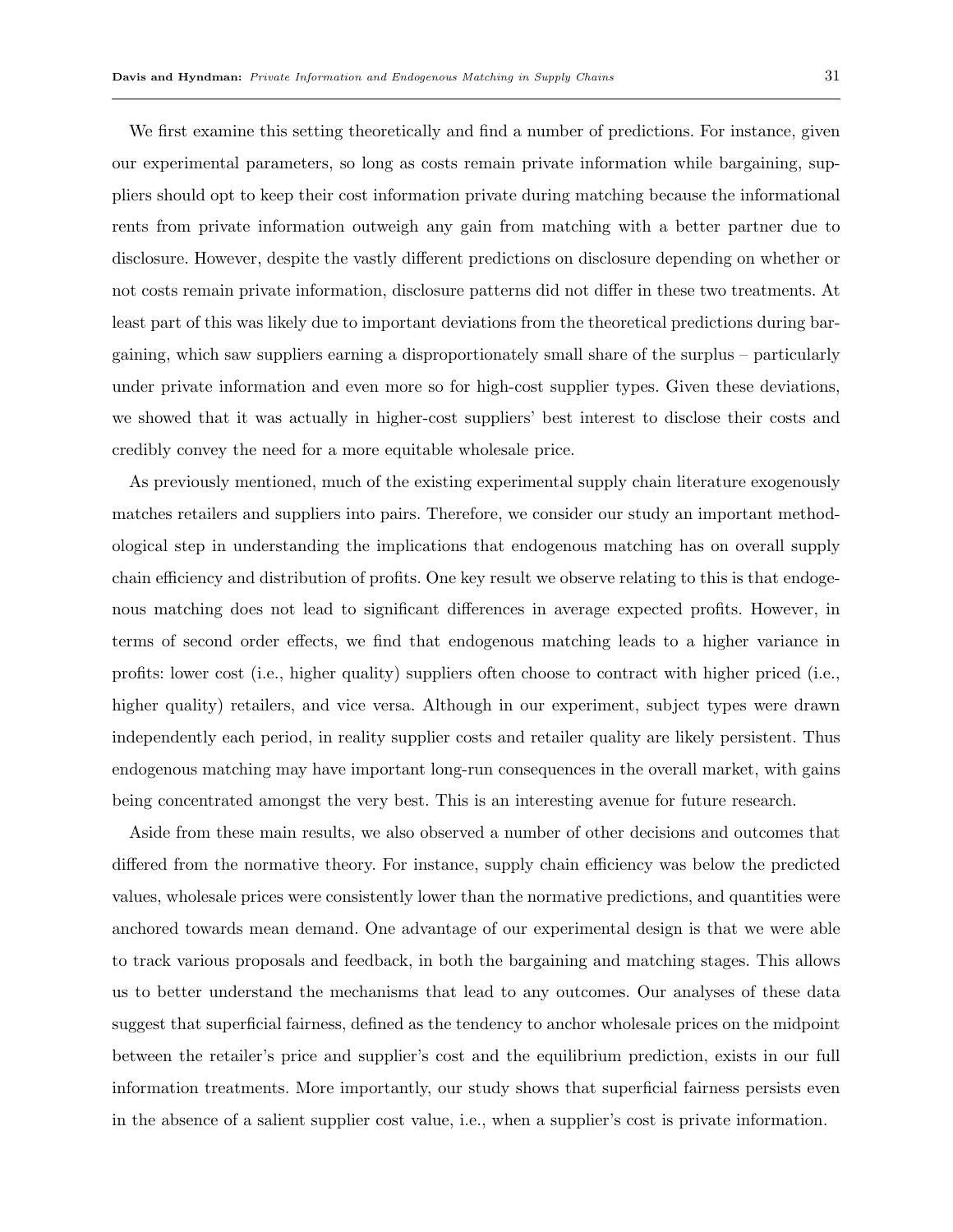Despite providing extensive decision support in both the matching and bargaining stages, some of our results are indicative of bounded rationality. For instance, disclosure decisions in End-D-F and End-D-P did not significantly differ from one another, whereas the normative theory predicts that lowest cost suppliers should always disclose in the former and never in the latter. However, as we noted in our theoretical analysis, when a supplier chooses not to disclose and their costs remain private, the predictions for disclosure are somewhat nuanced: for our experimental parameters no supplier should disclose, but certain parameters exist such that all suppliers should disclose. Thus, it is not entirely surprising that human participants did not conform to these disclosure predictions. In addition, while bounded rationality is a plausible reason for observing deviations relative to normative theory, it is unlikely to be the primary explanation for differences across treatments. In particular, bounded rationality is probably present to a similar extent in all treatments.

While we believe superficial fairness and anchoring are plausible drivers for our results, we admit that other behavioral biases may be present as well. Some of these, but not all, can be ruled out in our data. For example, social preferences are unlikely to be a driver in that the full information treatments predict equal splits of expected profits between the two parties, whereas we observed retailers earning significantly more than suppliers. Davis and Hyndman (2017) discusses this in the context of full information. Nevertheless, it may be interesting to investigate how such biases may interact with endogenous matching and private information.

In summary, we find that suppliers do not always benefit from private information while bargaining. Instead, we find that lower quality suppliers actually benefit from revealing their cost structures to retailers, in an effort to achieve more equitable gains while bargaining. Further, our study demonstrates that endogenous matching is an important feature of experiments that can affect outcomes such as the variance of profits. Specifically, higher quality suppliers and higher quality retailers benefit from endogenous matching, whereas lower quality suppliers and lower quality retailers are disadvantaged by it. As discussed, this may have important consequences in the market over the long run. Overall, our study provides important insights for retailer and suppliers, depending on whether they are high or low quality with respect to their competition.

#### Acknowledgments

We thank Anyan Qi for fruitful discussions. We gratefully acknowledge the financial support of Cornell University.

## References

Beer, Ruth, Hyun-Soo Ahn, Stephen Leider. 2017. The informational and incentives effects of supplier awards. Working Paper.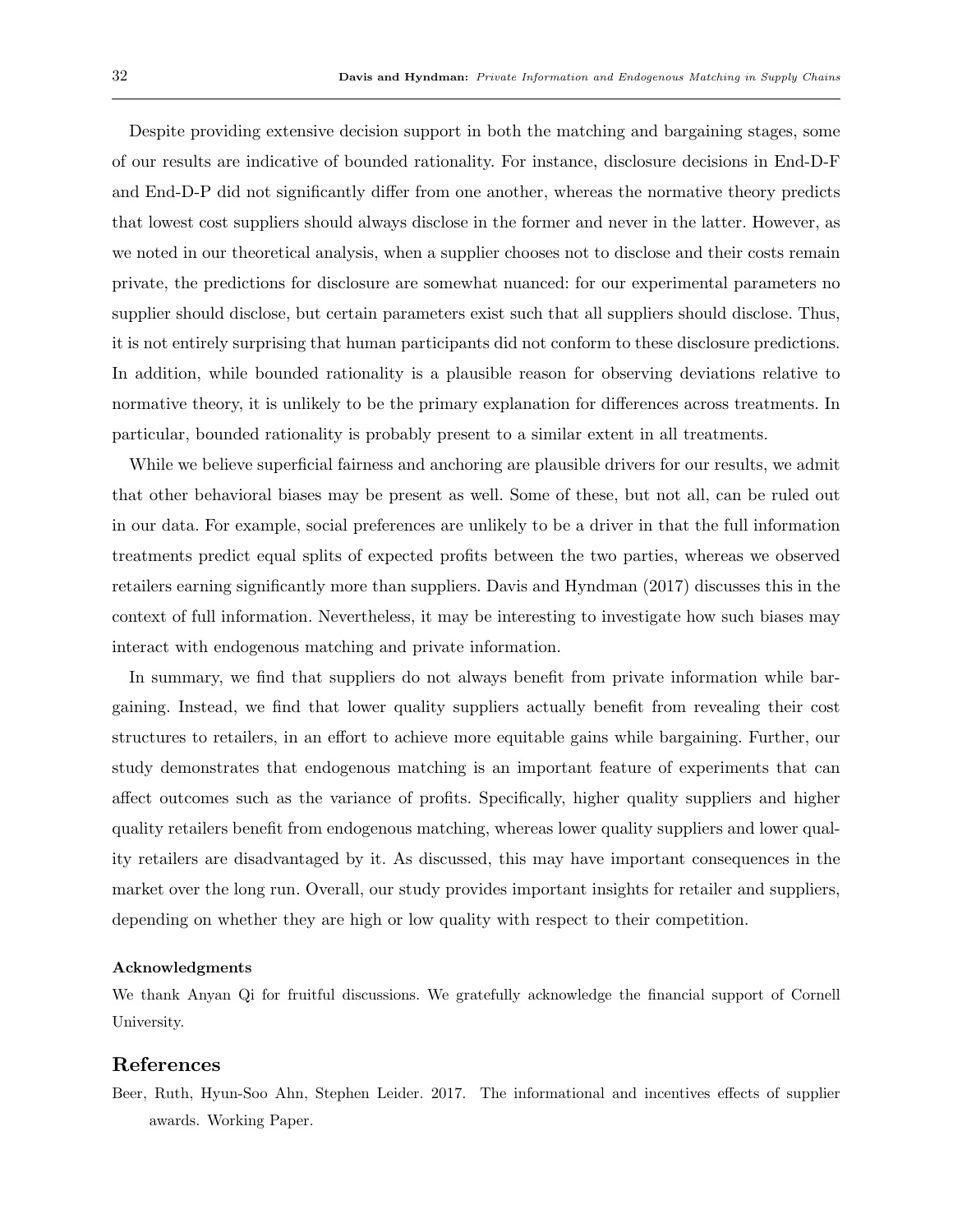- Bernstein, Fernando, Fangruo Chen, Awi Federgruen. 2006. Coordinating supply chains with simple pricing schemes: The role of vendor-managed inventories. Management Science  $52(10)$  1483–1492.
- Cachon, Gerard P. 2003. Supply chain coordination with contracts. Steven Graves, Ton de Kok, eds., Handbooks in Operations Research and Management Science: Supply Chain Management. North-Holland, Amsterdam.
- Cachon, Gerard P. 2004. The allocation of inventory risk in a supply chain: Push, pull and advance-purchase discount contracts. Management Science  $50(2)$  222–238.
- Cachon, Gerard P., M. Fisher. 1997. Campbell's soup's continuous replenishment program: Evaluation and enhanced inventory decision rules. Production and Operations Management  $6(3)$  266–276.
- Cachon, Gerard P., M. Lariviere. 2001. Contracting to assure supply: How to share demand forecasts in a supply chain. Management Science  $47(5)$  629–646.
- Camerer, Colin F. 2003. Behavioral Game Theory: Experiments in Strategic Interaction. Princeton University Press.
- Chen, Kay-Yut, Diana Wu. 2018. Buyer-supplier interactions. Karen Donohue, Elena Katok, Stephen Leider, eds., The Handbook of Behavioral Operations. Wiley.
- Corbett, Charles J., Deming Zhou, Chistopher S. Tang. 2004. Designing supply contracts: Contract type and information asymmetry. Management Science  $50(4)$  550–559.
- Davis, Andrew, Kyle Hyndman. 2017. Multidimensional bargaining and inventory risk in supply chains: An experimental study. Forthcoming, Management Science .
- Davis, Andrew, Elena Katok, Natalia Santamaría. 2014. Push, pull, or both? a behavioral study of how the allocation of inventory risk affects channel efficiency. Management Science  $60(11)$  2666–2683.
- Davis, Andrew M., Stephen G. Leider. 2017. Contracts and capacity investment in supply chains. Forthcoming, Manufacturing & Service Operations Management .
- Fan, James, Anthony Kwasnica, Douglas Thomas. 2018. Paying for teamwork: Supplier coordination with endogenously selected groups. Forthcoming, Production and Operations Management .
- Feng, Qi, Guoming Lai, Lauren Xiaoyuan Lu. 2015. Dynamic bargaining in a supply chain with asymmetric demand infinitely. Management Science  $61(2)$  301–315.
- Fischbacher, Urs. 2007. z-tree: Zurich toolbox for ready-made economic experiments. Experimental Economics 10(2) 171–178.
- Galinsky, Adam D., Thomas Mussweiler. 2001. First offers as anchors: The role of perspective-taking and negotiator focus. Journal of Personality and Social Psychology 81(4) 657–669.
- Haruvy, Ernan, Elena Katok, Valery Pavlov. 2014. Can structured bargaining improve channel efficiency. Working Paper.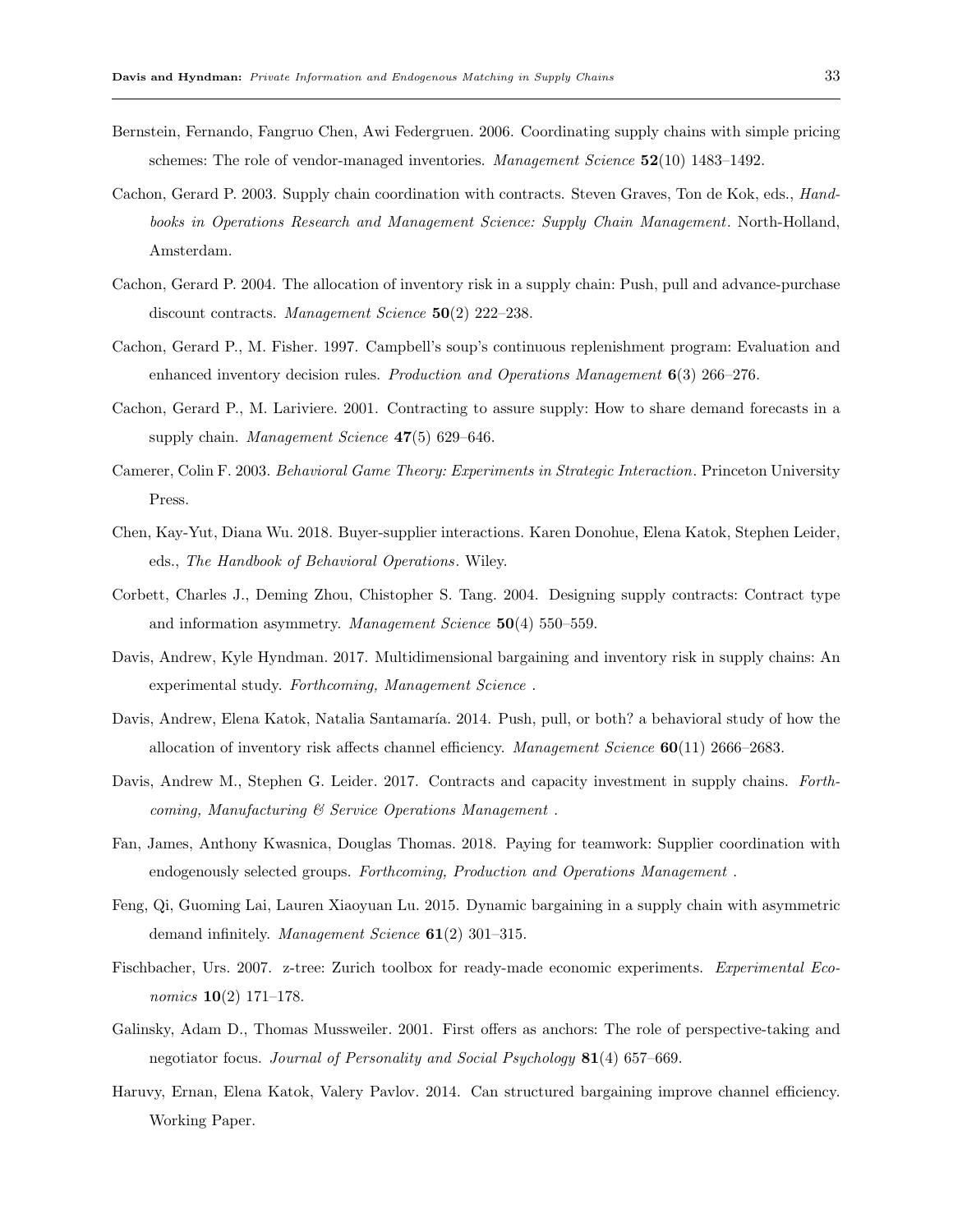- Ho, Teck-Hua, Juanjuan Zhang. 2008. Designing pricing contracts for boundedly rational customers: Does the framing of the fixed fee matter? Management Science 54(4) 686–700.
- Honhon, Doroth´ee, Kyle Hyndman. 2017. Flexibility and reputation in repeated prisoner's dilemma games. Working Paper.
- Hyndman, Kyle, Dorothée Honhon. 2017. Flexibility in long-term relationships: An experimental study. Working Paper.
- Kalkanci, Basak, Kay-Yut Chen, Feryal Erhun. 2011. Contract complexity and performance under asymmetric demand information: An experimental evaluation. Management Science 57(4) 689–704.
- Lariviere, Martin, Evan L. Porteus. 2001. Selling to the newsvendor: An analysis of price-only contracts. Manufacturing & Service Operations Management 3(4) 293–305.
- Leider, Stephen, William S. Lovejoy. 2016. Bargaining in supply chains. Management Science 62(10) 3039– 3058.
- Mishina, Kazuhiro. 1995. Toyota Motor Manufacturing, U.S.A., Inc. (Case Study 9-693-019. Boston. Harvard Business Publishing).
- Muthoo, Abhinay. 1999. Bargaining Theory with Applications. Cambridge: Cambridge University Press.
- Myerson, Roger B. 1984. Two-person bargaining problems with incomplete information. Econometrica 52(2) 461–488.
- Nash, John F. 1950. The bargaining problem. Econometrica 2(18) 155–162.
- Noor, Jehanzeb, Aurobind Satpathy, Jeff Shulman, Jan Wullenwebe. 2012. The power of successful supplier collaboration. McKinsey & Company,  $https://www.mckinsey.com/practic-clients/$ operations/ the-power-of-successful-supplier-collaboration .
- Ozer, Ozalp, Yanchong Zheng, Kay-Yut Chen. 2011. Trust in forecast information sharing. Management Science 57(6) 1111–1137.
- Randall, Taylor, Serguie Netessine, Nils Rudi. 2006. An empirical examination of the decision to invest in fulfillment capabilities: A study of internet retailers. *Management Science*  $52(4)$  567–580.
- Rapoport, Amnon, Ido Erev, Rami Zwick. 1995. An experimental study of buyer-seller negotiation with one-sided incomplete information and time discounting. Management Science 41(3) 377–394.
- Taylor, Terry A., Erica L. Plambeck. 2007. Simple relational contracts to motivate capacity investment: Price only vs. price and quantity. Manufacturing  $\mathscr B$  Service Operations Management 9(1) 94–113.
- United States Census Bureau. 2015. E-stats 2015: Measuring the electronic economy. https://www. census. gov/ library/ publications/ 2017/ econ/ 2015-e-stats. html .
- Zhang, Yinghao, Karen Donohue, Tony Cui. 2015. Contract preferences and performance for the loss averse supplier: Buyback versus revenue sharing. Management Science  $62(6)$  1734–1754.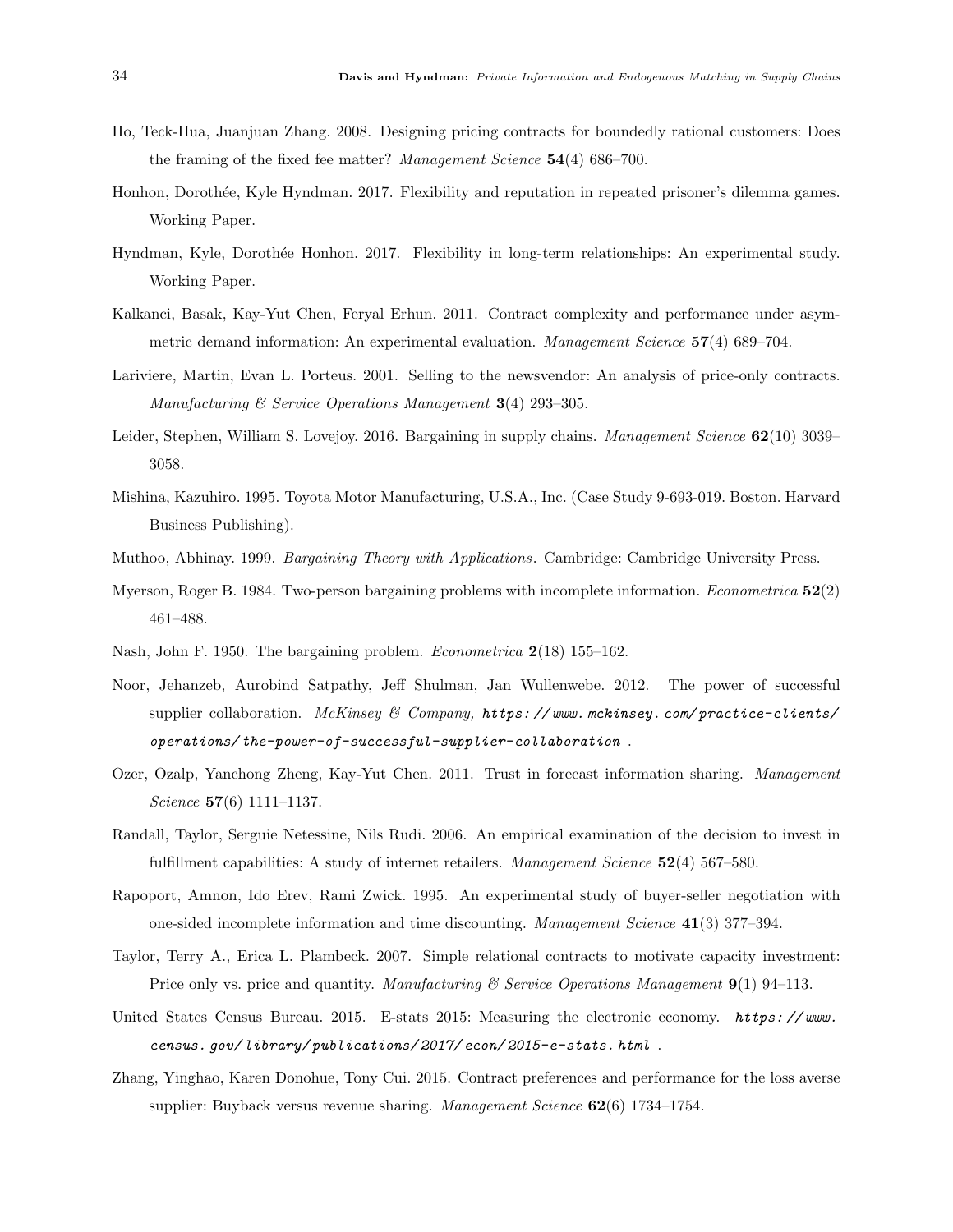# Appendix

## A. Bargaining with Private Information

For this analysis we specialize to the case of  $a = 0$  and  $b = 100$ , to avoid any extraneous algebra. The expected profits of the retailer can be written as:

$$
\pi_r(p, c, w, q) = \frac{p - w}{200} (200q - q^2),
$$

while the expected profits of the supplier can be written as:

$$
\pi_s(p, c, w, q) = \frac{w}{200} (200q - q^2) - cq.
$$

#### A.1. Two Supplier Cost Types

We first consider the case in which there are two equally likely supplier types indexed by their cost of production,  $c_1 < c_2$ . This is less computationally intensive and so is useful to build intuition. It is also relevant because, in order to say whether suppliers will disclose their cost in End-D-P (where we have three supplier cost types), we require predictions for private information bargaining if only one supplier type discloses. Following Myerson (1984), a mechanism, M, assigns a contract,  $(w_i, q_i)$ , for each possible report  $c_i, i \in \{1, 2\}$ of the supplier. We can set up the objective function as:

$$
\max_{q_i, w_i} \lambda \pi_s(p, c_1, w_1, q_1) + (1 - \lambda) \pi_s(p, c_2, w_2, q_2) + \frac{1}{2} (\pi_r(p, c_1, w_1, q_1) + \pi_r(p, c_2, w_2, q_2))
$$

subject to the incentive compatibility constraint that the low cost-supplier does not mimic the high-cost supplier:

$$
\pi_s(p, c_1, w_1, q_1) \ge \pi_s(p, c_1, w_2, q_2).
$$

Substituting in for the profit expressions, we can express the Lagrangean as:

$$
\mathcal{L} = \lambda \left( \frac{w_1}{200} \left( 200q_1 - q_1^2 \right) - c_1 q_1 \right) + (1 - \lambda) \left( \frac{w_2}{200} \left( 200q_2 - q_2^2 \right) - c_2 q_2 \right) \n+ \frac{1}{2} \left( \frac{p - w_1}{200} \left( 200q_1 - q_1^2 \right) + \frac{p - w_2}{200} \left( 200q_2 - q_2^2 \right) \right) \n+ \alpha \left( \frac{w_1}{200} \left( 200q_1 - q_1^2 \right) - c_1 q_1 - \frac{w_2}{200} \left( 200q_2 - q_2^2 \right) + c_1 q_2 \right)
$$

We can now rearrange to group those factors involving the contract for the low- and high-type supplier respectively. Doing so, we obtain:

$$
\mathcal{L} = \frac{1}{2} \left( 2(\lambda + \alpha) \left( \frac{w_1}{200} \left( 200q_1 - q_1^2 \right) - c_1 q_1 \right) + \frac{p - w_1}{200} \left( 200q_1 - q_1^2 \right) \right) \n+ \frac{1}{2} \left( 2(1 - \lambda) \left( \frac{w_2}{200} \left( 200q_2 - q_2^2 \right) - c_2 q_2 \right) - 2\alpha \left( \frac{w_2}{200} \left( 200q_2 - q_2^2 \right) - c_1 q_2 \right) + \frac{p - w_2}{200} \left( 200q_2 - q_2^2 \right) \right)
$$

Note that the expression is linear in  $w$ , which means that it effectively acts as a transfer payment between retailer and supplier. Therefore, we know that  $\lambda + \alpha = \frac{1}{2}$ .

Solving for  $q_1$  and  $q_2$  yields:

$$
q_1^* = \frac{100(p - w_1 + 2(\lambda + \alpha)(w_1 - c_1))}{p + (2(\alpha + \lambda) - 1)w_1}
$$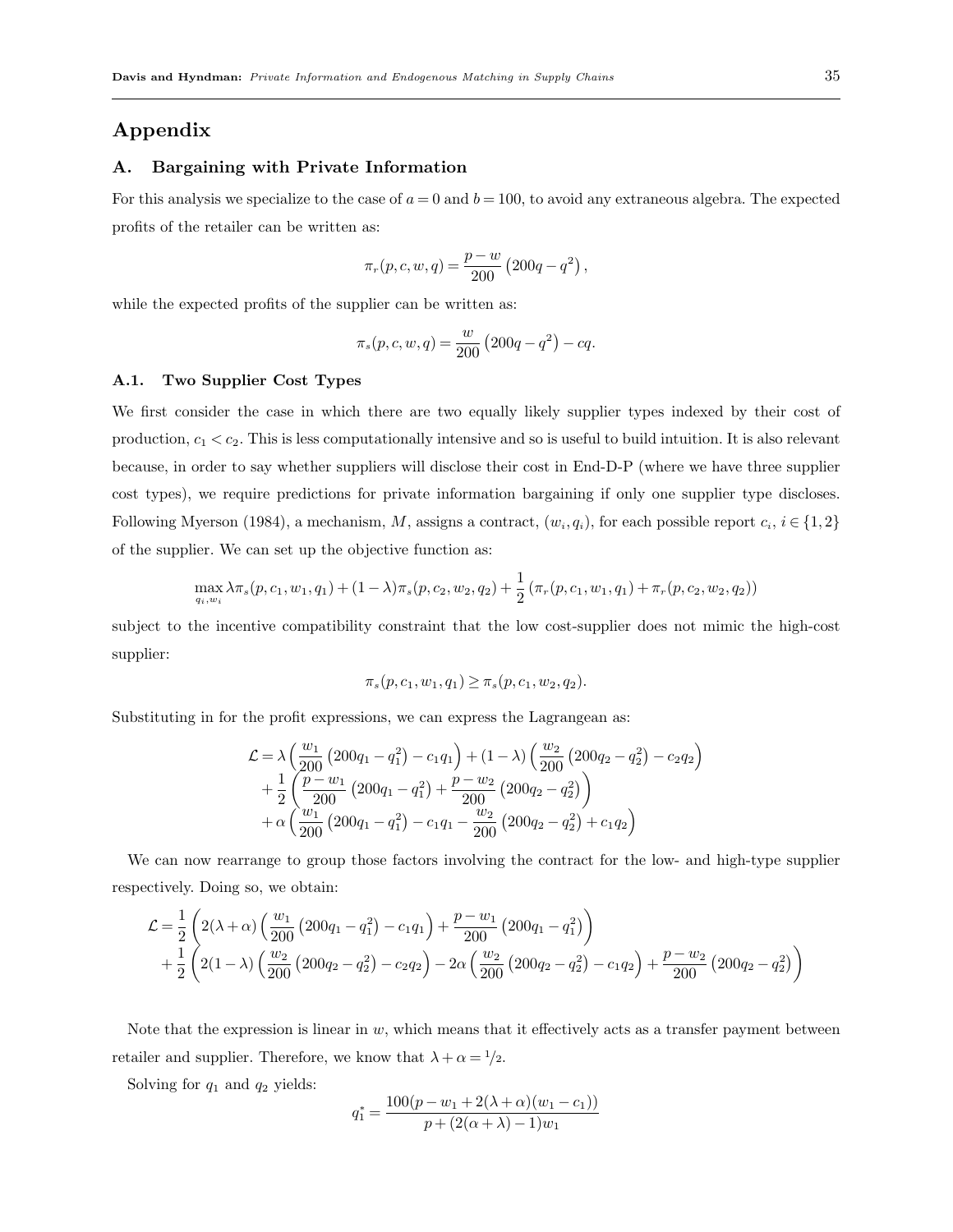and

$$
q_2^* = \frac{100(p - 2c_2 + w_2(1 - 2(\alpha + \lambda)) + 2\alpha c_1 + 2\lambda c_2)}{p + w_2(1 - 2(\alpha + \lambda))}.
$$

If we substitute these expressions into the objective function and impose the constraint that  $\lambda = 1/2 - \alpha$ , then the dual problem becomes:

$$
\min_{\alpha\in[0,1/2]}\frac{50\left((4\alpha^{2}+1)\,c_1^{2}-2(2\alpha+1)c_2(2\alpha c_1+p)+ (2\alpha c_2+c_2)^{2}+2(2\alpha-1)c_1p+2p^2\right)}{p}
$$

Observe that the derivative of this expression with respect to  $\alpha$  is (ignoring the p in the denominator):

 $50(8\alpha c_1^2 - 4(1+2\alpha)c_1c_2 + 4c_2(c_2+2\alpha c_2) + 4c_1p - 4c_2(2\alpha c_1 + p)).$ 

Setting the expression equal to 0 and solving for  $\alpha$  yields:

$$
\alpha^* = \frac{p - c_2}{2(c_2 - c_1)}.
$$

Observe that for the parameters of the experiment, the smallest that this can be is  $5/4 > 1/2$ . Therefore, the minimum of this constrained optimization problem occurs at  $\alpha = \frac{1}{2}$ .

Using  $\alpha = \frac{1}{2} - \lambda$  and plugging into the values for  $q_1$  and  $q_2$ , yields:

$$
q_1 = \frac{100(p - c_1)}{p}
$$

and

$$
q_2 = \frac{100(p - 2c_2 + c_1 + 2\lambda(c_2 - c_1))}{p}.
$$

The optimized objective function is:

$$
\frac{25(p-c_1)^2}{p} + \frac{25(p-2c_2+c_1+2\lambda(c_2-c_1))^2}{p}.
$$

The warrant conditions imply that:

$$
(\lambda + 1/2 - \lambda)W_1 = \frac{1}{2} \frac{25(p - c_1)^2}{p}
$$

$$
(1 - \lambda)W_2 - (1/2 - \lambda)W_1 = \frac{1}{2} \frac{25(p - 2c_2 + c_1 + 2\lambda(c_2 - c_1))^2}{p}.
$$

Solving yields:

$$
W_1^* = \frac{25(p - c_1)^2}{p}
$$
  
\n
$$
W_2^* = -\frac{25(2c_2^2(\lambda - 1) + 2c_2(-2c_1\lambda + c_1 + p) + c_1^2(2\lambda - 1) - p^2)}{p}.
$$

Finally, we can solve for  $w_1, w_2$  and  $\lambda$ . For  $\lambda$  interior, we have the following system:

$$
\frac{w_1}{200} \left( 200q_1 - q_1^2 \right) - c_1 q_1 = \frac{25(p - c_1)^2}{p}
$$
  

$$
\frac{w_2}{200} \left( 200q_2 - q_2^2 \right) - c_2 q_2 = -\frac{25(2c_2^2(\lambda - 1) + 2c_2(-2c_1\lambda + c_1 + p) + c_1^2(2\lambda - 1) - p^2)}{p}
$$

 $9$  Note that this is, indeed, the minimum, because the second derivative is everywhere positive, making this a strictly convex function.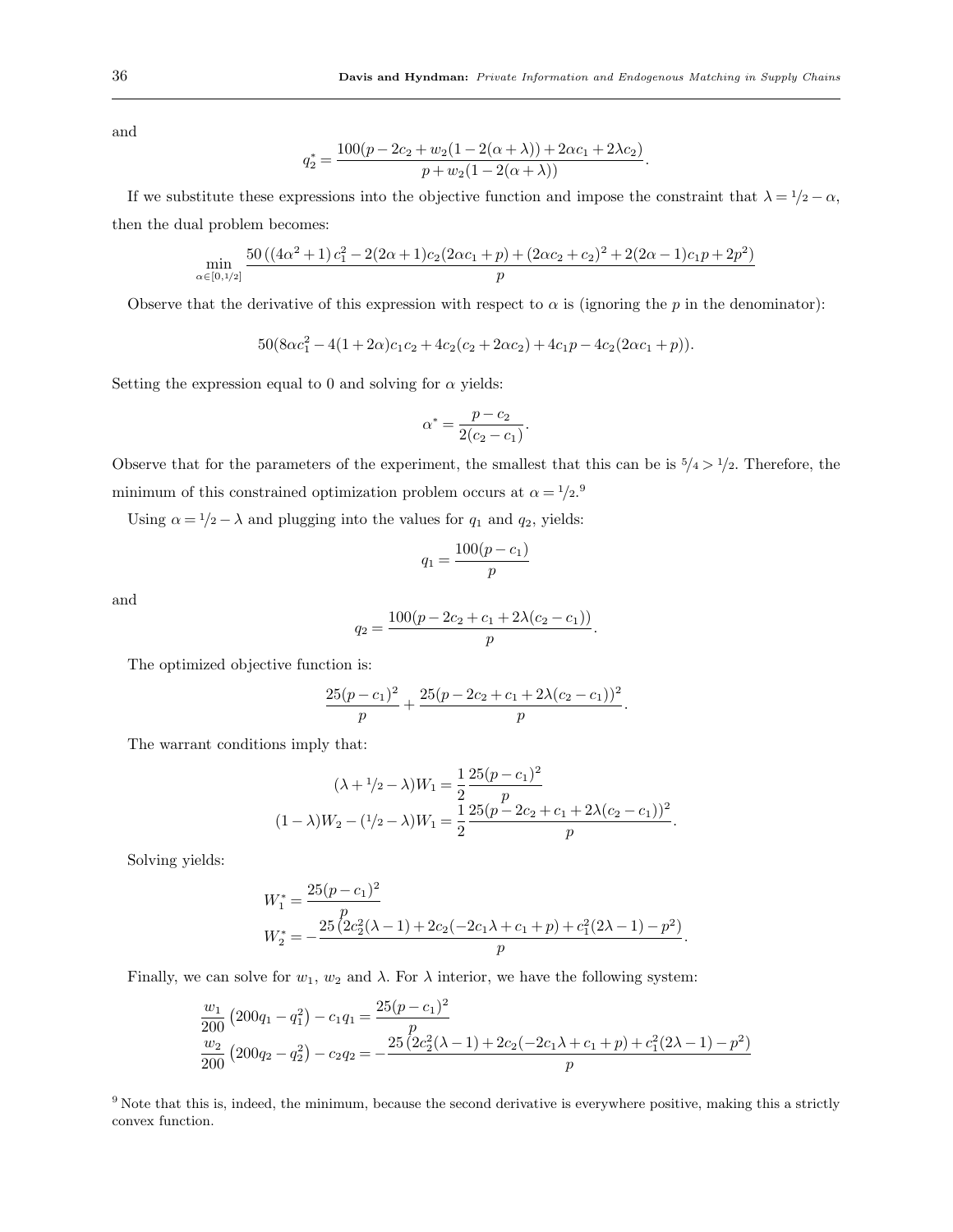$$
\frac{w_1}{200} \left( 200q_1 - q_1^2 \right) - c_1 q_1 = \frac{w_2}{200} \left( 200q_2 - q_2^2 \right) - c_1 q_2,
$$

where we use the expressions for  $q_1$  and  $q_2$  above. The solution to this is:

$$
\lambda = -\frac{p + 2c_1 - 3c_2}{3(c_2 - c_1)}
$$

$$
w_1 = \frac{p(p + 3c_1)}{2(p + c_1)}
$$

$$
w_2 = \frac{3p(3p + c_1)}{2(5p + c_1)}.
$$

This requires  $\lambda \in (0, 1/2)$ , which is equivalent to:  $p \in (0.5(3c_2 - c_1), 3c_2 - 2c_1)$ .

Note that this is never the case for the experimental parameters used in this paper. The relevant region for is  $p \ge 3c_2 - 2c_1$ , in which case  $\lambda = 0$  and we must solve:

$$
\frac{w_1}{200} \left( 200q_1 - q_1^2 \right) - c_1 q_1 \ge \frac{25(p - c_1)^2}{p}
$$
  
\n
$$
\frac{w_2}{200} \left( 200q_2 - q_2^2 \right) - c_2 q_2 = -\frac{25(2c_2^2(\lambda - 1) + 2c_2(-2c_1\lambda + c_1 + p) + c_1^2(2\lambda - 1) - p^2)}{p}
$$
  
\n
$$
\frac{w_1}{200} \left( 200q_1 - q_1^2 \right) - c_1 q_1 = \frac{w_2}{200} \left( 200q_2 - q_2^2 \right) - c_1 q_2.
$$

This yields:

$$
w_1 = \frac{p(-7c_1^2 + 10c_1c_2 - 6c_2^2 + 2c_2p + p^2)}{2(p^2 - c_1^2)}
$$
  

$$
w_2 = \frac{p(c_1^2 + 2c_1c_2 - 6c_2^2 + 2c_2p + p^2)}{2(-c_1^2 + 4c_1c_2 - 4c_2^2 + p^2)}
$$

Note that the inequality above is satisfied so long as:

$$
\frac{50(c_2 - c_1)(2c_1 - 3c_2 + p)}{p} \ge 0,
$$

which is equivalent to  $p \ge 3c_2 - 2c_1$ , which is the case we are considering.

In Table A.1, we provide the theoretical predictions on wholesale prices, order quantities and expected profits for the three combinations of supplier cost types and the three different retailer prices.

## A.2. Three Cost Types

We can set up the objective function as:

$$
\max_{q_i, w_i} = \lambda_1 \pi_s(p, c_1, w_1, q_1) + \lambda_2 \pi_s(p, c_2, w_2, q_2) + (1 - \lambda_1 - \lambda_2) \pi_s(p, c_3, w_3, q_3) + \frac{1}{3} (\pi_r(p, c_1, w_1, q_1) + \pi_r(p, c_2, w_2, q_2) + \pi_r(p, c_3, w_3, q_3))
$$

subject to the incentive compatibility constraint that the supplier type  $c_i$  does not mimic the supplier type  $c_{i+1}$  for  $i = 1, 2$ :

$$
\pi_s(p, c_1, w_1, q_1) \ge \pi_s(p, c_1, w_2, q_2)
$$
  

$$
\pi_s(p, c_2, w_2, q_2) \ge \pi_s(p, c_2, w_3, q_3).
$$

The Lagrangean, rewritten as in the two-type case to collect certain terms, is:

$$
\mathcal{L} = \frac{1}{3} \left( 3(\lambda_1 + \alpha_1) \left( \frac{w_1}{200} \left( 200q_1 - q_1^2 \right) - c_1 q_1 \right) + \frac{p - w_1}{200} \left( 200q_1 - q_1^2 \right) \right)
$$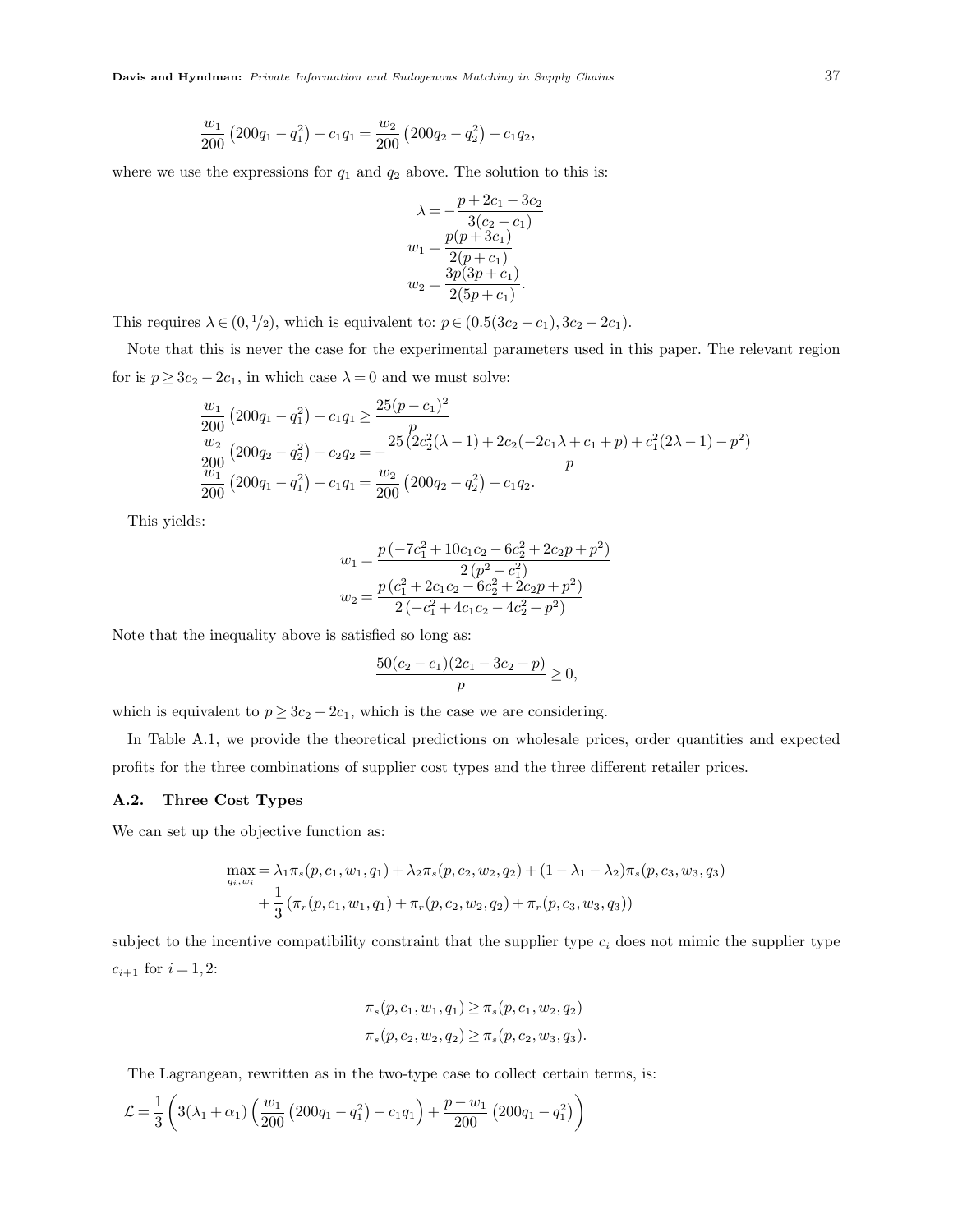|          |                       | (a) Supplier Cost Types: $\{3,4\}$  |                       |
|----------|-----------------------|-------------------------------------|-----------------------|
|          |                       | Retailer's Price                    |                       |
| $\cos t$ | 10                    | 11                                  | 12                    |
| 3        | (7.75, 70.00, 142.50) | (8.35, 72.73, 168.18)               | (8.93, 75.00, 193.75) |
| 4        | (7.80, 50.00, 92.50)  | (8.36, 54.55, 113.64)               | (8.92, 58.33, 135.43) |
|          |                       | (b) Supplier Cost Types: $\{3, 5\}$ |                       |
|          |                       | Retailer's Price                    |                       |
| Cost     | 10                    | 11                                  | 12                    |
| 3        | (7.53, 70.00, 132.50) | (8.25, 72.73, 163.64)               | (8.93, 75.00, 193.75) |
| 5        | (8.73, 30.00, 72.50)  | (9.17, 36.36, 90.91)                | (9.66, 41.67, 110.42) |
|          |                       | (c) Supplier Cost Types: $\{4, 5\}$ |                       |
|          |                       | Retailer's Price                    |                       |
| $\cos t$ | 10                    | 11                                  | 12                    |
| 4        | (8.21, 60.00, 105.00) | (8.85, 63.64, 129.55)               | (9.47, 66.67, 154.17) |
| 5        | (8.28, 40.00, 65.00)  | (8.86, 45.45, 84.09)                | (9.44, 50.00, 104.17) |

#### Table A.1 Theoretical Predictions For Two Supplier Cost Types

Note: The numbers in each triple  $(x, y, z)$  correspond to the predicted wholesale price, order quantity and supplier expected profits, respectively. The expected profits of the retailer coincide with the high cost type supplier's expected profits.

$$
+\frac{1}{3}\left(3(\lambda_2+\alpha_2)\left(\frac{w_2}{200}\left(200q_2-q_2^2\right)-c_2q_2\right)-3\alpha_1\left(\frac{w_2}{200}\left(200q_2-q_2^2\right)-c_1q_2\right)+\frac{p-w_2}{200}\left(200q_2-q_2^2\right)\right) +\frac{1}{3}\left(3(1-\lambda_1-\lambda_2)\left(\frac{w_3}{200}\left(200q_3-q_3^2\right)-c_3q_3\right)-3\alpha_2\left(\frac{w_3}{200}\left(200q_3-q_3^2\right)-c_2q_3\right)+\frac{p-w_3}{200}\left(200q_3-q_3^2\right)\right)
$$

Observe that the linearity in w implies that  $\lambda_1 + \alpha_1 = \frac{1}{3}$  and  $\lambda_2 + \alpha_2 - \alpha_1 = \frac{1}{3}$ . The next step is to optimize with respect to  $q_i$ .

This yields:

$$
q_1 = \frac{100(p - w_1 + 3(\lambda_1 + \alpha_1)(w_1 - c_1))}{p - w_1 + 3(\lambda_1 + \alpha_1)w_1}
$$
  
\n
$$
q_2 = \frac{100(p - w_2(3(\lambda_2 + \alpha_2 - \alpha_1) - 1) - 3(\lambda_2 + \alpha_2)c_2 + 3\alpha_1c_1)}{p + w_2(3(\lambda_2 + \alpha_2 - \alpha_1) - 1)}
$$
  
\n
$$
q_3 = \frac{100(p + w_3(3(1 - \lambda_1 - \lambda_2) - 3\alpha_2 - 1) - 3(1 - \lambda_1 - \lambda_2)c_3 + 3\alpha_2c_2)}{p + w_3(3(1 - \lambda_1 - \lambda_2) - 3\alpha_2 - 1)}.
$$

With these values for quantities and also using the relationship between the  $\alpha$  and  $\lambda$  variables, we obtain the value of the objective function (as a function of the  $\lambda$ s):

$$
\frac{50}{3}\left(\frac{(p-c_1)^2}{p} + \frac{(p+c_1-3\lambda_1c_1+c_2(3\lambda_1-2))^2}{p} + \frac{(p+c_2(2-3\lambda_1-3\lambda_2)-3c_3(1-\lambda_1-\lambda_2))^2}{p}\right)
$$

The warrant conditions imply that:

$$
(\lambda_1 + \alpha_1)W_1 = \frac{1}{2} \frac{50}{3} \left( \frac{(p - c_1)^2}{p} \right)
$$
  

$$
(\lambda_2 + \alpha_2)W_2 - \alpha_1 W_1 = \frac{1}{2} \frac{50}{3} \left( \frac{(p + c_1 - 3\lambda_1 c_1 + c_2 (3\lambda_1 - 2))^2}{p} \right)
$$
  

$$
(1 - \lambda_1 - \lambda_2)W_3 - \alpha_2 W_2 = \frac{1}{2} \frac{50}{3} \left( \frac{(p + c_2 (2 - 3\lambda_1 - 3\lambda_2) - 3c_3 (1 - \lambda_1 - \lambda_2))^2}{p} \right).
$$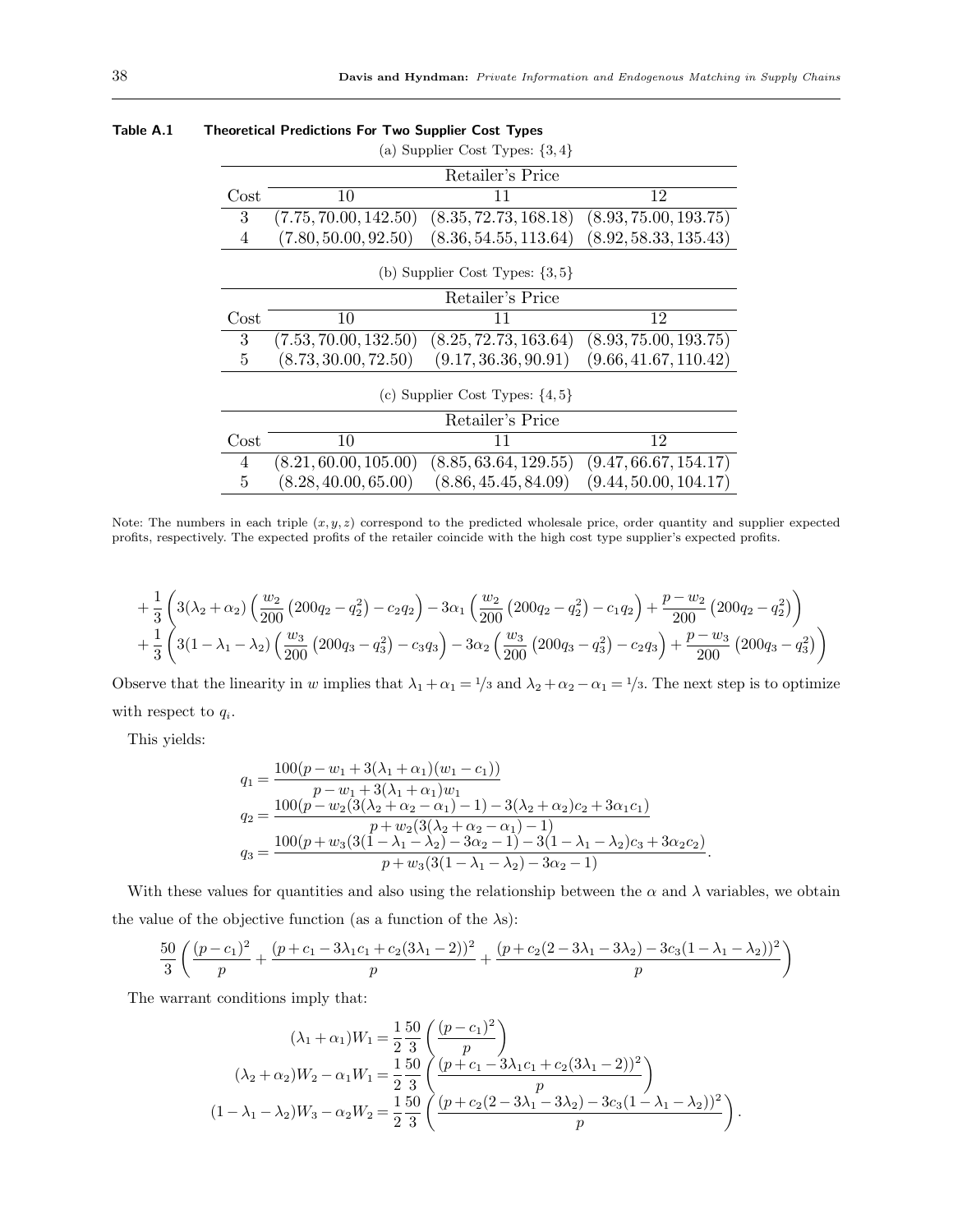Table A.2 Equilibrium Predictions Under Private Information (Three Cost Types)

|                                                             |                                                                |  | Supplier Profit Wholesale Price $(w)$ Quantity $(q)$ |      |      |  |                   |  |
|-------------------------------------------------------------|----------------------------------------------------------------|--|------------------------------------------------------|------|------|--|-------------------|--|
|                                                             | $p=10$ $p=11$ $p=12$ $p=10$ $p=11$ $p=12$ $p=10$ $p=11$ $p=12$ |  |                                                      |      |      |  |                   |  |
| $c=3$ 149.17 178.79 207.64 7.89 8.58 9.23 70.00 72.73 75.00 |                                                                |  |                                                      |      |      |  |                   |  |
| $c=4$ 99.17 124.24 149.31 7.98                              |                                                                |  |                                                      | 8.63 | 9.26 |  | 50.00 54.55 58.35 |  |
| $c=5$ 69.17 87.88 107.64 8.59 9.06 9.58 30.00 36.36 41.67   |                                                                |  |                                                      |      |      |  |                   |  |

This yields:

$$
W_1 = \frac{25(p-c_1)^2}{p}
$$
  
\n
$$
W_2 = \frac{25(p^2 + c_1^2(1 - 3\lambda_1) + c_2^2(2 - 3\lambda_1) - 2c_1c_2(1 - 3\lambda_1) - 2c_2p)}{p}
$$
  
\n
$$
W_3 = \frac{25(c_1^2(3\lambda_1 - 1)(3\lambda_1 + 3\lambda_2 - 2) - 2c_1c_2(3\lambda_1 - 1)(3\lambda_1 + 3\lambda_2 - 2) + c_2^2(18\lambda_1^2 + 3\lambda_1(9\lambda_2 - 8) + 9\lambda_2^2 - 18\lambda_2 + 8))}{3p(1 - \lambda_1 - \lambda_2)}
$$
  
\n
$$
+ \frac{25(-6c_2c_3(3\lambda_1^2 + \lambda_1(6\lambda_2 - 5) + 3\lambda_2^2 - 5\lambda_2 + 2) + 3(\lambda_1 + \lambda_2 - 1)(3c_3^2(\lambda_1 + \lambda_2 - 1) + 2c_3p - p^2))}{3p(1 - \lambda_1 - \lambda_2)}.
$$

It remains to solve for  $\lambda_1$ ,  $\lambda_2$ ,  $w_1$ ,  $w_2$  and  $w_3$ . To do this, we use the expressions for  $W_i$ , where we impose that  $W_i$  is greater than or equal to the expected profits for supplier type i (with equality if  $\lambda_i$  is interior) and the incentive compatibility constraints (which must be satisfied with equality if  $\alpha_i > 0$ ). This leads to many cases to consider.

Using the values that we implemented in the experiment, the relevant case is  $\lambda_1 = \lambda_2 = 0$ . This yields the following contract parameters for each possible price of the retailer (which was always known with certainty) depicted in Table A.2.

As we discuss in the main text, one can use the results in Tables A.1 and A.2, to conclude that suppliers will not disclose their cost in the End-D-P treatment.

## B. Sample Experimental Screenshot